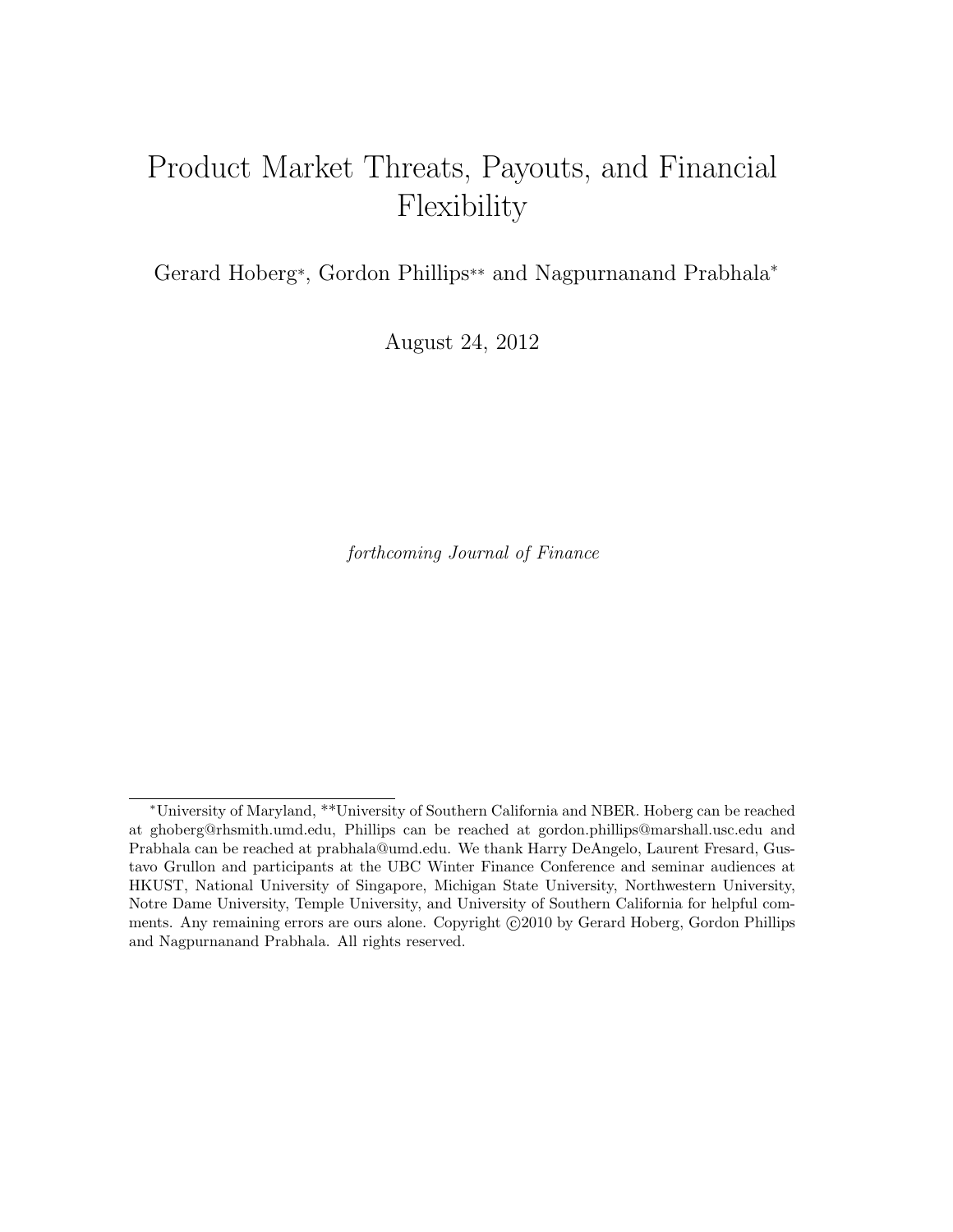### Product Market Threats, Payouts, and Financial Flexibility

### ABSTRACT

We examine how product market threats influence firm payout policy and cash holdings. We develop new measures of competitive threats using firms' product descriptions. Our primary measure, product market fluidity, captures changes in rival firms' products relative to the firm's products. We show that product market fluidity decreases firm propensity to pay dividends and repurchase shares and increases the cash a firm holds. Firms which are likely to have less access to financial markets are also more likely to hold greater amounts of cash when fluidity is high. These results are consistent with firms' financial policies being significantly shaped by product market threats and dynamics.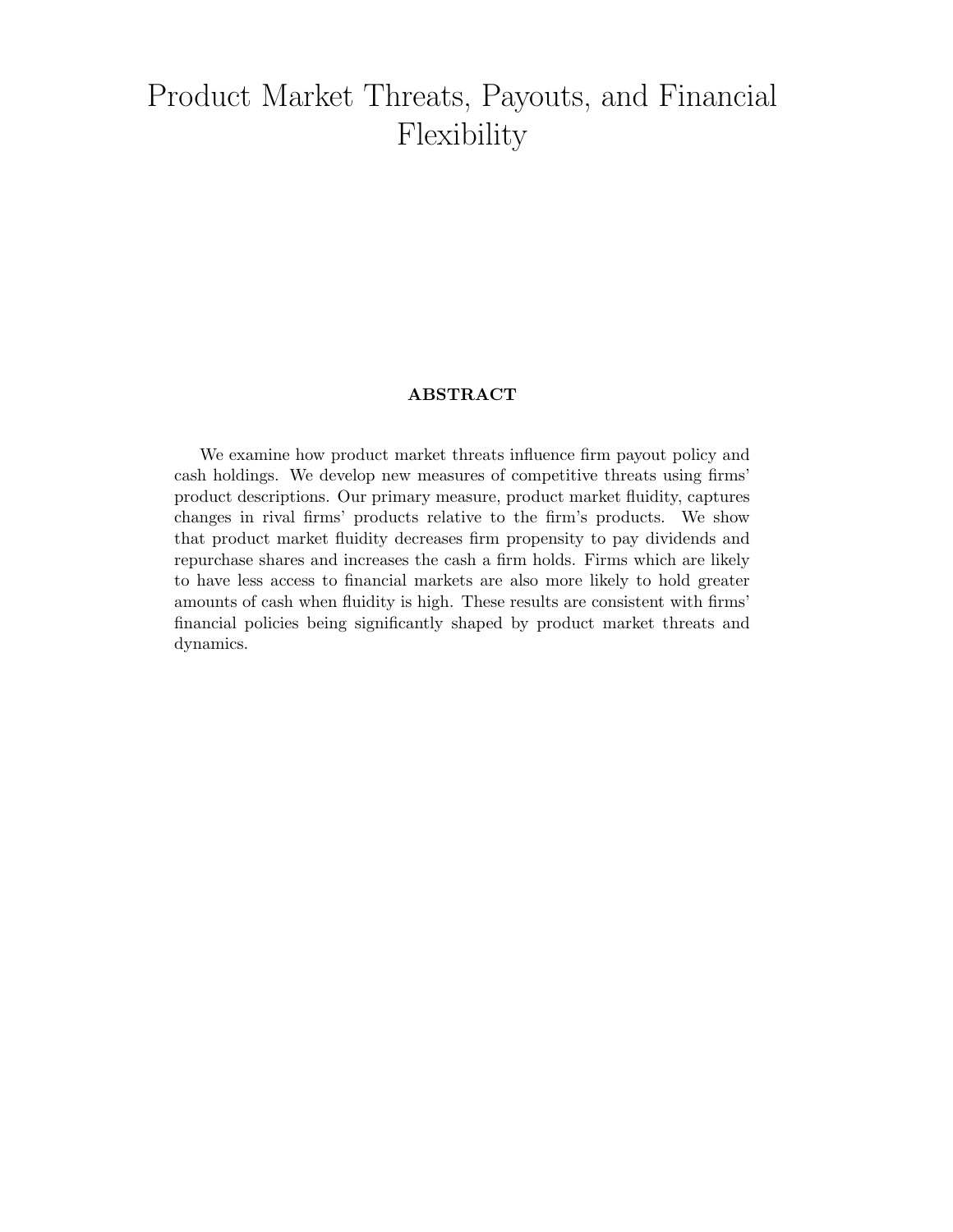### I Introduction

We examine how the product market threats faced by a firm shape its payout policy and cash holdings. We use computational linguistics to analyze over 42,000 individual firm business descriptions from firm 10-Ks to construct new measures of the structure and evolution of the product space occupied by firms. These measures include product fluidity, a new measure of the competitive threats faced by a firm in its product market, that captures changes in rival firms' products relative to the firm. We use these new text-based measures to test hypotheses about firms' financial policies including the dividend and repurchase payouts to shareholders and the cash balances retained by firms.

Payouts and cash balances are important because U.S. corporations hold and distribute considerable amounts of cash. In 2008, payouts through dividends and repurchases exceeded \$450 billion, more than twice their level in 1997. Despite these large payouts, firms' cash balances have increased. Non-farm nonfinancial businesses in the U.S. have doubled their cash balances over our sample period between 1997 and 2008 to \$1.3 trillion and these balances continue to grow.<sup>1</sup> Payouts remain significant relative to cash balances. Between 1997 and 2008, annual payouts represent between 25% and 38% of cash on hand. Equivalently, cash balances represent 3-4 years of annual payouts.

Our focus on product market threats to explain payouts and cash balances is motivated by both evidence from the field and received theory. The survey evidence in Brav, Graham, Harvey, and Michaely (2005) indicates that 70% of managers perceive the "... stability and sustainability of future earnings " as being central to

<sup>&</sup>lt;sup>1</sup>Cash and cash equivalents amount to \$1.99 trillion as of the third quarter in 2011. See the Federal Reserve Release B.102.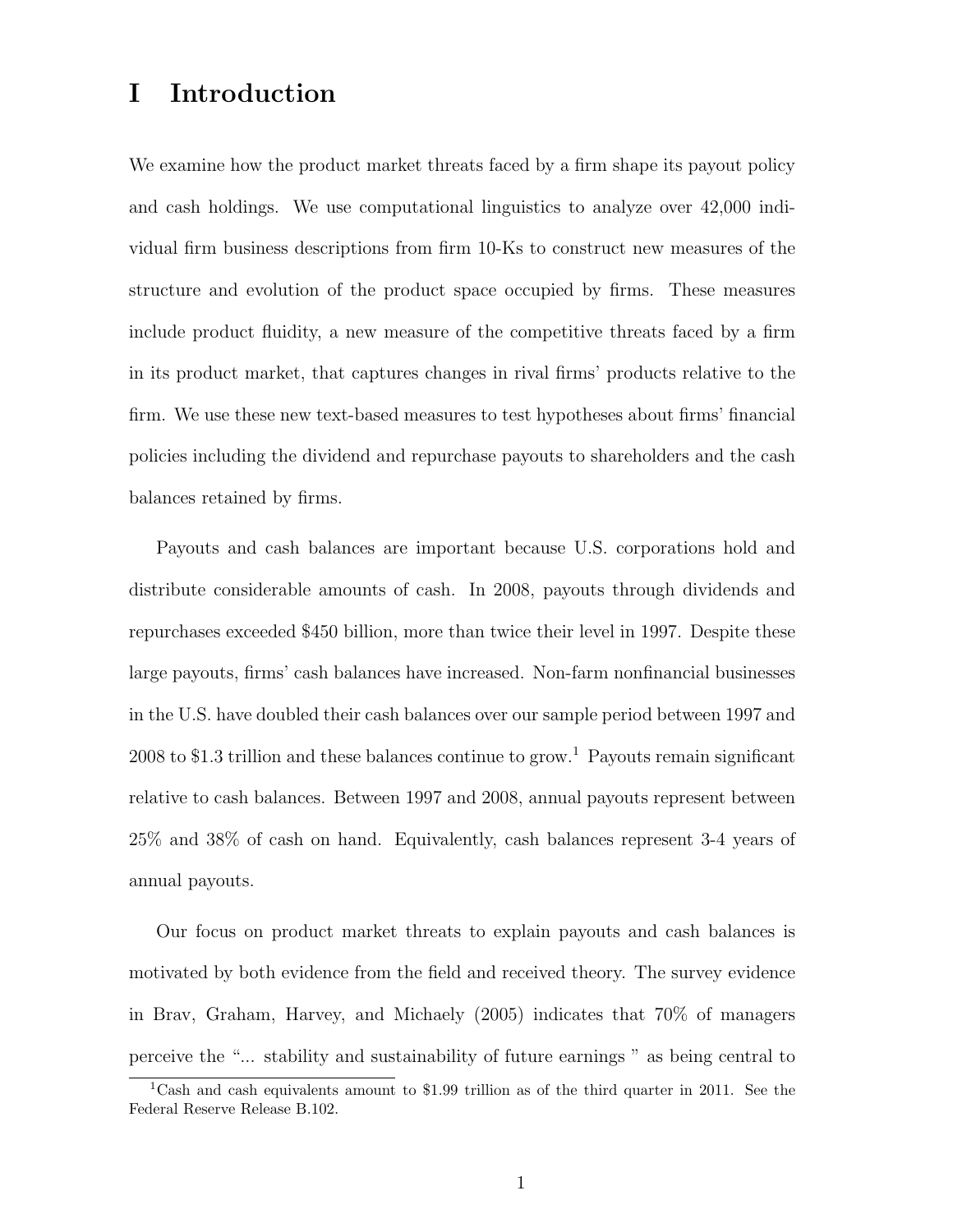their choice of payout policy. A stable environment conducive to dividend payouts is less likely when product markets are changing, particularly when changes are due to competitive threats by rival firms. Thus, fluidity should be negatively related to the propensity to pay dividends and positively related to holding higher cash balances. Paying lower dividends and repurchasing fewer shares while retaining cash and liquid assets can provide flexibility to firms in less stable markets, allowing them to react more aggressively to competitive threats when they do materialize.

This role for product market fluidity is also consistent with the industrial organization literature on product life cycle, as in Abernathy and Utterback (1978) or Klepper (1996). Firms should be more willing to make a dividend commitment when their product has reached a stable point and when they foresee fewer competitive threats. Alternatively, DeAngelo, DeAngelo, and Skinner (2009) discuss a life cycle theory with managerial agency in which free cash flow creates a mindset of resource abundance. Payouts prevent managers from wasting cash flow. Payouts may be less necessary when firms are disciplined by competitive threats from product markets. If so, fluidity should be negatively associated with payouts.

We develop a new measure of product market threats, fluidity, using the business descriptions of firms from 10-K's. While we formally define fluidity later, intuitively it measures the change in a firm's product space due to moves made by competitors in a firm's product markets. The focus on rivals is a distinguishing feature of fluidity. For instance, even if a company's current product mix is stable, entry by rivals can pose competitive threats to a firm. Our measure picks up such threats. Further supporting a link to competitive threats, we find that fluidity is positively correlated with the relation between a firm's product descriptions and the business descriptions of entrepreneurial firms receiving venture capital or undertaking IPOs. These findings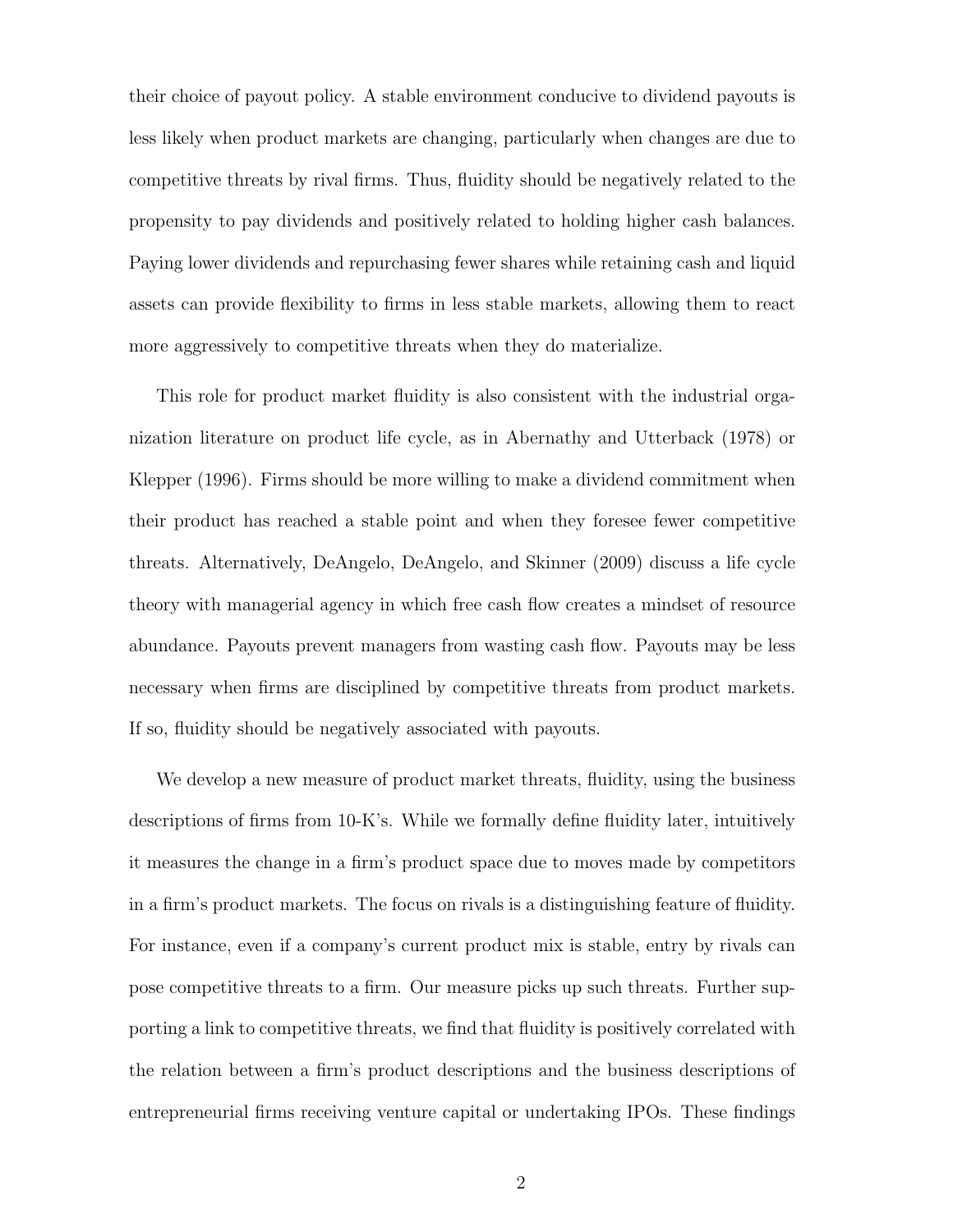are relevant for theories that relate strategic interaction and the threat of predation to firm financial policies including Telser (1966) and Bolton and Scharfstein (1990), and as empirically studied by Phillips (1995).

Our central finding is that product market fluidity has an economically significant relation to dividends, repurchases, and cash holdings. Firms facing changes in their product markets have a lower propensity to pay dividends or repurchase shares. These firms also pay lower dividend amounts. These results are most pronounced for dividends, which entail a long-term commitment to pay out cash flows that is not easily reversed. Firms in more fluid markets are also less likely to initiate and more likely to omit dividends. Fluidity is also associated with higher cash balances. Thus firms facing fluid product markets and competitive threats adopt more conservative financial policies.

We emphasize that product market fluidity, which is an ex-ante measure of threats, can be quite different from measured cash flow risk. For instance, firm's managers facing competitive threats may change their products frequently, maintain ex post stable profits, so measured cash flow risk may be low although ex-ante threats are high. For instance, Apple Inc. has changed its product mix frequently over the last decade. It has high profits and low measured cash flow risk - yet pays no dividends. Empirically, product market fluidity and cash flow risk are only moderately correlated and both are independently negatively associated with the likelihood of paying dividends. Echoing the link between competitive threat and both payout and cash policies, a recent article in the Wall Street Journal on Hewlett-Packard (HP) also mentions the link between financial conservatism and product market threats.<sup>2</sup>

<sup>&</sup>lt;sup>2</sup>In the article, an analyst at Evercore Partners notes that low cash "absolutely limited its options" despite HP's relatively healthy balance sheet. The article goes on to say that this is because "the sector changes more rapidly" than other sectors. See (Worthen (2011))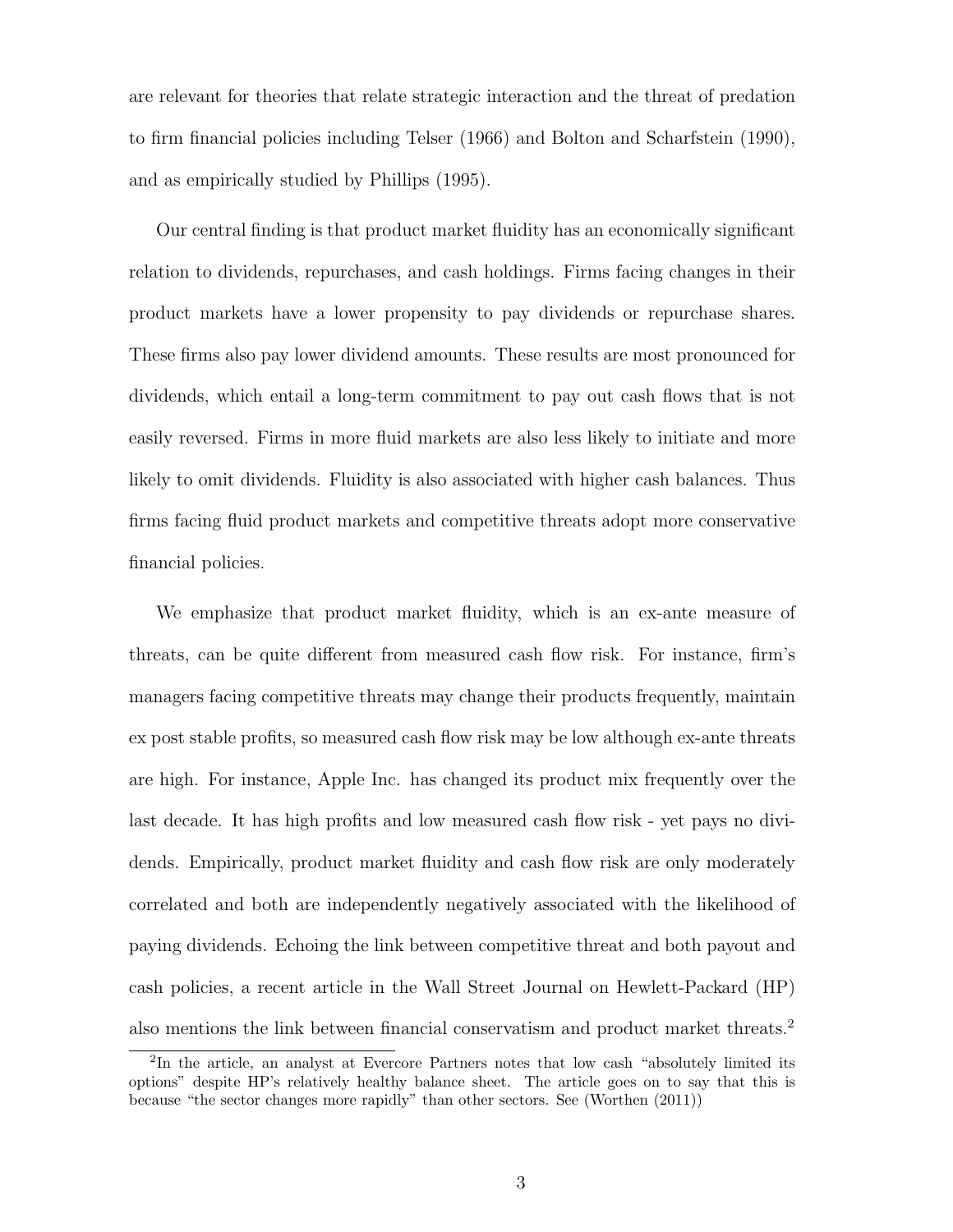We conduct extensive robustness tests. We explicitly consider whether our results can be explained by growth options and consider multiple controls including firm market-to-book, asset growth, firm age, R&D expenditure and patenting intensity. We also show that our product fluidity measure is distinct from cash flow risk and that product text descriptions capture changing threats in the product market in unique ways not reflected in firms' financial data. Our results are also robust to many related controls including risk (Hoberg and Prabhala (2009)), firm maturity (DeAngelo, DeAngelo, and Stulz (2006)), and earnings losses (DeAngelo, DeAngelo, and Skinner (1992)). Our results are also robust in a subsample that excludes the largest dividend payers, which have been shown to pay a large fraction of dividends by DeAngelo, DeAngelo, and Skinner (2004). We also support the view of Gaspar and Massa (2006), Hou and Robinson (2006), and Peress (2010) that firms in concentrated industries have more stable cash flows and are hence more likely to make payouts.

Our study is the first to illustrate the extent to which some product markets are highly fluid over time while others are not. Our new text-based measures build upon Hoberg and Phillips (2010a,b), who introduce text based industry classifications, and use them to test theories in corporate finance and industrial organization. We develop this research further by considering the dynamics of the product market space. We show how it can be used to construct novel measures of the competitive threats in a firm's product markets. We show that our new threat measure can explain financial policies beyond static cross-sectional measures of competition.<sup>3</sup>

Our study also underlines the advantages of using product text descriptions over and above current methods of classifying firms. Product text contains novel informa-

<sup>3</sup>Studies using text to analyze finance theories include Antweiler and Frank (2004), Boukus and Rosenberg (2006), Li (2006), Tetlock (2007), Tetlock, Saar-Tsechanksy, and Macskassy (2008), Hanley and Hoberg (2010), Loughran and McDonald (2011), Hoberg and Phillips (2010b).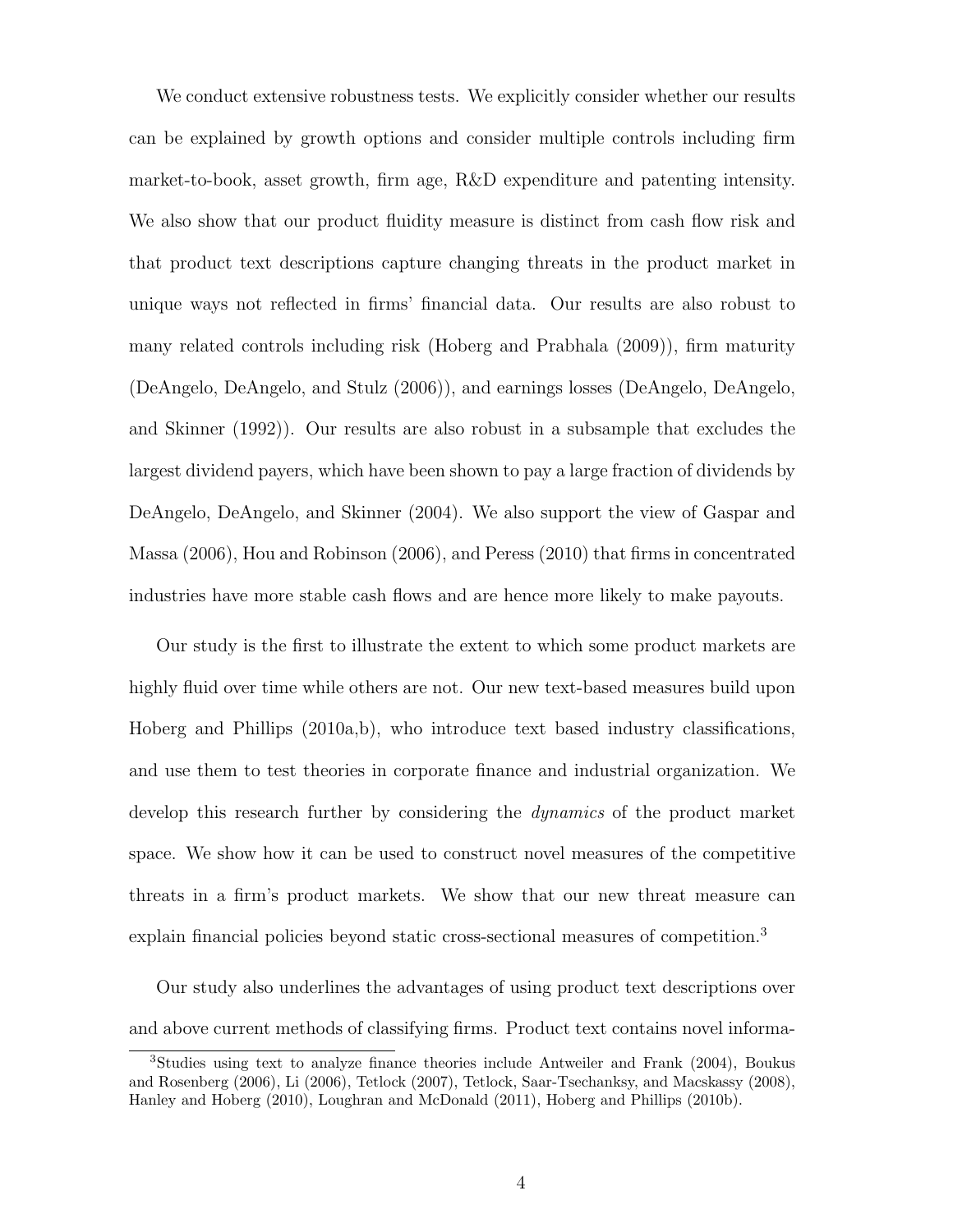tion about the competitive environment of firms for multiple reasons. First, product descriptions must meet regulatory standards. Item 101 in Regulation S-K specifies that the descriptions must be representative and significant. Thus, product descriptions contain timely information about a firm's products. Second, they improve on SIC codes in that they offer extensive detail regarding firm products that can be compared directly to rival firms allowing continuous measures of pairwise similarity between firms. Third, product descriptions are updated year-by-year, and allow the measurement of how product markets change over time. SIC codes are static over time regarding product location, and firm assignments rarely change.

Our study adds to the existing dividend and repurchase literature. In particular, it is related to Grullon, Michaely, and Swaminathan (2002) and DeAngelo, DeAngelo, and Stulz (2006), who argue that firm maturity is a key determinant of dividends.<sup>4</sup> Our results suggest that firm-level maturity indeed matters, but is only one of two components of maturity. The other is a distinct product market component, which reflects the extent to which a firm's products face competitive threats. Our evidence suggests that both aspects of maturity matter in setting payout policy.

We also contribute to the growing literature on cash holdings (e.g., Bates, Kahle, and Stulz (2009); Lins, Servaes, and Tufano (2010)). In particular, we introduce a new dimension, product market threats, and show that it explains cash holdings.

The remainder of the paper is organized as follows. In Section II, we develop and motivate the testable hypotheses. Section III introduces product market fluidity and provides examples and descriptive statistics that facilitate its interpretation. Section IV discusses our data and methodology. Section V presents the main empirical results, and Section VI concludes.

<sup>4</sup>Related work includes Venkatesh (1989), Chay and Suh (2009), and Fink, Fink, Grullon, and Weston (2010).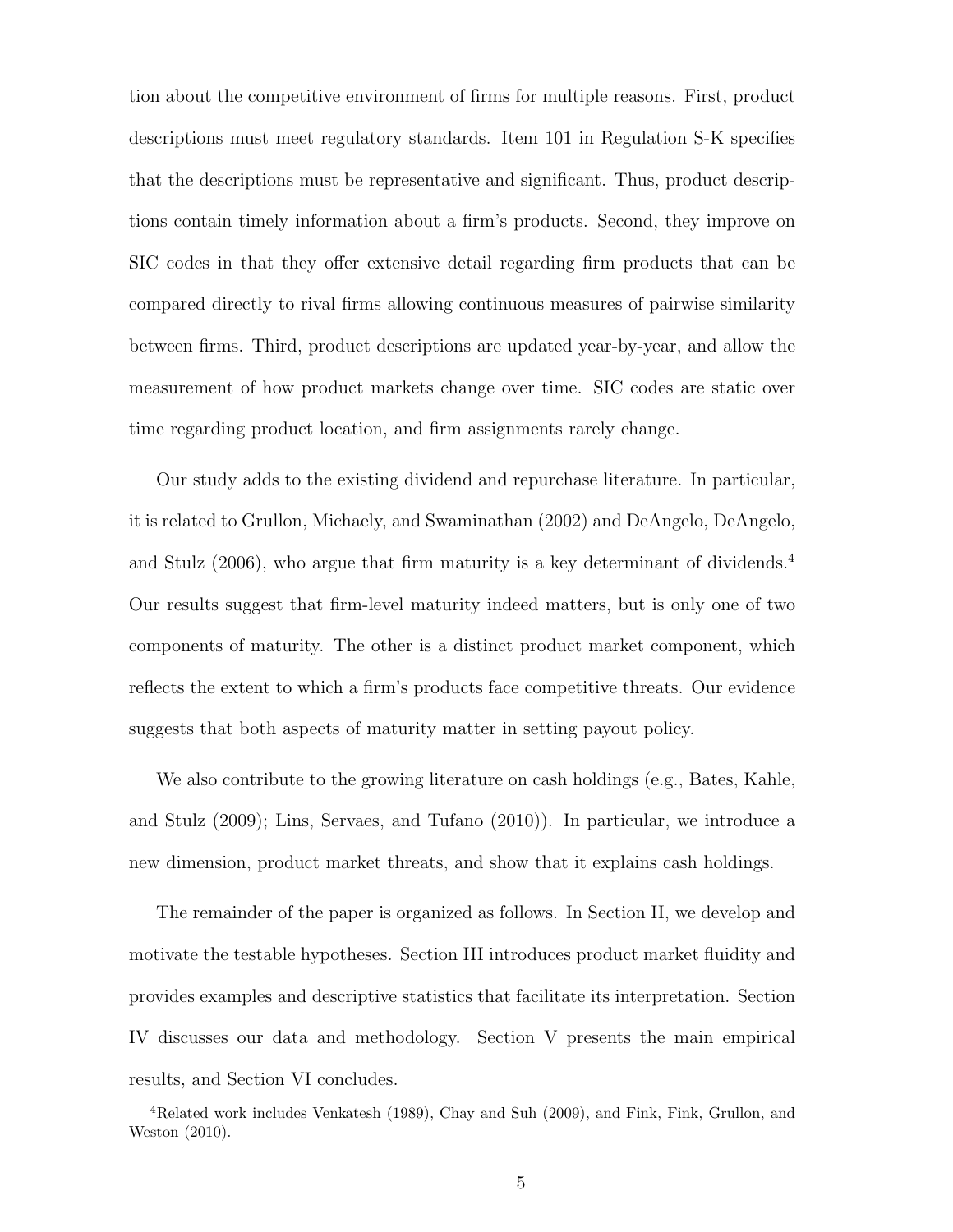### II Product Market Threats, Payouts, and Cash

In this section we describe and develop new hypotheses on the role of product market characteristics in cash payout policy and the precautionary cash balances held by firms. Using information from product descriptions contained in firm 10Ks, we measure each firm's product market fluidity. We emphasize that it is a forward looking variable that is likely to have unique information incremental to that in other accounting numbers - such as firm R&D, historical cash flow risk or the negative earnings indicator suggested by DeAngelo, DeAngelo, and Skinner (1992). Because the product descriptions in a firm's 10-Ks are legally required to be accurate and current, they are likely to reflect updated assessments of top management about the opportunities and threats that a firm faces in its product markets. Thus, product descriptions are likely to contain information beyond that in accounting numbers, which tend to be backward looking.

We postulate that product market fluidity, or instability, is important given that a firm's payout policy is based on expectations of the future market for their products. When product markets are changing rapidly, the future is less certain. It is unlikely that such firms would have expectations of the sustainable, stable earnings that 70% of the executives surveyed in Brav, Graham, Harvey, and Michaely (2005) cite as the most critical determinant in making payouts. While stability and risk matter for both repurchases and dividends, they are perhaps more critical for setting dividends whose relative rigidity and inflexibility make managers especially conservative with regard to dividend policy.

The importance of product fluidity is also shown in the literature on product life cycles and the competitive threats that firms face. Prominent work in this area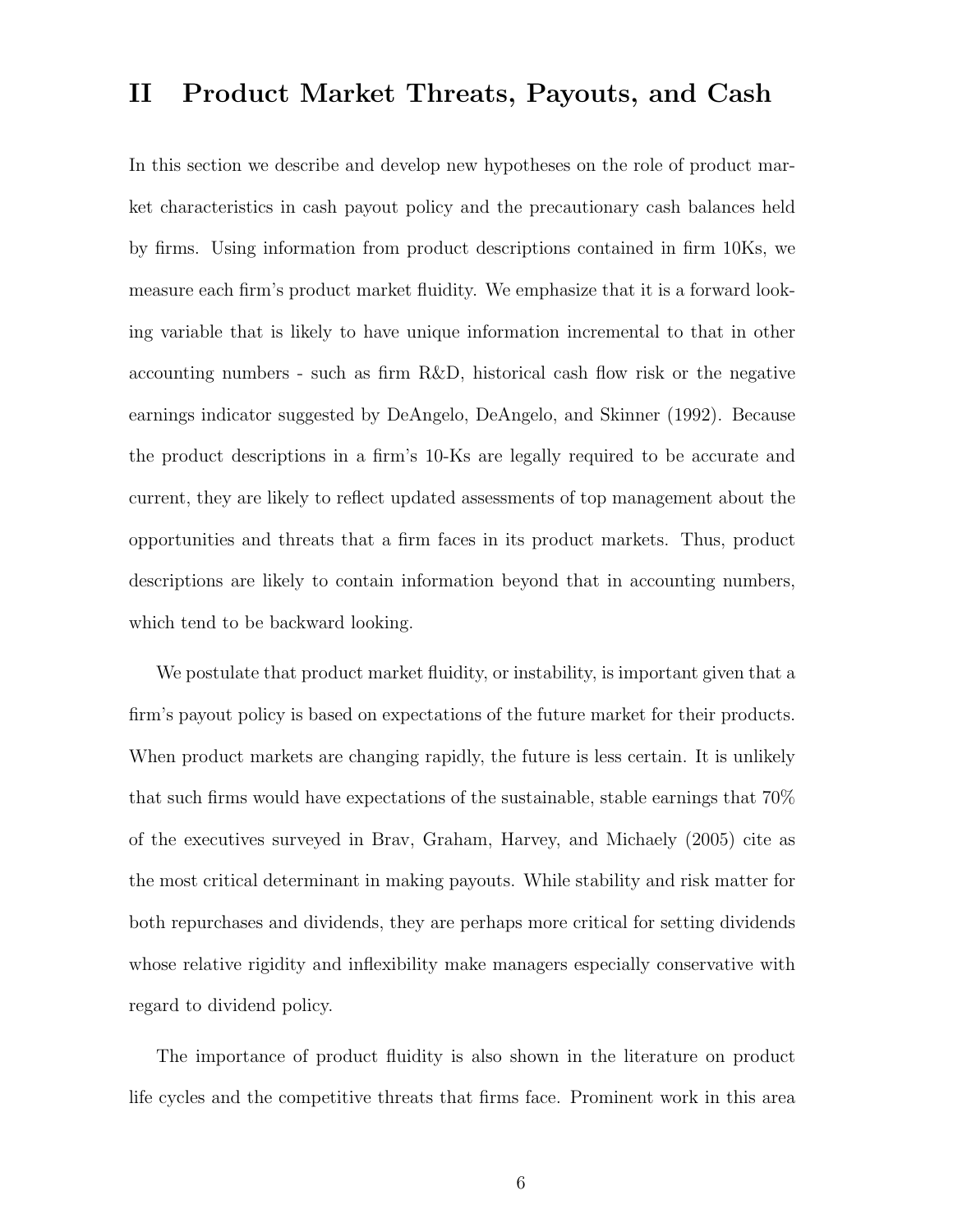includes Abernathy and Utterback (1978) and Klepper (1996), who suggest that products and their associated industries develop over time. These product changes give rise to a natural life cycle. Relevant to forming our hypotheses, firms selling newer products or products that have more technological risk face more fluid product markets and thus more future competitive threats. In turn, such firms might refrain from making payouts until their product markets mature, as payout conservatism can strengthen the firm's competitive positioning should a threat materialize. As firms' product markets begin to stabilize, they may be more willing to make payouts. We expect a greater willingness to make payouts via repurchases, which entail less of a longer-term commitment. Note that product fluidity may, but need not be, related to firm maturity. For instance, older firms and firms that have retained a large portion of their past earnings might be viewed as mature firms. However, some older firms may face renewed technological change or product innovation or new threats from rival firms, and are thus in less mature product markets. This discussion leads to the first testable hypothesis in our paper.

### Hypothesis 1 Product Market Fluidity and Payout Policy

Competitive threats as reflected in product market fluidity should be negatively related to the probability of repurchases and the probability of paying dividends.

Our second hypothesis is based on the effect of product market fluidity on a firm's cash balances. There is a large empirical literature on cash.<sup>5</sup> Bates, Kahle, and Stulz (2009) discuss four motives for holding cash: the transaction, agency, tax, and precautionary motives for holding cash. Most relevant for our purpose is the precautionary motive for holding cash, under which firms face uncertain demands for liquidity in the future, and hold cash as a hedge.<sup>6</sup> The importance of the precau-

<sup>5</sup>A partial list of recent work includes Opler, Pinkowitz, Stulz, and Williamson (1999), Faulkender and Wang (2006), Dittmar and Mahrt-Smith (2007), Han and Qiu (2007), Gamba and Triantis (2008), Bates, Kahle, and Stulz (2009), Foley, Hartzell, Titman, and Twite (2007), Riddick and Whited (2009) and Lins, Servaes, and Tufano (2010).

<sup>6</sup>This motive is often attributed to Keynes (1936).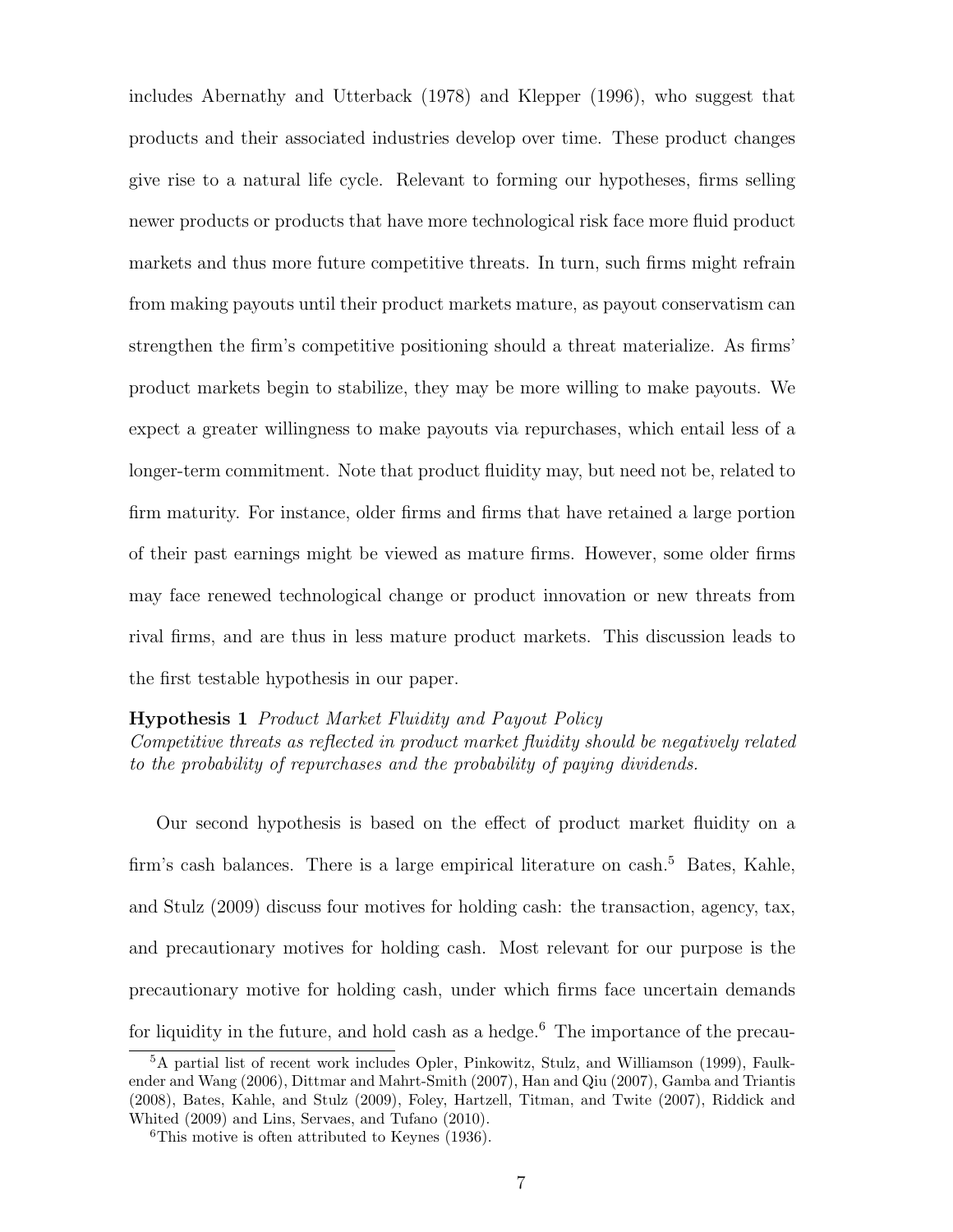tionary motive is stressed by the recent work of Lins, Servaes, and Tufano (2010), who survey CFOs from 29 countries to understand why they store cash beyond operational needs. They find that cash in excess of operational needs is primarily used to meet unexpected demands for cash in bad times, consistent with the precautionary motive driving the demand for cash.

We add to the cash literature by examining the role played by competitive threats from a firm's product market. While prior work, with the exception of Haushalter, Klasa, and Maxwell (2007) and Fresard (2010), largely ignores the role played by the product market in explaining cash, the relation can be motivated in a straightforward way. The precautionary motive suggests that firms hold cash as a hedge against future adverse cash flow shocks. In our study, product market fluidity is a measure of the competitive threat faced by a firm, which threatens the stability of a company's future cash flows. Thus, firms facing more product market fluidity should hold greater cash balances.

Hypothesis 2 Product Market Fluidity and Cash Holdings Competitive threats facing a firm's products should be positively related to the extent of a firm's cash holdings.

### III Understanding Fluidity

In this section, we briefly introduce fluidity, our key measure of product market threats. We describe fluidity and provide examples and statistical evidence to illustrate its intuition and its ability to capture threats from a firm's product market environment. Also, in order to more directly assess the interpretation of fluidity as a measure of competitive threat, we examine the relation between fluidity and the business descriptions of entrepreneurial firms who raise venture capital, and from firms that recently went public through IPOs. These firms represent emerging competitive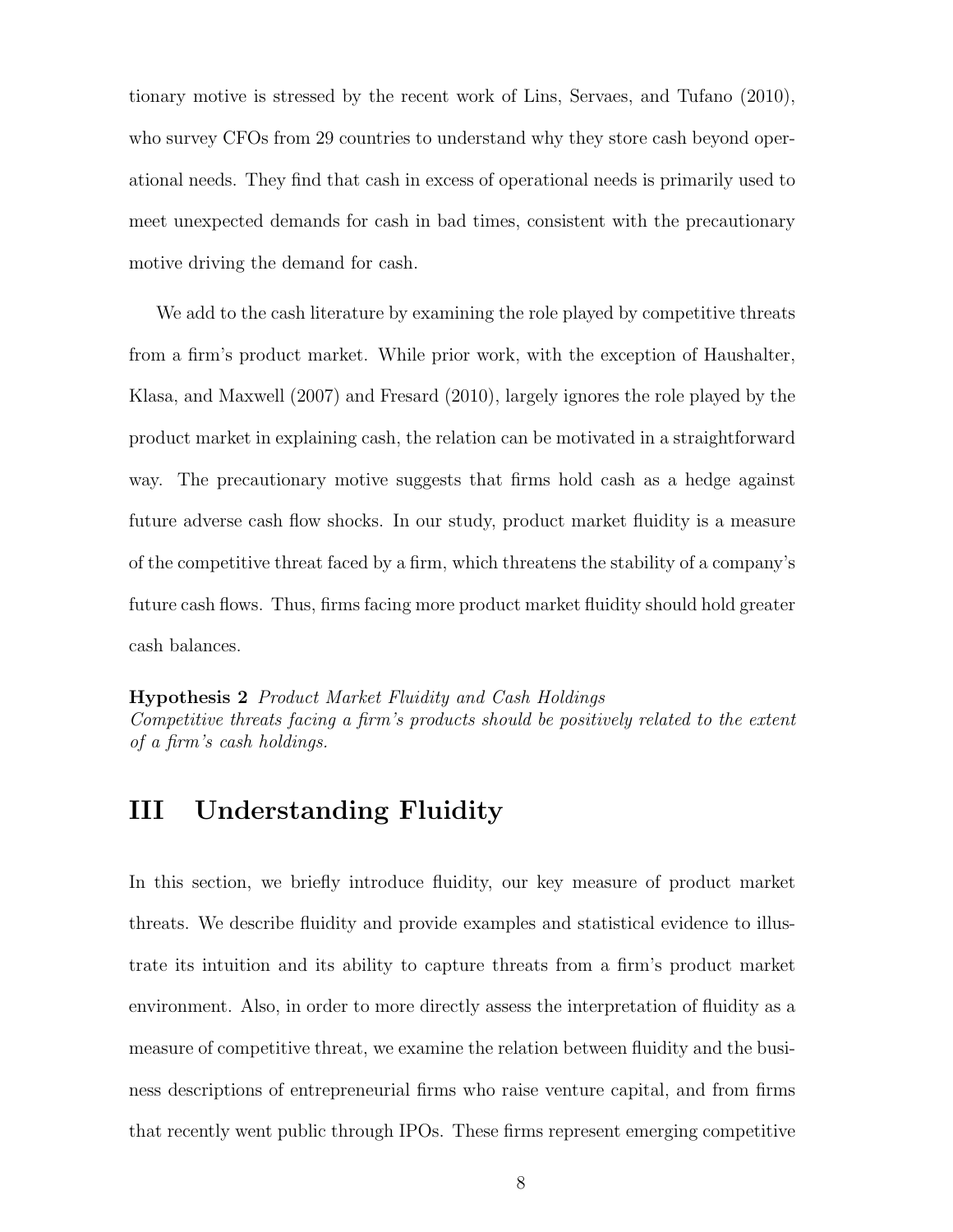threats to public firms.

### A Definition

Fluidity captures how rivals are changing the product words that overlap with firm i's vocabulary. Fluidity focuses on product space dynamics and changes in products. Thus, it is an entirely new construct relative to the industry definitions and variables used in Hoberg and Phillips (2010a). Specifically, let  $J_t$  denote a scalar equal to the number of all unique words used in the product descriptions of all firms in year t. Let  $W_{it}$  denote an ordered boolean vector of length  $J_t$  identifying which of the  $J_t$ words are used by firm i in year t. Element j of  $W_{it}$  equals 1 if firm i uses word j in its product description and is zero otherwise. We normalize  $W_{it}$  to unit length and define the result as  $N_{i,t}$ .

To capture the changes in the overall usage of a given word  $j$  in year  $t$ , we define the aggregate vector  $D_{t-1,t}$  as

$$
D_{t-1,t} \equiv |\sum_{j} (W_{j,t} - W_{j,t-1})|
$$
 (1)

A firm's product market fluidity is simply the dot product between its own word vector  $N_{it}$  and normalized  $D_{t-1,t}$ :

Product Market Fluidity<sub>i</sub> 
$$
\equiv \langle N_{i,t} \cdot \frac{D_{t-1,t}}{\|D_{t-1,t}\|} \rangle
$$
 (2)

Intuitively, fluidity is a "cosine" similarity between a firm's own word usage vector  $N_{i,t}$  and the aggregate change vector  $D_{t-1,t}$ <sup>7</sup> Quantitatively, the dot product in Eq. (2) measures the cosine of the angle between the two vectors. Because the dot product is based on non-negative vectors, fluidity is thus the cosine between vectors in the first quadrant. Thus fluidity lies in the interval [0, 1].

<sup>7</sup>For a discussion of dot products and cosine similarities in text processing, see Sebastiani (2002).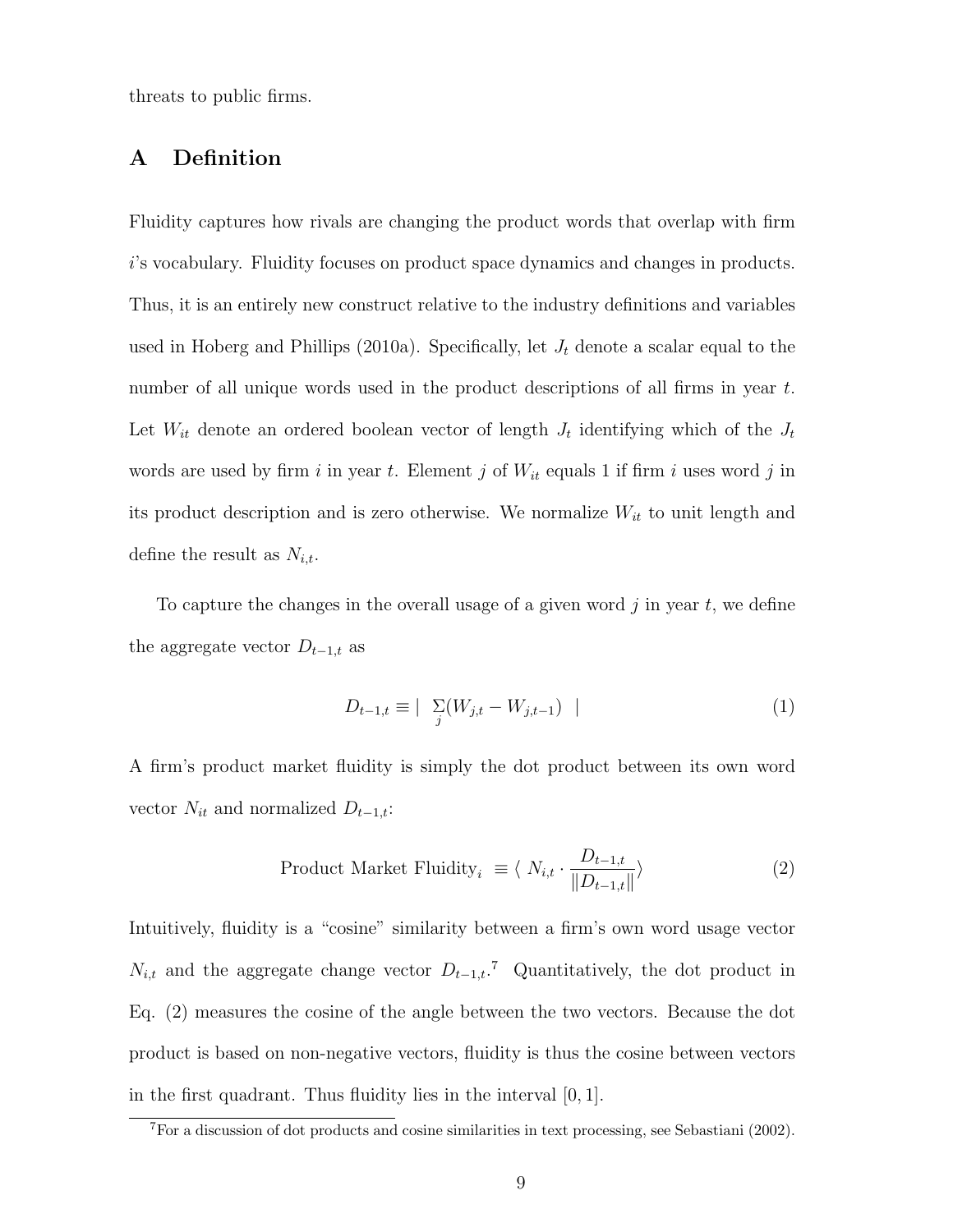Fluidity is greater when a firm's words overlap more with  $D_{t-1,t}$ , the vector that reflects rival actions. Thus it is larger when there is a greater competitive threat. This intuition is illustrated in Appendix 2, where we present an example of a hypothetical market with 3 firms and 7 product words. The example shows the simple but crucial point that fluidity reflects product market threats and instabilities arising out of competitor actions, not necessarily own-product instability. The notion that rival threats are important, perhaps even more so than static measures of market share, is consistent with theories of contestable markets in industrial organization (Baumol, Panzar, and Willig (1982)). Fluidity is an empirical construct that captures this intuition.

### B Examples

Table I reports specific examples of high and low fluidity firms for two years, 1997 and 2008, the first and last years of our sample.

### [Insert Table I Here]

In all panels in Table I, firms are sorted from most extreme to least extreme. Panels A and C report firms that have the lowest local product fluidity based on 10-K's in our beginning period, 1997, and our ending period, 2008. Many of these firms are commodity firms as well as department stores. In Panels B and D, we report firms that have the highest local product fluidity.

Communications and media are undergoing competitive changes due to ongoing battles between cable, television, print, and online media. In 1997, a considerable fraction of these firms are in the gaming and communications industries. The high fluidity for the gaming industry may come as a surprise to the reader. However, in 1997 this industry was in a high state of change due to ongoing changes in the com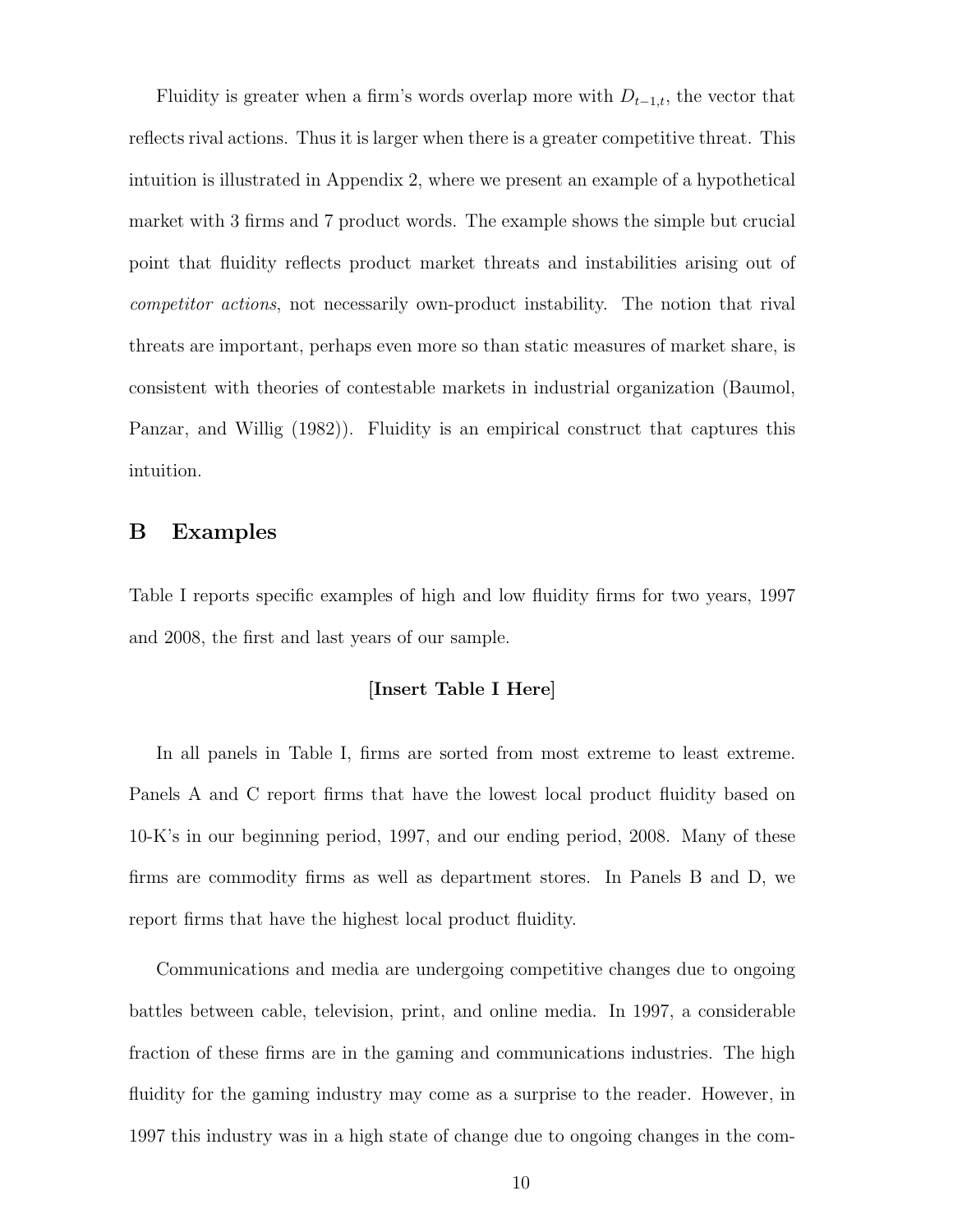petitive landscape. 10-K's reveal that Native American casinos, riverboat casinos, and new casinos in previously disallowed locations came online to challenge existing operations. State laws were also changing, adding yet more uncertainty to expectations of future market structure. In 2008, biotechnology firms faced fluid markets due to changes related to health care regulation and ongoing shocks related to innovation and government approval.

### C Dividends, Payouts and Fluidity Transitions

Table II presents payout and cash holdings summary statistics for fluidity quintiles as well as transition matrices showing how fluidity changes over time. We present these statistics to illustrate the economic effects we describe and the interpretation of fluidity in terms of competitive threats and product life cycle.

### [Insert Table II Here]

Panel A shows that 48.6% of firms with the lowest fluidity pay dividends. In contrast, only 9.1% of firms with the highest fluidity are payers. Dividend yields and repurchases exhibit similar patterns, declining as fluidity increases. Cash holdings also increase substantially from 8.2% of assets for the least fluid quintile to 21.5% for the most fluid quintile.

Panels B to D present transition matrices examining future product market fluidity as a function of initial product market fluidity. Panel B displays one-year transition probabilities, and Panels C and D examine three-year and six-year transition probabilities, based on non-overlapping time periods, respectively. The rows indicate the initial fluidity quintile of the firm and the columns indicate which fluidity quintile the firm is in t years later. The result is a  $5 \times 5$  grid containing the empirical distribution of transitions. For example, in Panel B, row 1, column 1, 77.8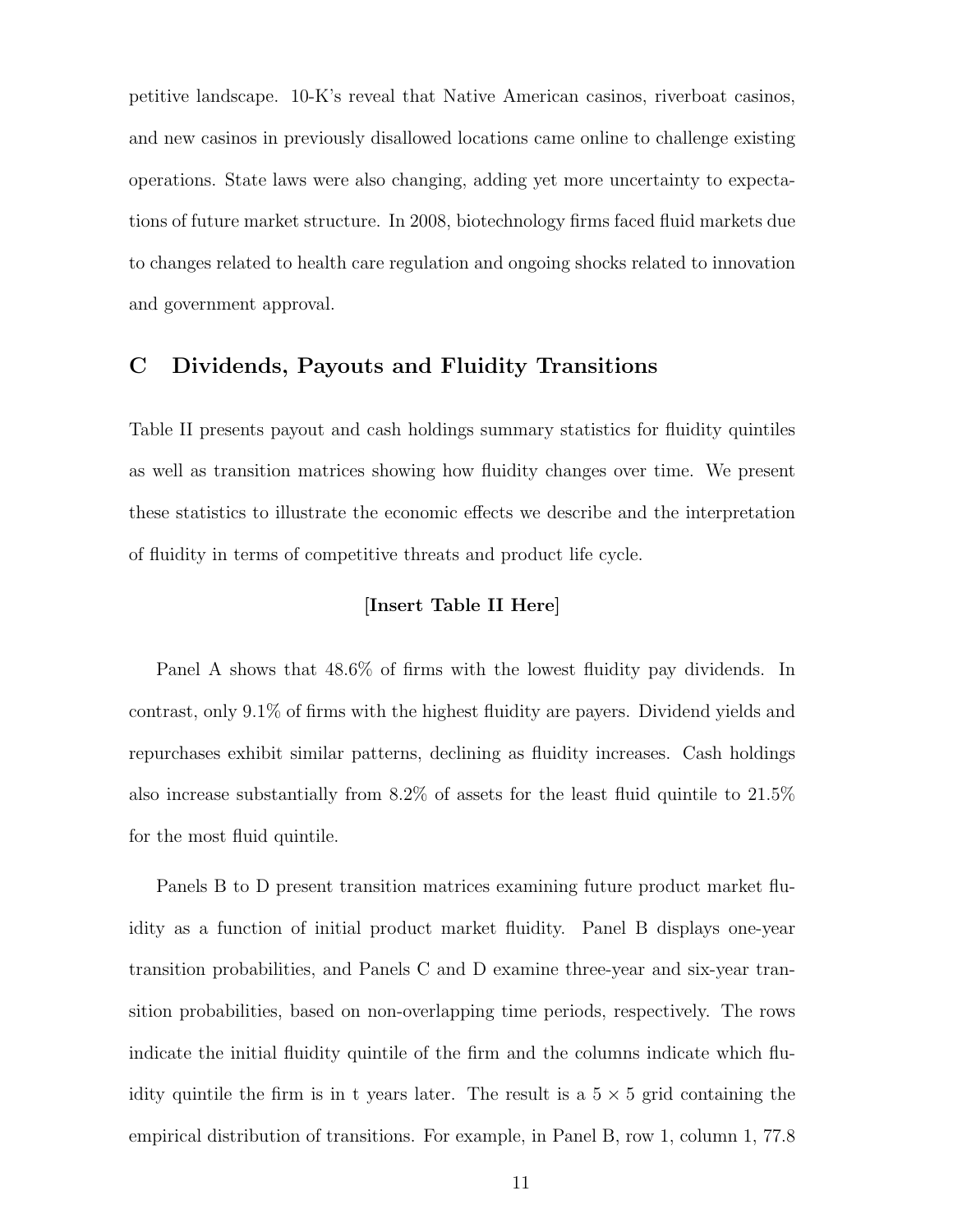percent of firms in the most stable product market fluidity quintile remain in this quintile 1 year later.

The results in Panels B to D show that fluidity is persistent. Low fluidity firms are very likely to be low fluidity firms ex-post at one, three, and six year horizons. Interestingly, the persistence seems somewhat lower for high fluidity quintiles. For example a firm in the most fluid quintile remains in this category 71.1% of the time, while firms in the most stable quintile retain this designation 77.8% of the time. The table more generally shows that, over time, firms are more likely to "graduate" to a category with more stable product markets than they are to move to a category with less stability. For example, in panel B, firms with the most stable product market move to quartile 2 with a 16.8% probability, while firms in the highest fluidity category move to a more stable quartile 4 with a 23.7% likelihood. These findings are consistent with product life cycle theories in which fluidity is likely to decrease over time.

### D Fluidity: Threats From VC-Backed and IPO Firms

In this section we examine the relation between fluidity and the similarity of a firm's products to the the business descriptions of IPOs and VC backed firms. These tests assess if there is a direct link between fluidity and the competitive threats from entrepreneurial firms. We also examine if such a link to fluidity is distinct from risk variables.

We use VentureXpert to extract all business descriptions for funded ventures in each year of our sample. We then compute the average word usage frequency of venture firms using the same set of words in our 10-K universe. We label the unitnormalized version of this aggregate word-vector in a given year as  $VC_t$ , the "venture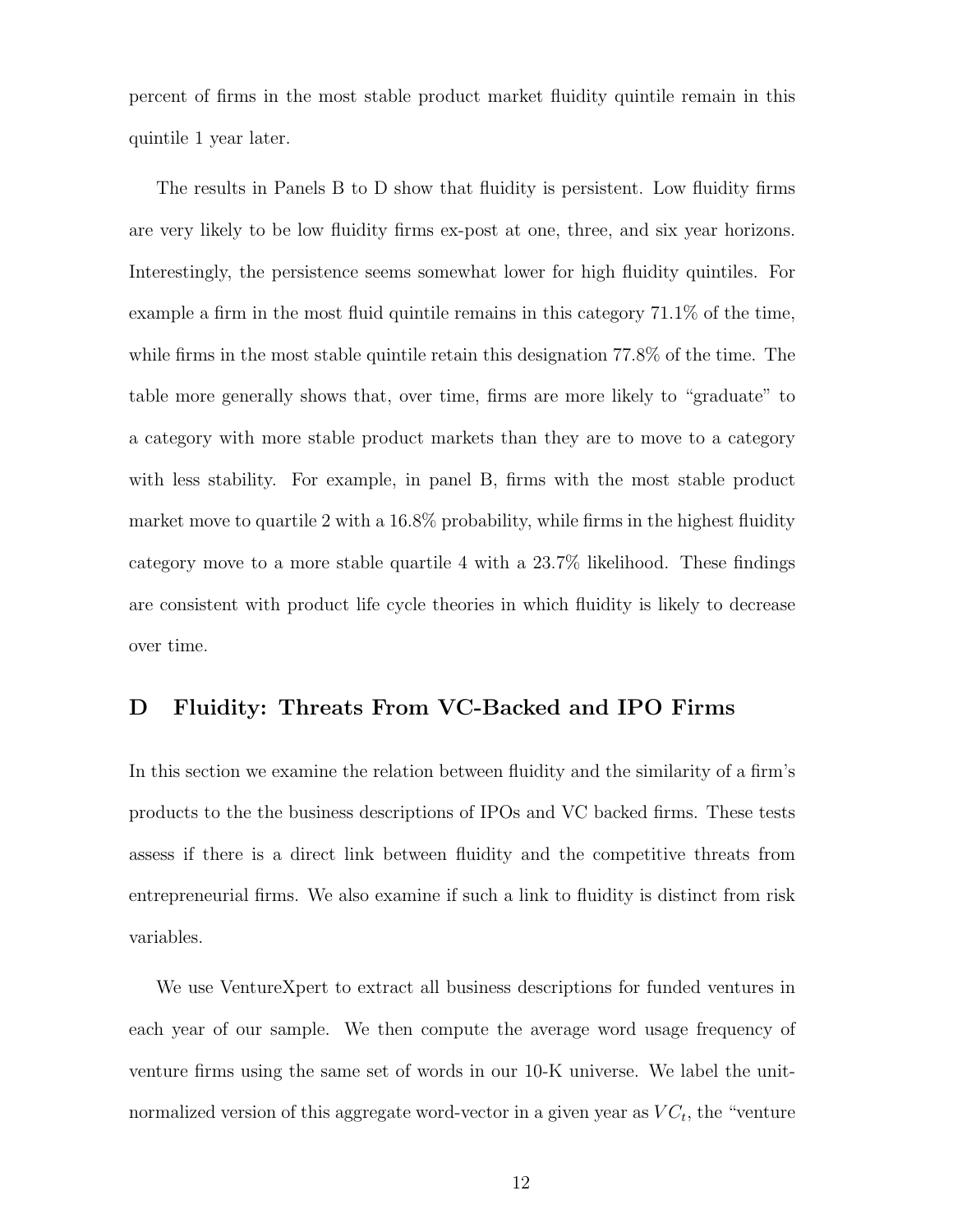vocabulary." We measure the degree to which a given public firm is threatened by venture-backed firms as the dot product between a firm's (unit-normed) word description vector and  $VC_t$ , which we define as a firm's "VC Score". We compute a similar measure called "IPO Score" based on product descriptions of firms going public in a given year, which is extracted using SDC Platinum. The IPO score measures threats from firms going public.

To examine potential links to competitive threat, we regress fluidity on both VC Score and IPO Score, as well as several controls. A positive coefficient would provide additional evidence that our measure of product market fluidity in Eq. (2) reflects competitive threats. We control for firm size and firm age, which is important because small and young firms may be more similar to VC-backed and IPO firms. We include the Herfindahl index to control for static competition levels, and we also include industry fixed effects. To be conservative, both HHIs and industry controls are based on the text-based industry classifications in Hoberg and Phillips (2010a,b). Of particular interest is the control for risk, as this assesses whether the information in product market fluidity is similar to that of the risk variables. We measure risk using stock-market volatility as in Hoberg and Prabhala (2009). Using cash-flow volatility as in Bates, Kahle, and Stulz (2009) produces similar results.

### [Insert Table III Here]

Table III shows that product market fluidity is significantly and positively related to both VC Score and IPO Score in all specifications. Fluidity interacted with firm R&D is also negative which is consistent with greater spending on R&D in fluid markets deterring potential entry by VC backed and IPO firms. Interestingly, measured firm risk is insignificant in 3 of the 4 specifications. As all variables are standardized to unit standard deviation, we can compare the coefficients to assess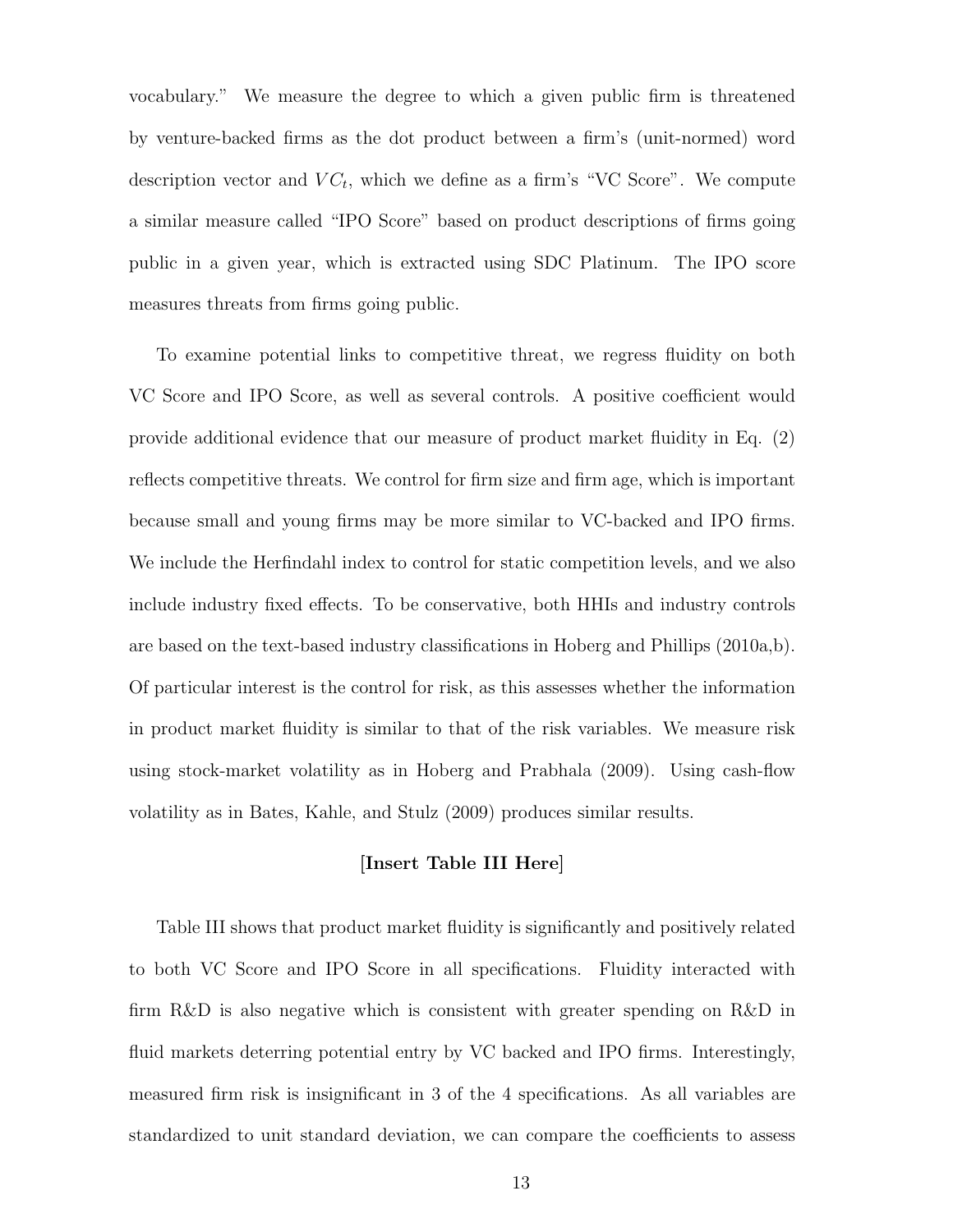economic magnitude. In all columns, the coefficient for risk is an order of magnitude smaller than the one between VC score and product market fluidity. These results suggest that fluidity is distinct from cash flow risk. Given that IPO firms and VCbacked firms are likely in less mature products, the results are also consistent with the product life cycle interpretation of fluidity, in the spirit of Abernathy and Utterback (1978) or Klepper (1996).

### IV Data and Summary Statistics

### A Data

We construct our COMPUSTAT-CRSP sample following Fama and French (2001) and Hoberg and Prabhala (2009). We start with 61,136 firm-years from 1997 to 2008 that have adequate COMPUSTAT and CRSP data. The years are chosen based on the availability of our text-based data. We then apply the same screens as Hoberg and Prabhala (2009). After discarding regulated utilities (SIC codes between 4900 and 4949) and financials (SIC codes between 6000 and 6999), we have 48,159 observations. We then screen out observations in which firms have book values of less than \$250,000 or assets of less than \$500,000. This leaves us with 45,631 observations.

Following Fama and French (2001), we identify companies that are dividend payers if their dividends per share (Compustat annual data item 26) is greater than zero. We identify companies that are share repurchasers in a given year using the method suggested in Grullon and Michaely (2002). In the COMPUSTAT universe, we define stock repurchases as annual data item 115 (purchase of common and preferred stock) less the reduction in the value of any preferred stock outstanding (annual data item 56). We label a firm as a repurchaser of shares if this difference is greater than zero. We also separately analyze firms that repurchase for two consecutive years, and large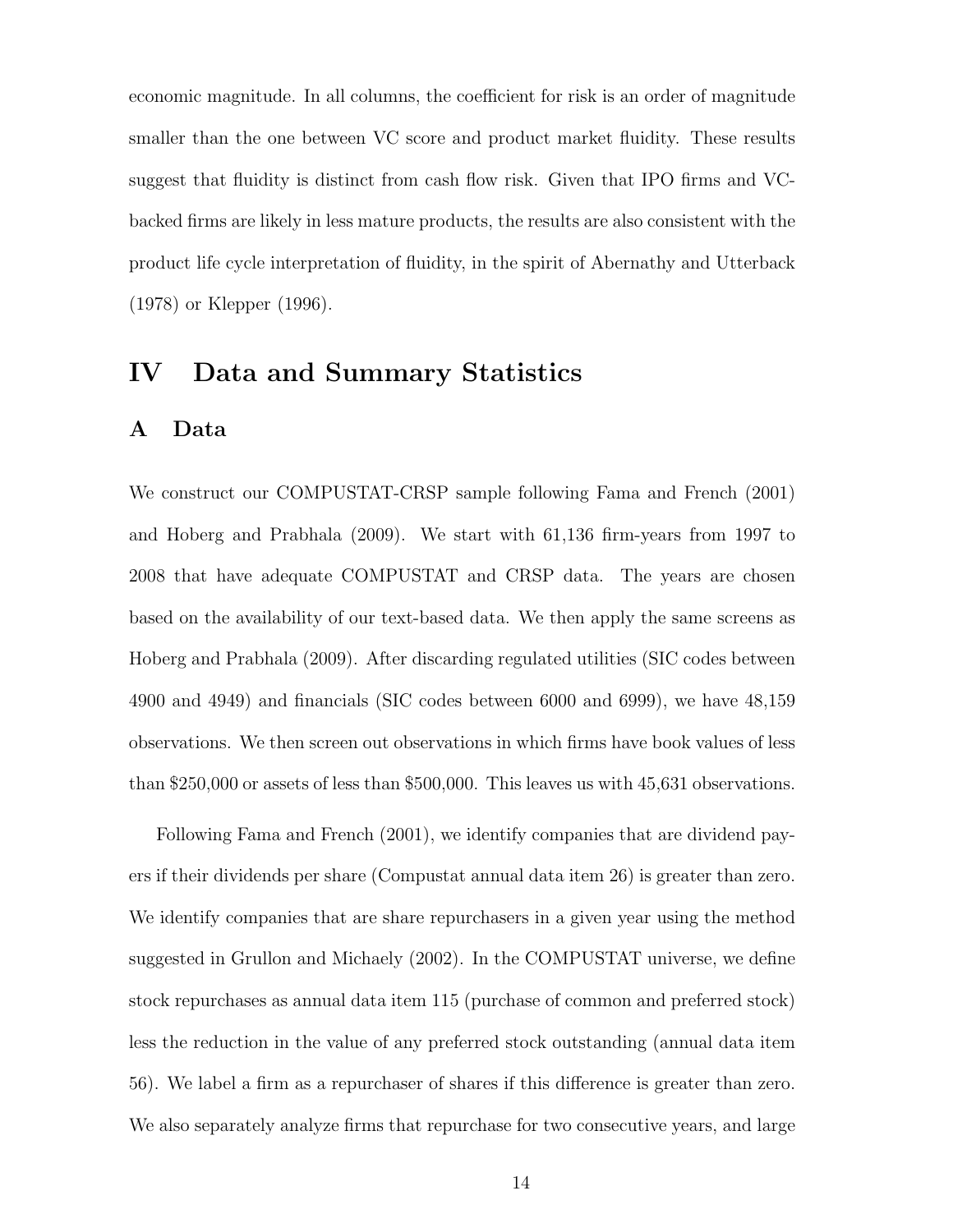repurchasing firms, defined as those whose repurchases exceed 1% of total assets. For cash, we compute a firm's cash holdings as cash scaled by assets.

The data to construct the fluidity measure in Equation (2) is derived from business descriptions in annual firm 10-K's. Our sample of 10-K's comes from Hoberg and Phillips (2010a), who extract business descriptions using PERL web crawling scripts, APL programming, and human intervention when documents are non-standard. Our primary sample includes filings associated with firm fiscal years ending in calendar years 1997 to 2008. We also use 1996 data to compute text-based variables requiring lagged data, but do not use 1996 data otherwise.

We merge each firm's text product description to the CRSP/COMPUSTAT database using the central index key  $\rm (CIK)^8$  Of the 45,631 observations available in CRSP and COMPUSTAT database noted above, we are left with 43,904 after requiring that same-year text data is available. The final sample is then 42,999, covering years 1997 to 2008, after requiring that lagged text-based data is also available. As discussed in Hoberg and Phillips (2010a), this text based database generally has uniform coverage of the CRSP and COMPUSTAT sample during these years.

We use the product text description to construct our fluidity measure as in Eq. (2). In addition, for robustness, we consider variations of this fluidity measure based three dictionaries (see Appendix B in Hoberg and Phillips (2010b)): (A) a list of all words; (B) words from firms with a local clustering coefficient in the top two terciles ("local fluidity"), which reflects threats from nearby rivals; (C) words from rivals with a local clustering coefficient in the lowest tercile (the "broad dictionary"). Although we report the results based on the local dictionary because nearby rivals likely pose more serious competitive threats, the results are similar across specifications. We

<sup>8</sup>We thank the Wharton Research Data Service (WRDS) for providing us with an expanded historical mapping of SEC CIK to COMPUSTAT gvkey.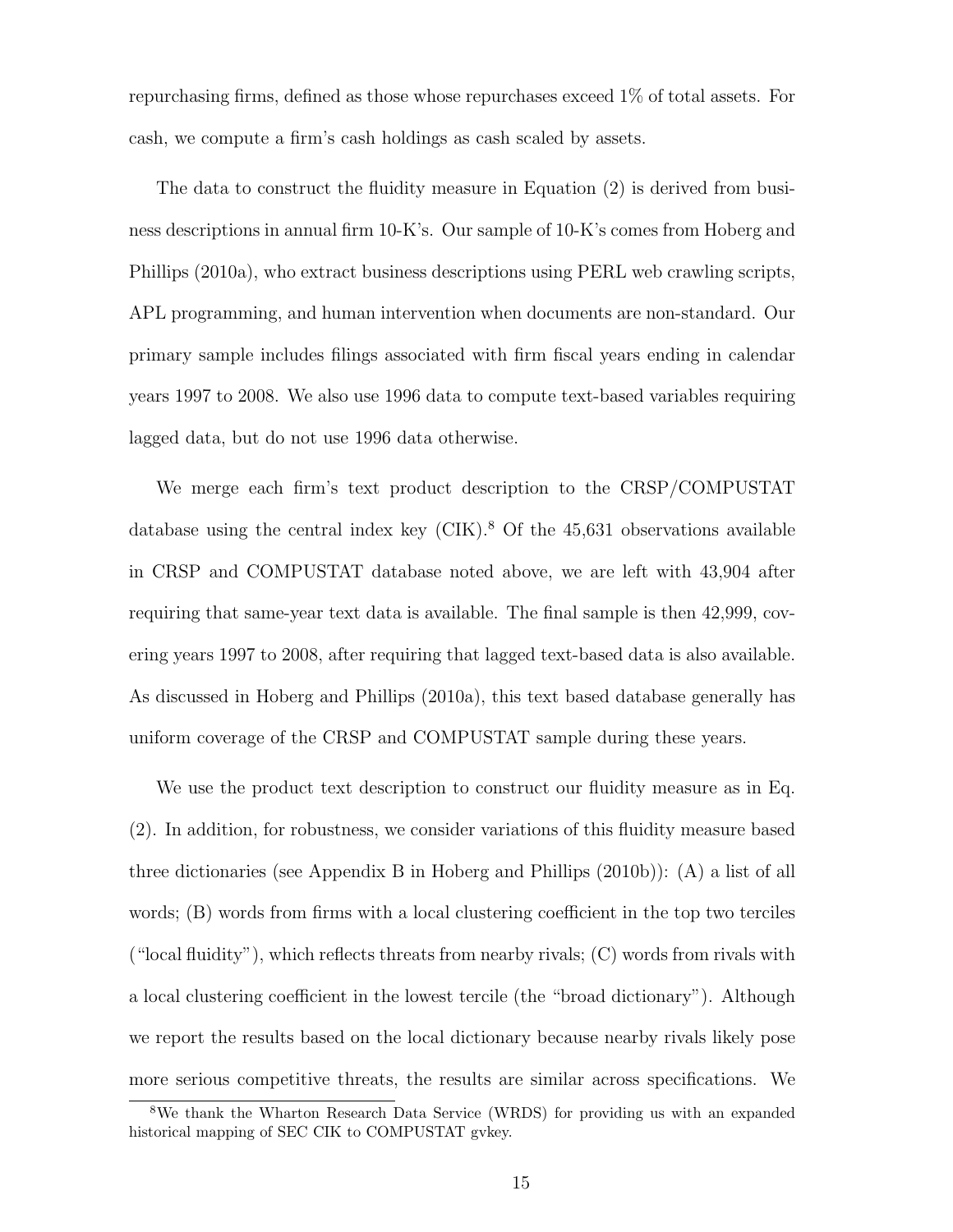also include self-fluidity, which compares a firm's year t and year  $t-1$  products in isolation (without regard to rival products). This variable is simply one minus the cosine similarity between the current and previous years' business descriptions.

In the industrial organization and corporate finance literature, a potential endogeneity issue is that the agents, e.g., senior management, who set the financial policies also choose the product market strategies (see Graham, Harvey, and Rajgopal (2005) for example). This issue is somewhat mitigated in our study. While a firm's own top management certainly sets its payout policies, fluidity reflects moves by rival firms competing in a firm's product space. Going further, we also examine robustness to using the broad measure of product fluidity discussed above, which focuses on the broad set of words that all other firms in the Compustat/CRSP universe use. This broad measure is akin to a "market index" whose changes are likely to be exogenous from any one firm's perspective, just as the aggregate stock market return is considered exogenous to any single firm's return. These robustness results are reported in Table 3 of our online appendix.

### B Summary Statistics

We relate payout policy and the cash holdings of firms to fluidity and several control variables. The controls include variables suggested by the dividend literature. In addition, we include other controls to capture factors such as growth options and specifications that include industry fixed effects. We describe these variables and their construction in Appendix 1.

Table IV presents summary statistics for the variables. Statistics for payout policy and cash holding variables are reported in Panel A. The table shows that 24.5% of the firms are dividend payers while a larger set of firms, 41.2%, are repurchases. The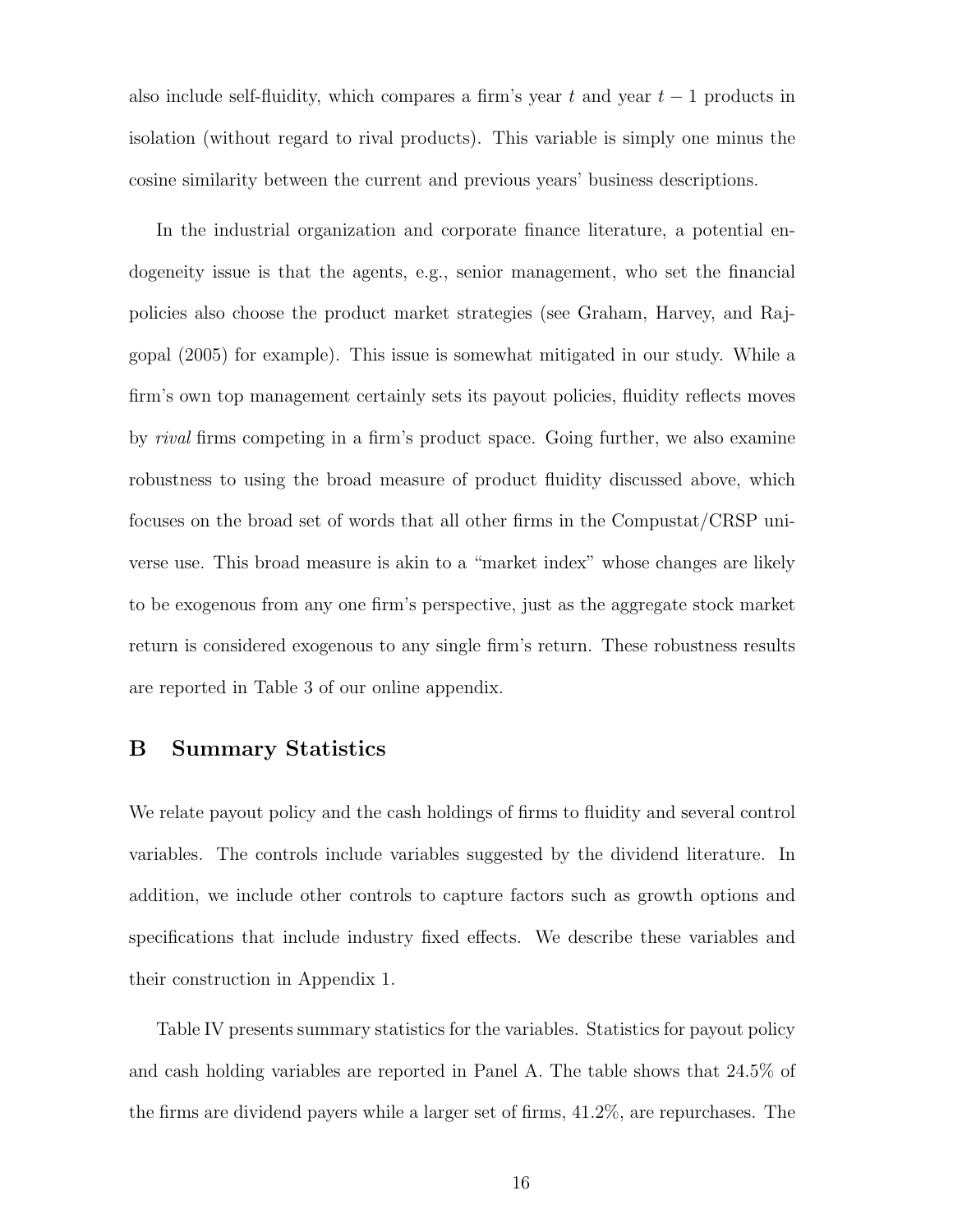average firm also holds 20.9% of its assets in cash with a median holding of 10.8%.

### [Insert Table IV Here]

Statistics for the text-based variables are presented in Panel B, and key control variables are reported in Panel C. Our fluidity variables are multiplied by 100 for convenience. The statistics for self-fluidity suggest that some firms experience very little change from year to year, whereas others experience substantial changes. The average product market fluidity is 6.93%.

### [Insert Table V Here]

Table V reports the Pearson correlations between our variables. Product market fluidity is -30.2% correlated with the static HHI measure using the text-based industry classifications of Hoberg and Phillips (2010a). Firms that are in more competitive industries have rivals that are more likely to change their products, and thus reside in markets with greater fluidity. Product fluidity is also -34.7% correlated with log firm age, so older firms tend to reside in more stable product markets. However, this correlation is far less than 100%, confirming that our product maturity variable is distinct from this measure of firm maturity. For example, older firms might experience technological shocks, bringing their product markets back to a more fluid state. Finally, fluidity is also modestly correlated with research and development (30.6%), consistent with the fact that product market fluidity requires at least some investment. We later show that these modest correlations, while economically sensible, do not explain the links between product market fluidity and dividend or cash policy.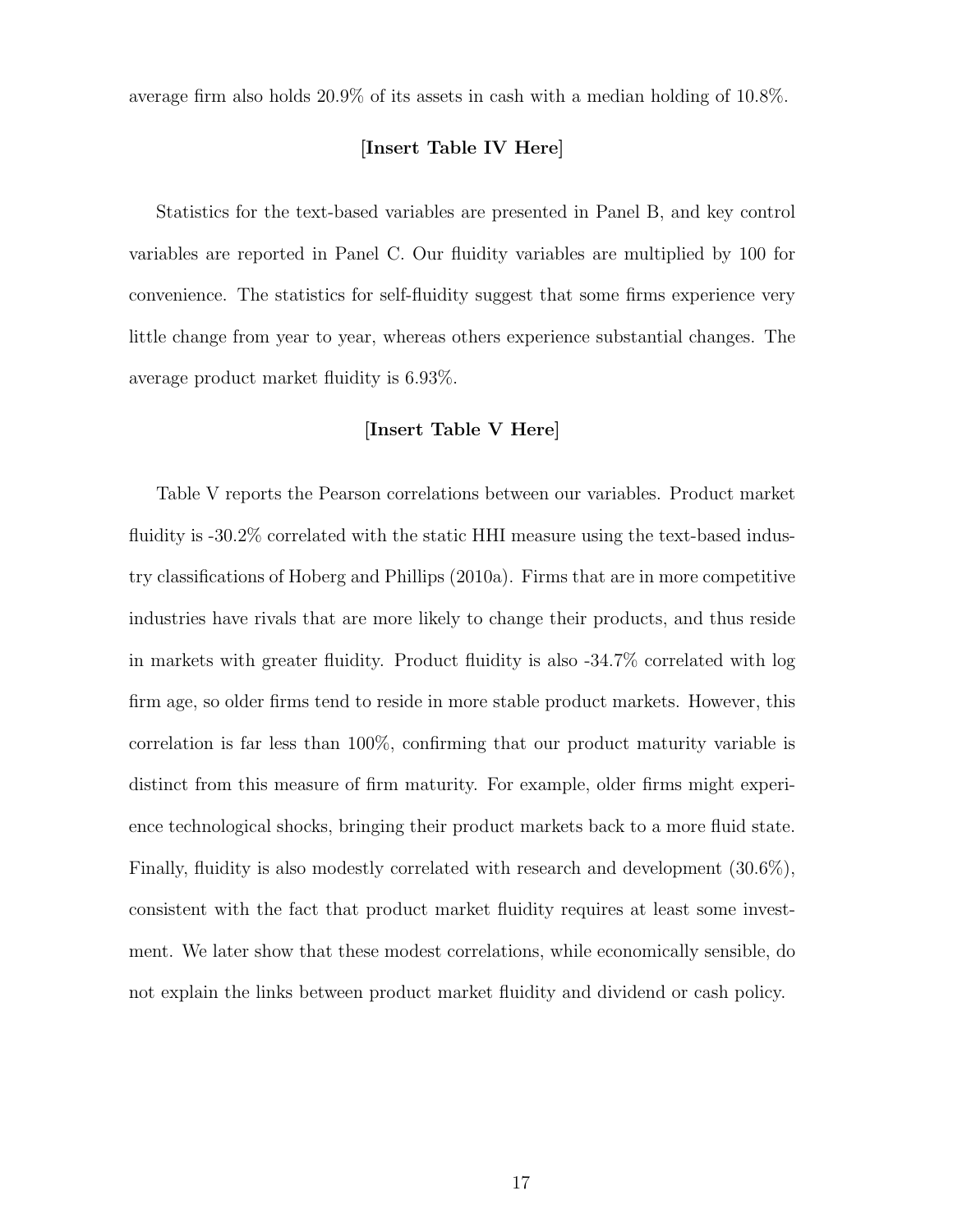### V Payout Policy

### A The Propensity to Pay Dividends

In this section we study the relation between fluidity and the payout decisions of firms. We start with the propensity to pay dividends and then examine changes in payout policy including dividend initiations, omissions, increases and decreases. We standardize the independent variables so they have unit standard deviation. This scaling does not effect significance levels or the economic impact of our variables but facilitates the economic interpretation of the results.

Rows (1) to (3) of Panel A of Table VI present the results of estimating a logit model in which the dependent variable is one if the firm pays dividends and zero otherwise. Rows (4) to (6) use a linear probability model. Each specification includes a different set of control variables as noted, and all specifications include time fixed effects and standard errors adjusted for clustering by firm. Panel B estimates panel OLS regressions where the dependent variable in row (7) is the firm's dividend yield - where yield is expressed as dividends divided by fiscal year-end price. Row (8) analogously examines each firm's dividend to assets ratio. As we are interested in examining differences between dividend paying firms in Panel B (Panel A examines the choice to pay or not pay), we restrict attention to the subsample of dividend paying firms in Panel B.

### [Insert Table VI Here]

Both panels in Table VI show similar results. Firms in fluid product markets are less likely to pay dividends, pay lower dividend yields, and have lower dividend to assets ratios.<sup>9</sup> This result confirms our first hypothesis that product market threats

<sup>&</sup>lt;sup>9</sup>As discussed earlier, we base our main results on local product market fluidity, which restricts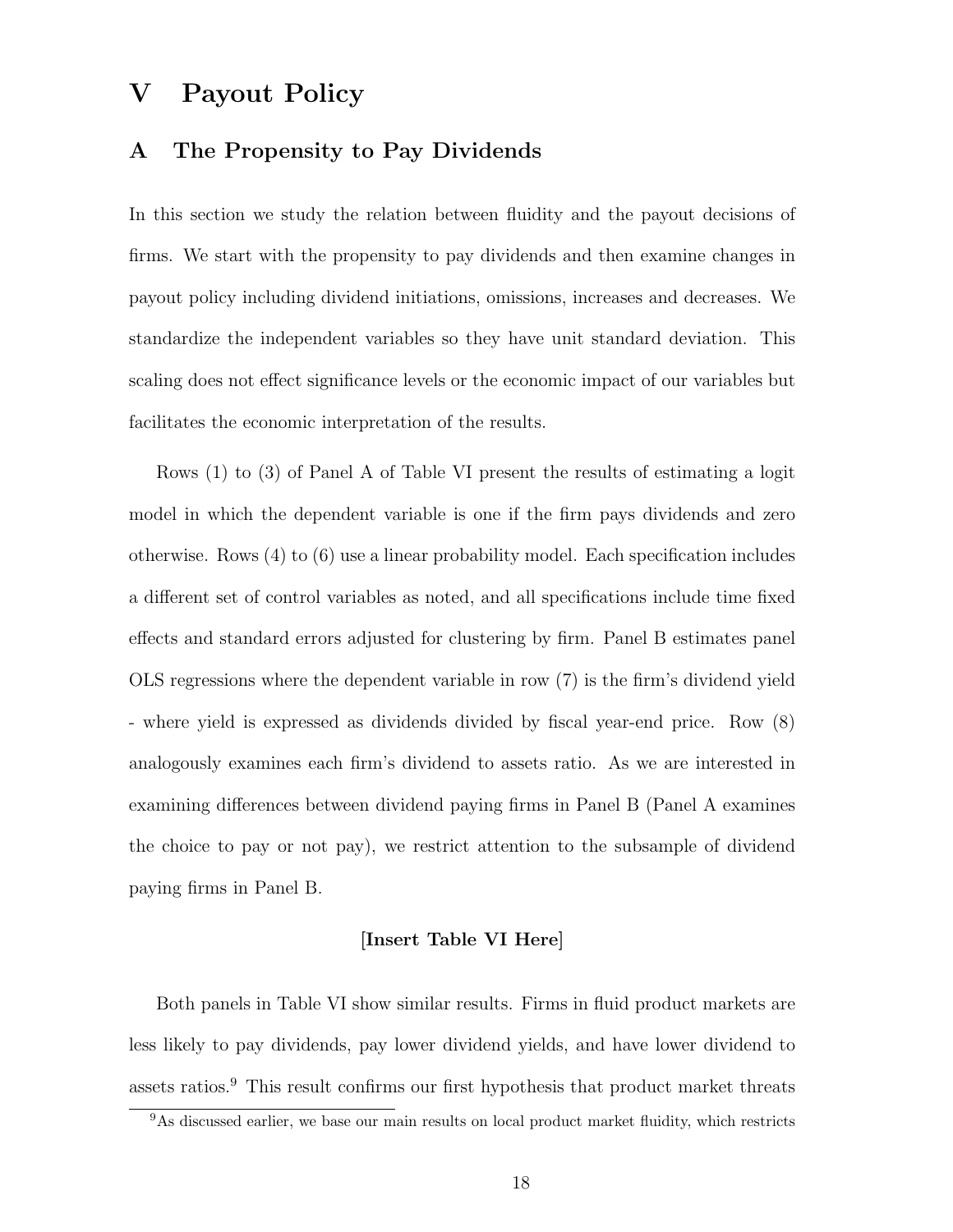matter. Firms facing greater competitive threats in their product markets are less likely to pay dividends. These findings are also robust to including other text-based product market variables and other explanatory variables including firm risk, R&D and firm maturity.

Table VI also shows results for the static HHI measure of competition based on the Hoberg and Phillips (2010b) industry classifications. Industry concentration is positively related to dividend propensity but its economic effects are not large. This result is different from Grullon and Michaely (2007). This is likely because our measure of competition more accurately reflects competition as shown by Hoberg and Phillips (2010b). Additionally, our samples are different: our sample has better cross sectional coverage as Herfindahl measures based on the Census data are only available for manufacturing firms, but is more limited in time series as our sample begins in 1997 due to the required availability of machine readable 10-Ks.

### B Economic Significance

To assess the economic significance of fluidity, we conduct a number of tests. We first estimate the propensity to pay dividends for our panel from 1997 to 2008 including the base Fama and French (2001) and risk variables but excluding our text variables. Holding the propensity to pay constant, we then examine whether the text variables are different for payers and non-payers. We estimate a base specification without the text variables, split firms into propensity to pay quartiles and then compare the mean and median of the text variables within each propensity quartile.

Table VII reports the results. Explanatory variables for the logit include: total risk log firm age, firm size, M/B, asset growth, the negative earnings loss dummy of

<sup>10-</sup>K words to those that appear in localized product market groups. Our results are robust if we instead use broader words as shown in Table 3 of our online appendix.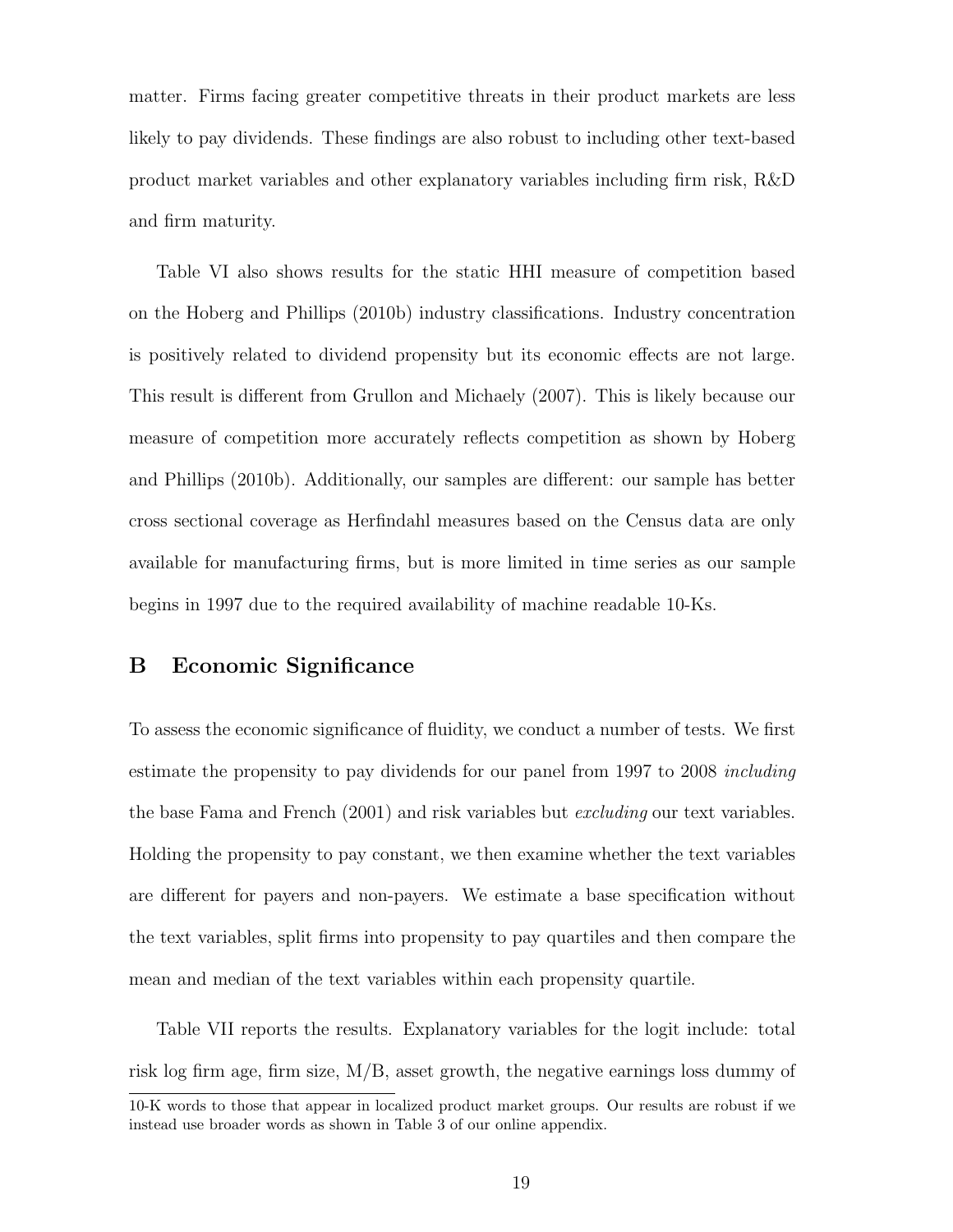DeAngelo, DeAngelo, and Skinner (1992), R&D/Sales and year fixed effects. Within each quartile of the predicted propensity to pay, we report the mean and median of the three text-based product characteristics for payers and non-payers.

### [Insert Table VII Here]

The results in Table VII show that there are significant differences in our text variables for each propensity quartile. Within all quartiles of predicted dividend propensity, firms that actually pay dividends have significantly lower values of local product market fluidity. The text variables appear to contain additional explanatory power over and above variables that have been shown to affect payout propensity in past studies.<sup>10</sup> DeAngelo, DeAngelo, and Skinner (2004) and DeAngelo, DeAngelo, and Skinner (2009) argue that there are several large companies with long dividend paying histories that continue to pay dividends. Time series variation in dividend paying propensity are thus driven by small to mid-size firms. In unreported tables, we also exclude the beginning of period payers in the top size quartile and find similar results, suggesting that our results are not driven by the very large firms with little variation in their payouts.

Table VIII presents a second set of results to illustrate the economic significance of the results from Table VI for dividend propensity. Each column gives the propensity to pay dividends at the 10th, 25th, 50th, 75th, and 90th percentile of a variable holding the other variables at their median values. We display results for the logit model with and without Hoberg-Phillips FIC-300 industry controls.

### [Insert Table VIII Here]

Table VIII shows that the propensity to pay dividends has economically mean-

 $10$ These quartiles represent univariate comparisons between payers and non-payers adjusted only for Fama-French characteristics, so quartiles pick up other factors that are omitted.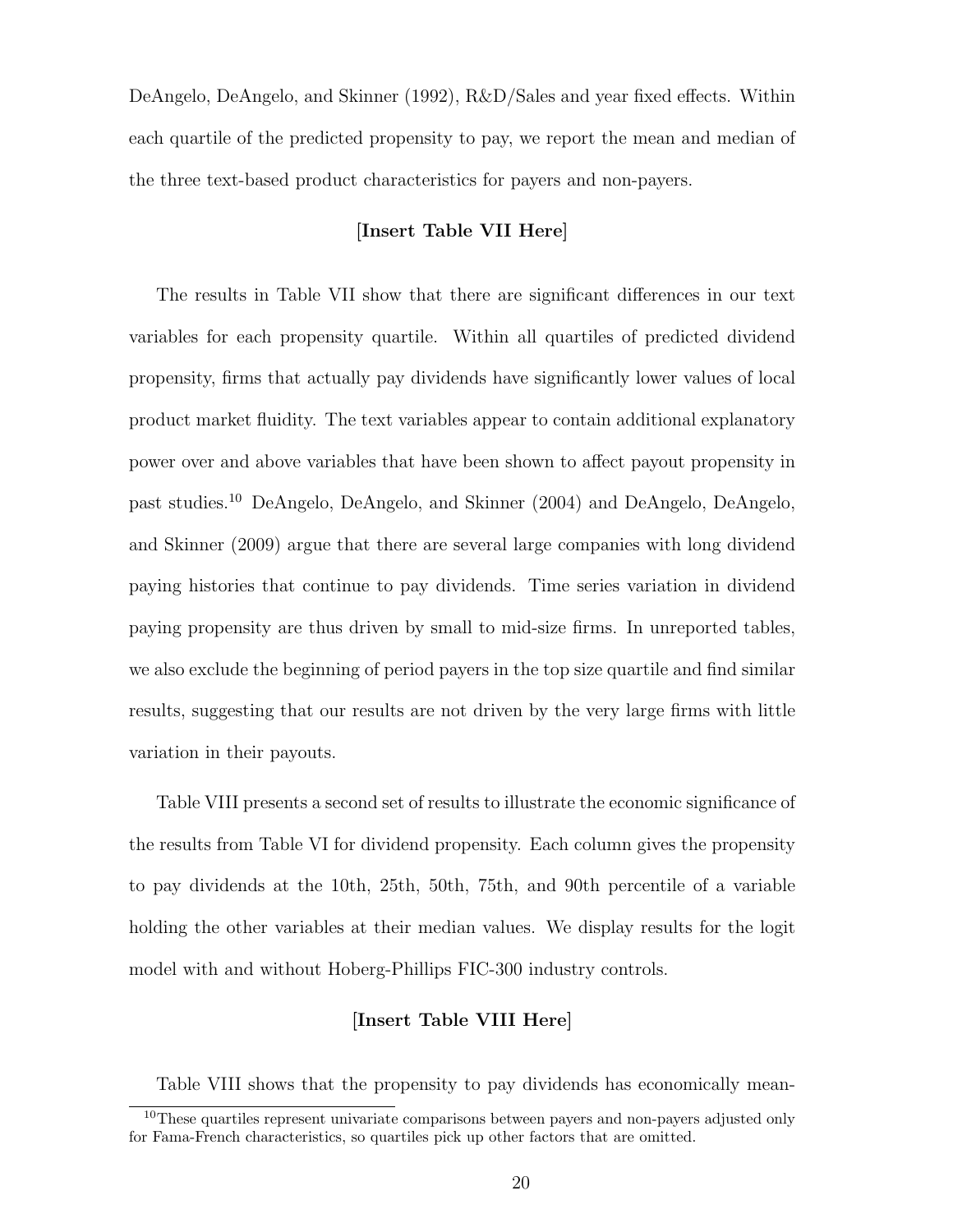ingful sensitivity to local product market fluidity. Varying the local product market fluidity variable from the 50th to the 90th percentile decreases the propensity to pay dividends from 14.9% to 8.3% in Panel A without industry fixed effect controls, and from 14.9% to 8.7% in Panel B with industry fixed effects.

### C Dividend Initiations and Omissions

Thus far, our analysis has been cross-sectional. We supplement this with a dynamic analysis that tests whether product characteristics are related to dividend initiations, omissions, increases and decreases. Tables IX reports the results.

### [Insert Table IX Here]

Panel A of Table IX examines the decision to initiate dividends. We begin with the subsample of firms that were not paying a dividend in the prior year  $t - 1$ . The dependent variable is one if the firm does begin paying dividends in year  $t$ , and is zero otherwise. The results show that dividend initiations are less likely in locally fluid product markets. In fact, fluidity is among the most significant variables in the model. Among the other control variables, dividend initiators are more likely to be less risky, older, larger, and more profitable.

Panel B of Table IX examines the decision to omit dividends. Here we begin with the subsample of firms that are paying dividends in year  $t - 1$ . The dependent variable is one if the given firm ceases dividend payments in year  $t$ . This is the mirror image of dividend initiators. The table shows that omitters have more fluid products - both local product market fluidity and self fluidity. One interpretation of this result is that these firms might have experienced technological shocks, and their product markets moved from a stable state to a more fluid one. Product life cycle theories (Abernathy and Utterback (1978) and Klepper (1996)) would suggest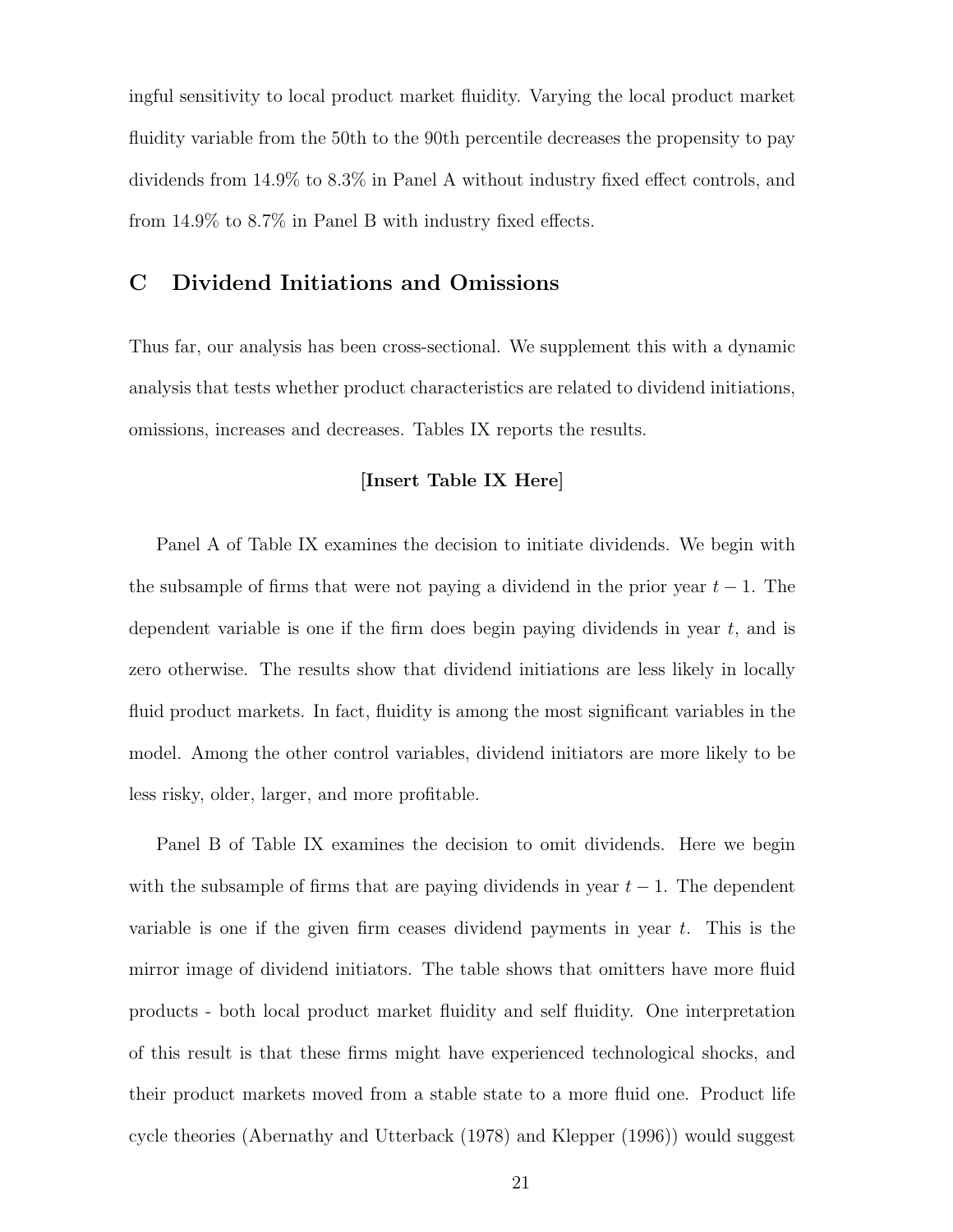that such firms face more competitive risk as they restart the search for a dominant design, and hence they might cease dividend payments to preserve cash. Omitters are also riskier and younger firms, and they are more likely to have negative earnings.

Panels C and D of Table IX examine the decision to increase or decrease dividends. In both panels, we limit the subsample to firms that pay dividends in the past year  $t-1$ . In Panel C, the dependent variable is one if the firm increased its dividend in the year  $t$  and is zero otherwise. In Panel D, the dependent variable is one if the firm decreased its dividend in year t, and is zero otherwise. Consistent with our central hypothesis, firms that increase dividends are more likely to have less fluid products. Both local product market fluidity and self fluidity are negative and highly significant. Regarding the control variables, increasers are also less risky, older, profitable, and they are more likely to have high market to book ratios and high asset growth. The results for decreasers in Panel D are insignificant.

The only text-based variable that is highly significant is self product fluidity. Hence, firms that reduce dividends are likely to have products that change relative to the firm itself over time. Such firms might be reacting to technology shocks in their own product offerings. We also observe that firms in concentrated product markets are less likely to decrease dividends.

Overall our results are consistent with the view that firms with greater product market stability are more likely to pay dividends and initiate or increase dividends. These firms likely face fewer competitive threats, and are more willing to make payouts.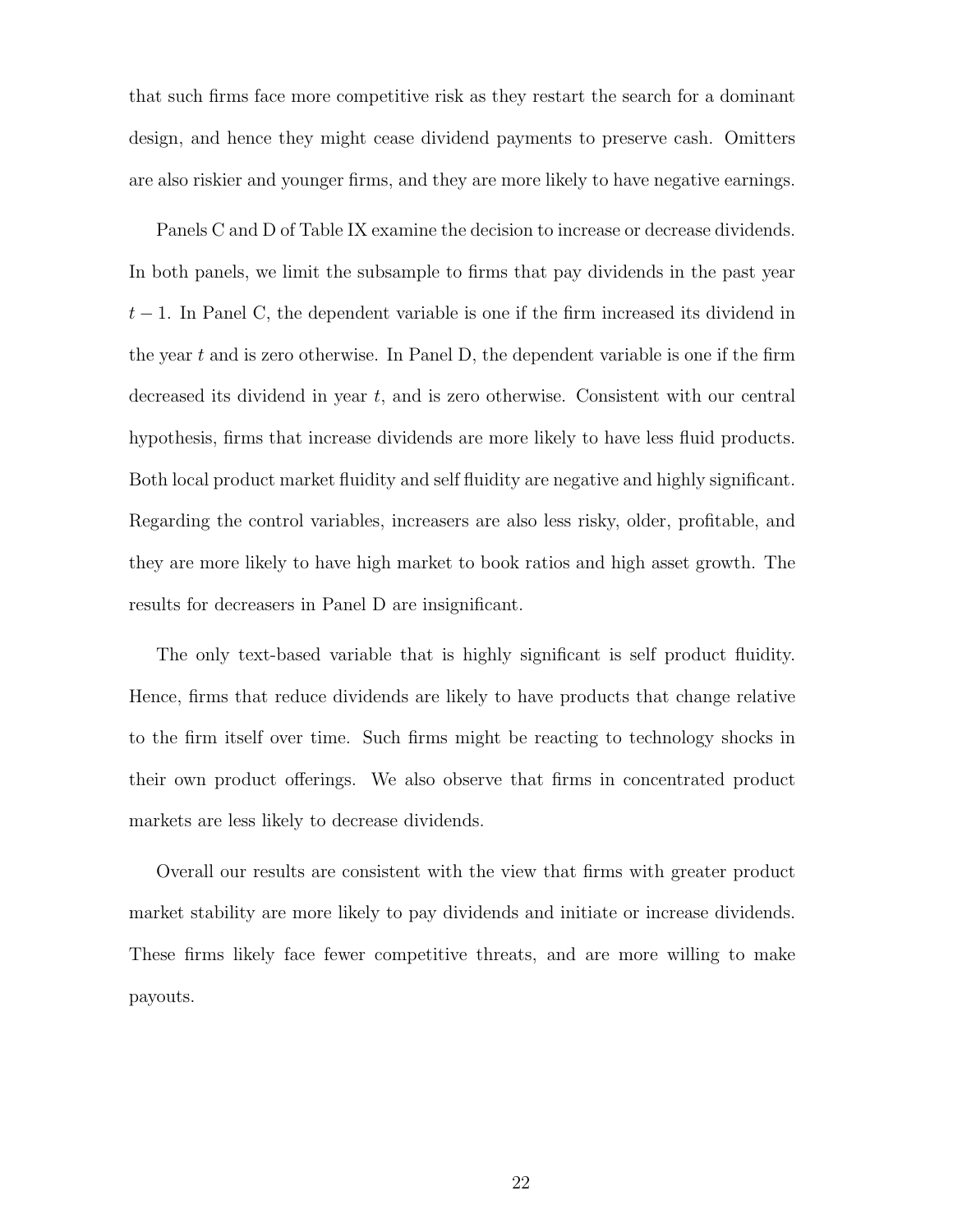### D Repurchases

In this section we examine the propensity to repurchase shares using multivariate logit regressions. As before, we include our text-based product characteristic variables in addition to the control variables used in Fama and French (2001) and Hoberg and Prabhala (2009). Table X presents the results of a logit specification where the dependent variable is one if the firm repurchases shares during the year (Panel A), one if a firm repurchases shares at a level that is higher than 1% of its assets (Panel B), and one if a firm is a repurchaser two years in a row (Panel C). As before we estimate the logit regressions using a panel specification with time fixed effects, and standard errors that account for clustering by firm.

### [Insert Table X Here]

Panel A displays results for the positive repurchase dummy, and results are similar, but generally weaker than those for dividend propensity presented in Table VI. Firms in more fluid product markets are less likely to repurchase shares. The results in Panel B for aggressive repurchasing and the ones in panel C for two-year repurchasers are similar to those in Panel A. We conclude that the negative relationship between product market fluidity and repurchasing is robust.<sup>11</sup>

### E Cash Holdings and Fluidity

We now examine if fluidity is positively related to the cash balances held by firms. Such evidence would suggest that competitive threats measured by fluidity are re-

<sup>11</sup>Table X is based on gross repurchases made by a firm, which is a good approximation to the dollar repurchases disclosed by firms in their 10(b)-18 quarterly disclosures (Banyi, Dyl, and Kahle (2008)). We also experimented with net repurchase measures, which subtract share issuances, e.g., those due to option exercises, using the method suggested by DeAngelo, DeAngelo, and Skinner (2008) in their footnote 1 (see also Skinner (2008), footnote 7). Our results are robust to this alternative reported in Table 4 of our online appendix. We also show in Tables 1 and 2 of our online appendix that fluidity also is significant in explaining repurchases by firms that pay no dividends.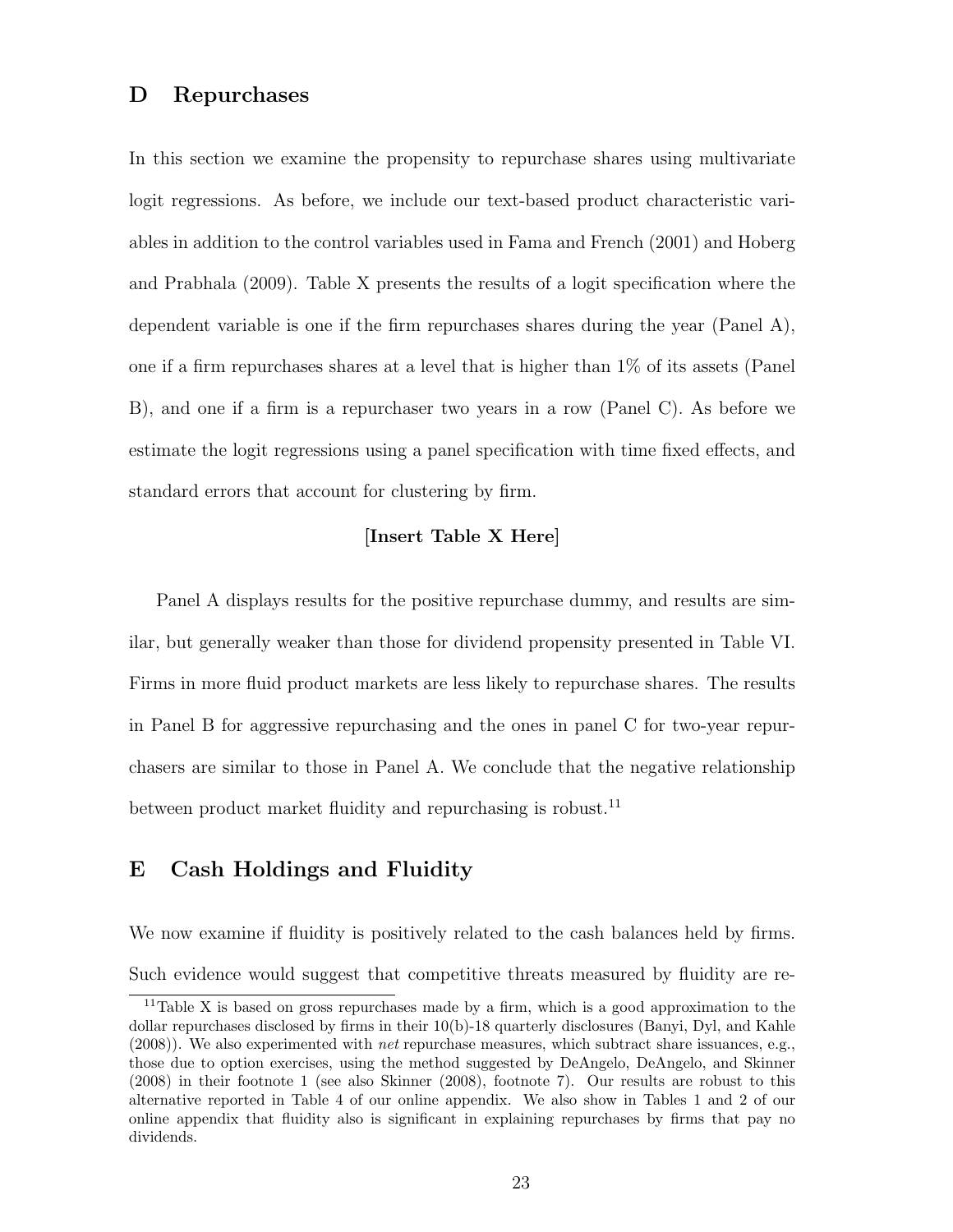lated to firms being more conservative on multiple financial policies - dividends, repurchases and cash holdings.

Our specifications follow the cash literature (e.g., Bates, Kahle, and Stulz (2009)). The dependent variable is cash plus cash equivalents divided by firm assets and control variables include those suggested by the literature. The controls are based on the cash literature. The new controls include include an estimate of the foreign tax burden and industry acquisition intensity. Foreign tax burden equals the maximum of zero or foreign income times a firm's marginal effective tax rate computed as in Graham (1996) minus foreign taxes paid as in Foley et al. (2007). The industry acquisition intensity is the total number of acquisitions divided by the number of firms in a given industry. As in previous tables, independent variables are standardized prior to fitting regressions to permit more intuitive comparisons across variables. All specifications include year fixed effects, while specification 2 includes FIC-300 industry fixed effects. Table XI presents the results.

### [Insert Table XI Here]

We find that firms with high local product market fluidity maintain higher cash balances. This result is significant at the 1% level in all specifications. We conclude that our results for cash holdings echo the broad theme of financial conservatism observed in our dividend regressions. Firms facing competitive threats in their product markets adopt more conservative financial policies - as they hold higher cash balances in addition to paying lower dividends and repurchasing less.

Following Bates, Kahle, and Stulz (2009) we also construct samples to examine the effect of fluidity on firms that are likely to have less access to external financing. We examine the effect of fluidity on cash holdings by young vs. old firms (columns 1 and 2), loss-making vs. profitable firms (columns 3 and 4) and non-investment grade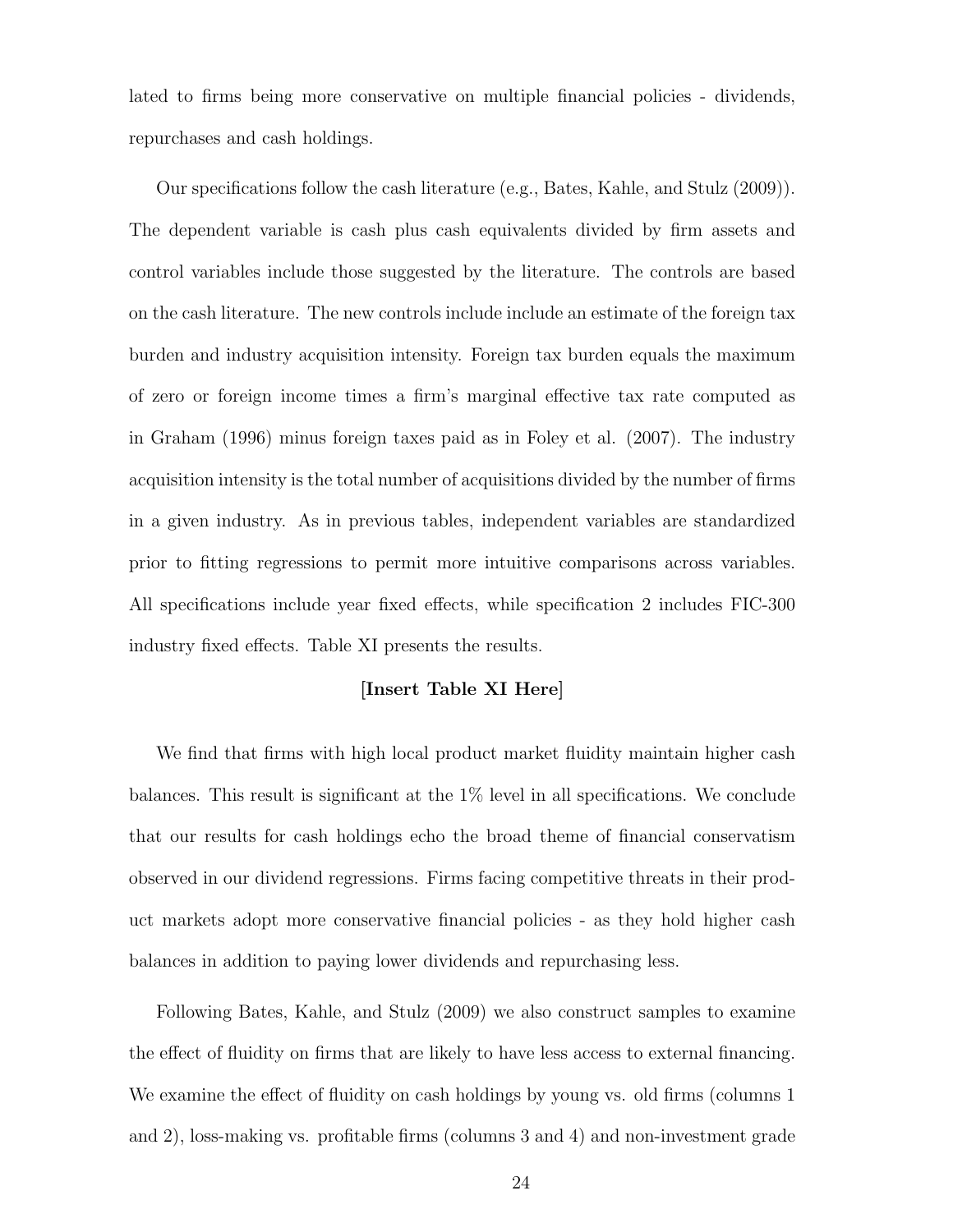vs. firms with investment grade bond ratings (columns 5 and 6). All specifications include year and FIC-300 industry fixed effects. Table XII presents the results.

### [Insert Table XII Here]

We find that fluidity is significantly more important for the holding of cash balances for younger firms, loss-making firms and for non-investment grade firms. These results are consistent with the effects of fluidity being more pronounced when firms with less access to capital markets face competitive threats. More broadly, our results are consistent with firms holding higher precautionary cash balances when they face more competitive threats from rival firms.

### VI Conclusions

Our paper examines how product market threats and underlying product dynamics impact firm payout policy and cash holdings. We use computational linguistics of the text in 42,000 firm business descriptions from each 10-K to characterize the competitive threats faced by firms in their product markets. While managers frequently cite stability and risk as the most important determinants of payout policy, our results shed light on the underlying real, product-side mechanisms that cause these factors to affect payout and cash-holding policy.

Our analysis shows two central ways product characteristics affect payout policy and cash balances. First, firms with products under threat from rivals are less likely to pay dividends or repurchase shares. Second, we also show that firms with higher product market fluidity hold higher cash balances. We find that fluidity captures threats to a firm's product market beyond measured risk. We also show that fluidity is significantly related to the text in business descriptions of IPO firms and firms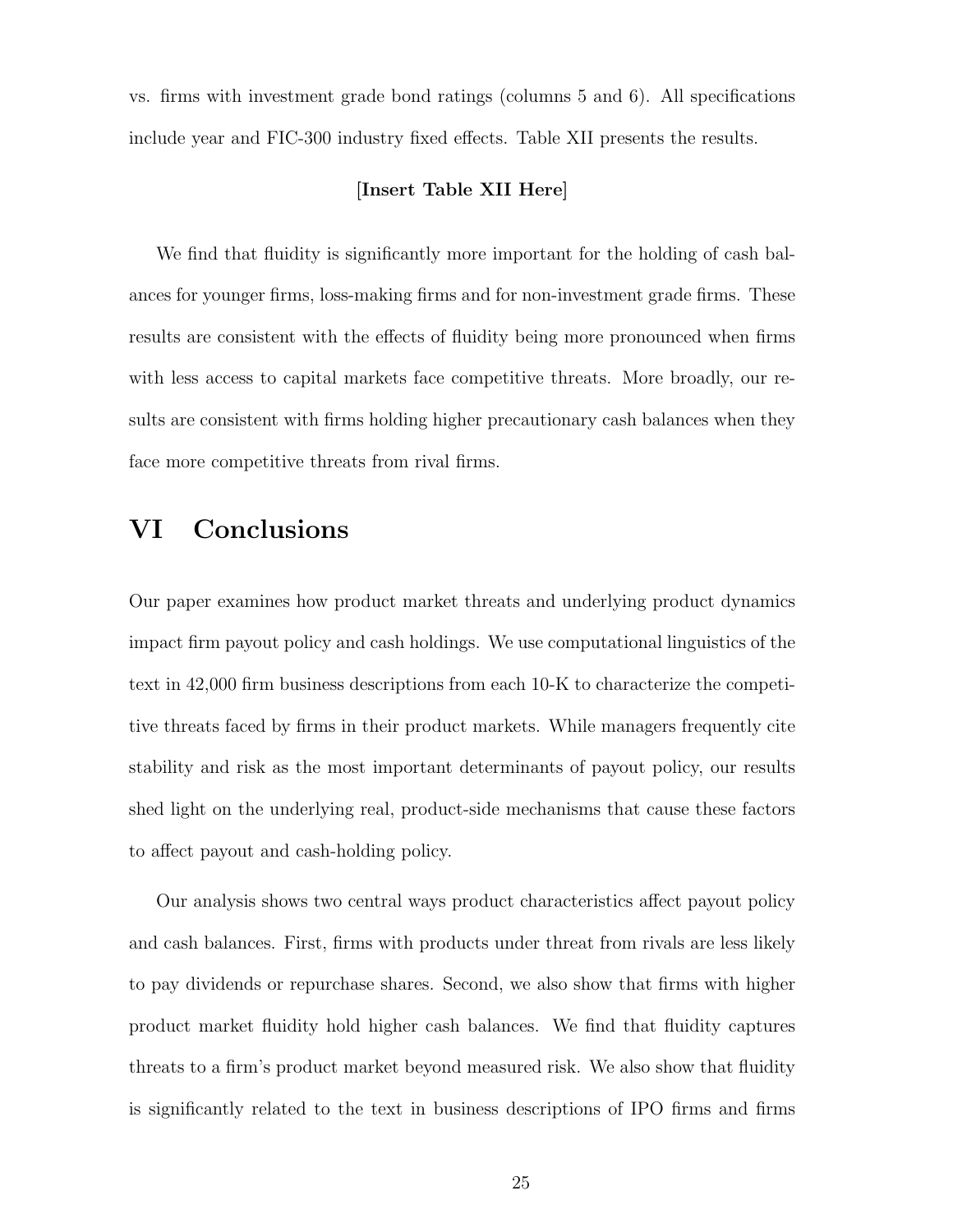newly raising venture capital - consistent with fluidity capturing forward looking measures of a firm's competitive environment.

These results are consistent with the hypothesis that ongoing competitive threats drive firms' payout and cash holdings decisions and firms with higher competitive threats choose more conservative financial policies. Broadly, the results are consistent with the product life cycle theories of Abernathy and Utterback (1975) and Klepper (1996) and the life cycle perspective of payouts advocated by DeAngelo, DeAngelo, and Skinner (2009).

Our measurement of competitive threats shows that the strategic interaction and the threat of increased competition through product changes impact a firm's financial policy in its payout policy and cash holdings. This evidence adds to the evidence of product market competition on cash by Haushalter, Klasa, and Maxwell (2007) and Fresard (2010) and the interaction with financial policies that is theoretically modeled by Telser (1966) and Bolton and Scharfstein (1990) and empirically studied by Phillips (1995).

Overall our results indicate a strong interaction between product market competition and payout/cash holding policies. Product characteristics affect payout polices and cash holdings along more than one dimension, and they also affect the choice of payout type. Our results also highlight the advantages of using the dynamic aspects of product text to examine interactions between product markets and corporate finance policies. Product text descriptions offer not only a sharper characterization of the competitive structure of product markets but also more timely measures of its dynamics.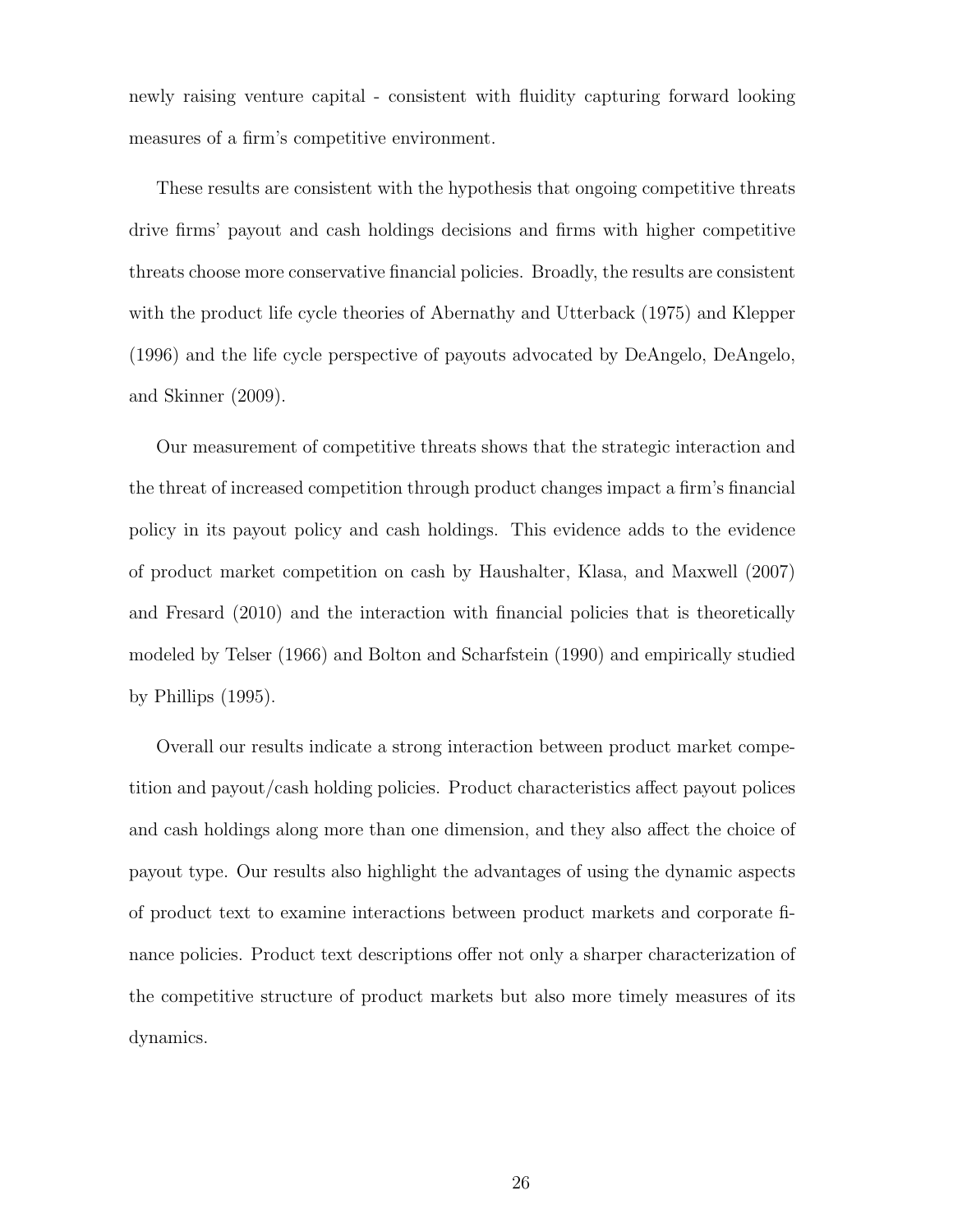### Appendix 1

We include controls suggested by the dividend literature in addition to others that could be correlated with our text measures. Following Fama and French (2001), we control for firm size using NYP (NYSE size percentile), which is the fraction of NYSE firms having equal or smaller capitalization than firm i in year t. Other control variables include Asset growth, which is the percent growth in assets from year t-1 to year t, and  $Earnings/Assets$  (profitability), which is earnings before extraordinary items plus interest expense plus income statement deferred taxes divided by assets.We also control for market to book. Book Equity (BE) is Stockholder's Equity minus Preferred Stock plus Balance Sheet Deferred Taxes and Investment Tax Credit minus Post Retirement Asset. If stockholder's equity is not available, it is replaced by either Common Equity plus Preferred Stock Par Value, or Assets - Liabilities. Preferred Stock is Preferred Stock Liquidating Value [or Preferred Stock Redemption Value, or Preferred Stock Par Value. Market Equity is the fiscal year closing price times shares outstanding. Following Hoberg and Prabhala (2009), we control for a firm's risk by including the standard deviation of its daily stock returns from CRSP in the given calendar year.

We include additional variables that could be correlated with our product text variables. We control for firm age by including the natural  $log$  of one  $+$  firm age. We compute age for a given firm in a given year as the current year minus its founding date. For the 15.2% of firms in our sample missing age data, we use the CRSP listing vintage as a substitute for the founding date.<sup>12</sup> We also include a negative earnings dummy in all specifications as DeAngelo, DeAngelo, and Skinner (1992) have shown

<sup>12</sup>Our results are similar if we use listing vintage for all observations instead of the founding date. We thank Gustavo Grullon and James Weston for generously providing us with the data on firm founding dates used to construct this control variable.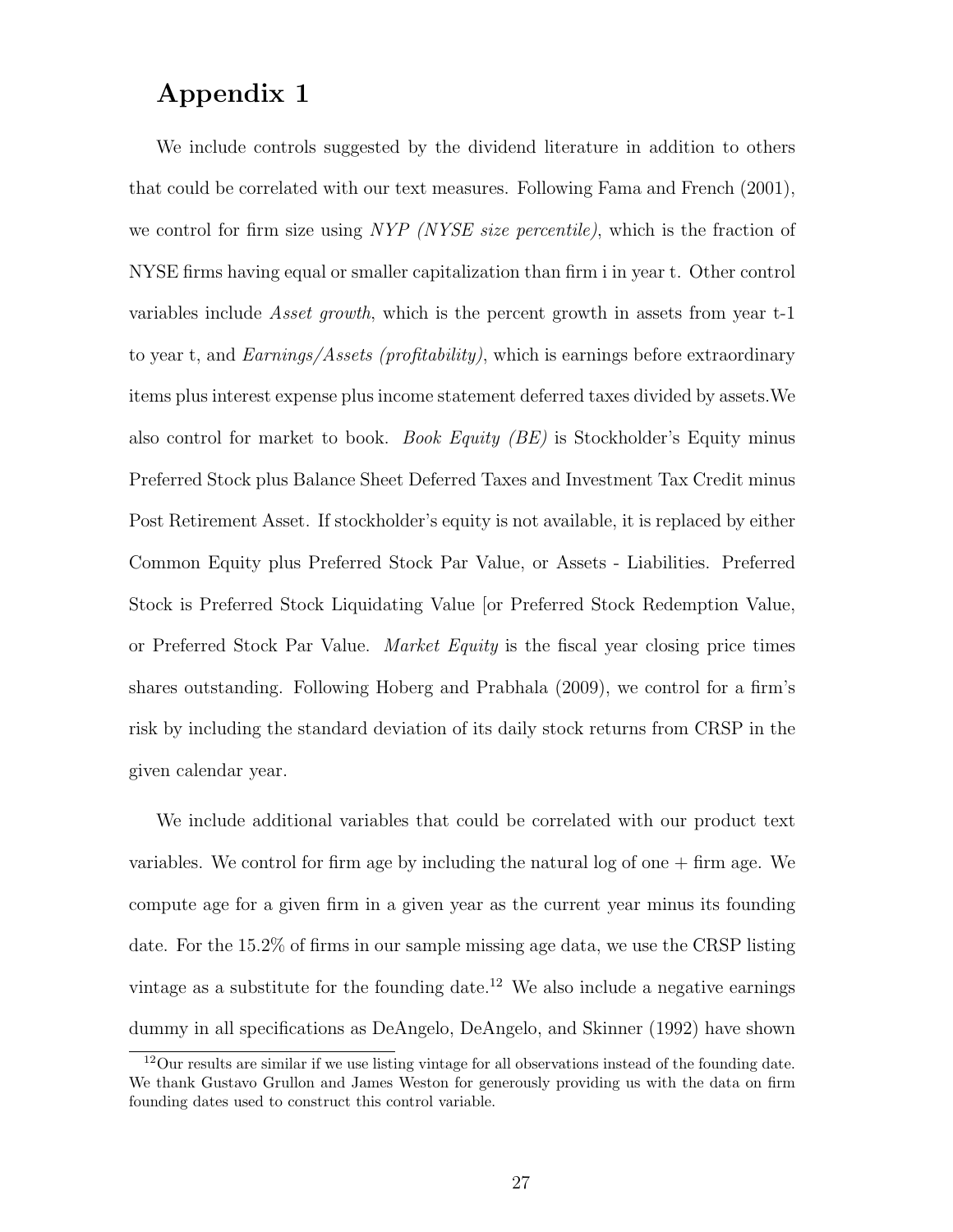this has a large impact on dividend payout. This variable equals one when a firm reports negative earnings in a given year and is zero otherwise. We control for R&D because firms spending more money on R&D may invest more in creating new products. We also consider whether our measure provides any information not already contained in R&D and thus include lagged R&D divided by sales as an additional control.

We also include retained earnings divided by total assets, following DeAngelo, DeAngelo, and Stulz (2006), as this variable is related to firm maturity. This retained earnings variable is just -24.5% correlated with product fluidity, confirming that product market fluidity (related to product life cycles) is indeed distinct. We also include log sales growth of the firm itself from year t-3 to year t. We also consider firm patenting activity, as measured through a combination of two data sources: (A) the NBER patent citations file as extended by Bronwyn Hall and (B) usage of the words  $\{$  patent, patents $\}$  in each firm's product description. The Text  $+$  Applied Patents variable is one if the given firm mentions patents in its product description, or if it applied for a patent in the most recent three year window.<sup>13</sup> We also consider a dummy variable indicating whether or not the firm has a credit line (Chava and Roberts (2008)). Firms with credit lines may have better access to external credit and thus might be more willing to pay dividends. We also consider Hoberg and Phillips (2010a) FIC industry fixed effects.

Finally, we account for the current product market competition faced by firms. We consider each firm's HHI (Herfindahl-Hirschman Index) based on the "Textual Network Industry Classification" (TNIC) industries formed using firm-by-firm sim-

<sup>&</sup>lt;sup>13</sup>Our results change little if we instead use measures based on patent counts instead of a dummy variable, or if we separately control for text-based patent measures, patent applications, or patents granted.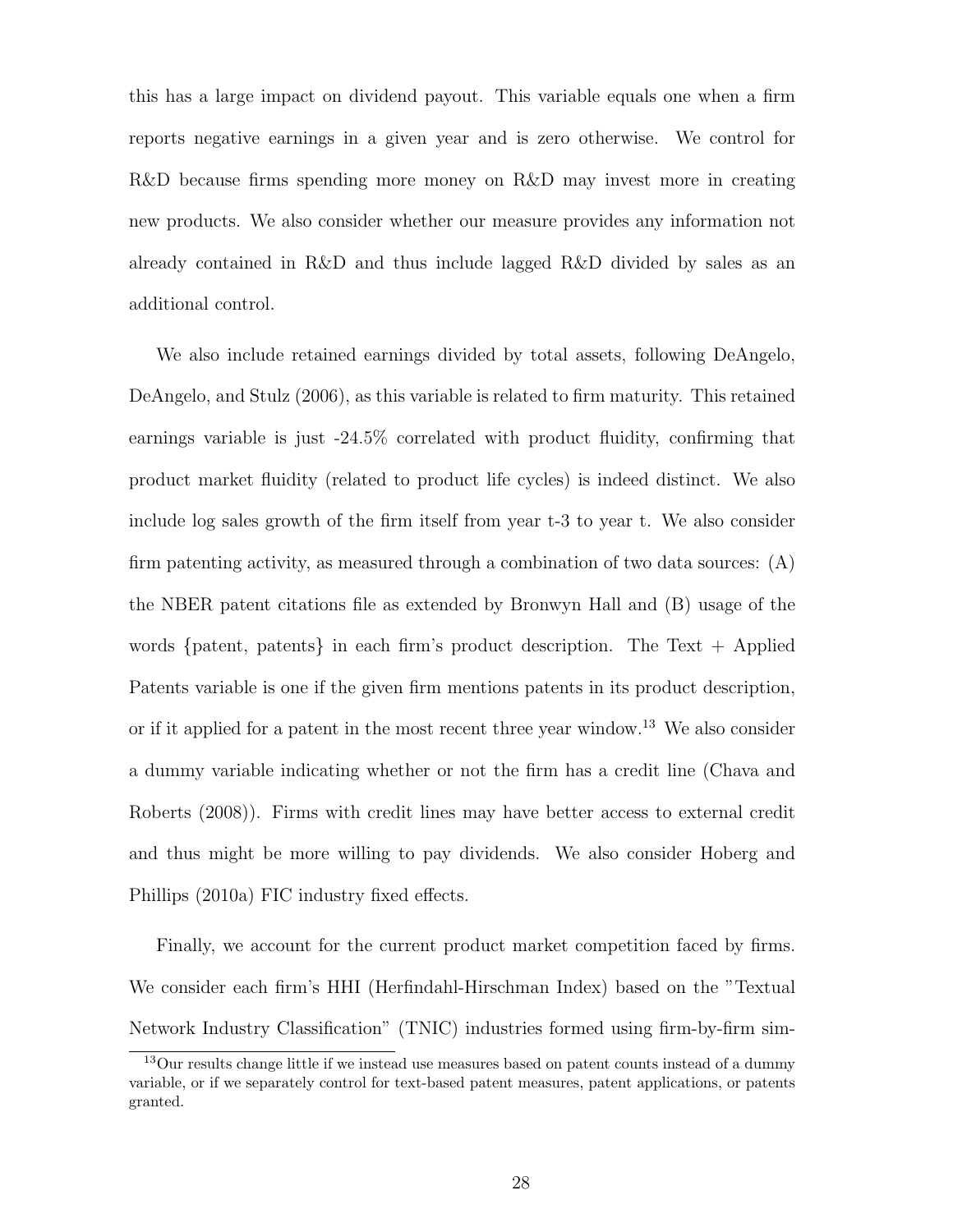ilarity measures as in Hoberg and Phillips  $(2010a).<sup>14</sup>$  These measures are updated each year. Firm  $i$ 's industry cluster comprises firms  $j$  whose product descriptions have similarity to i's products exceeding a threshold, as discussed in Section V.A. of Hoberg and Phillips (2010a). This measure also excludes firm pairs in industries that are more than 1% vertically related based on BEA input-output tables.

<sup>&</sup>lt;sup>14</sup>This industry classification is constructed to be as coarse as three-digit SIC code industries.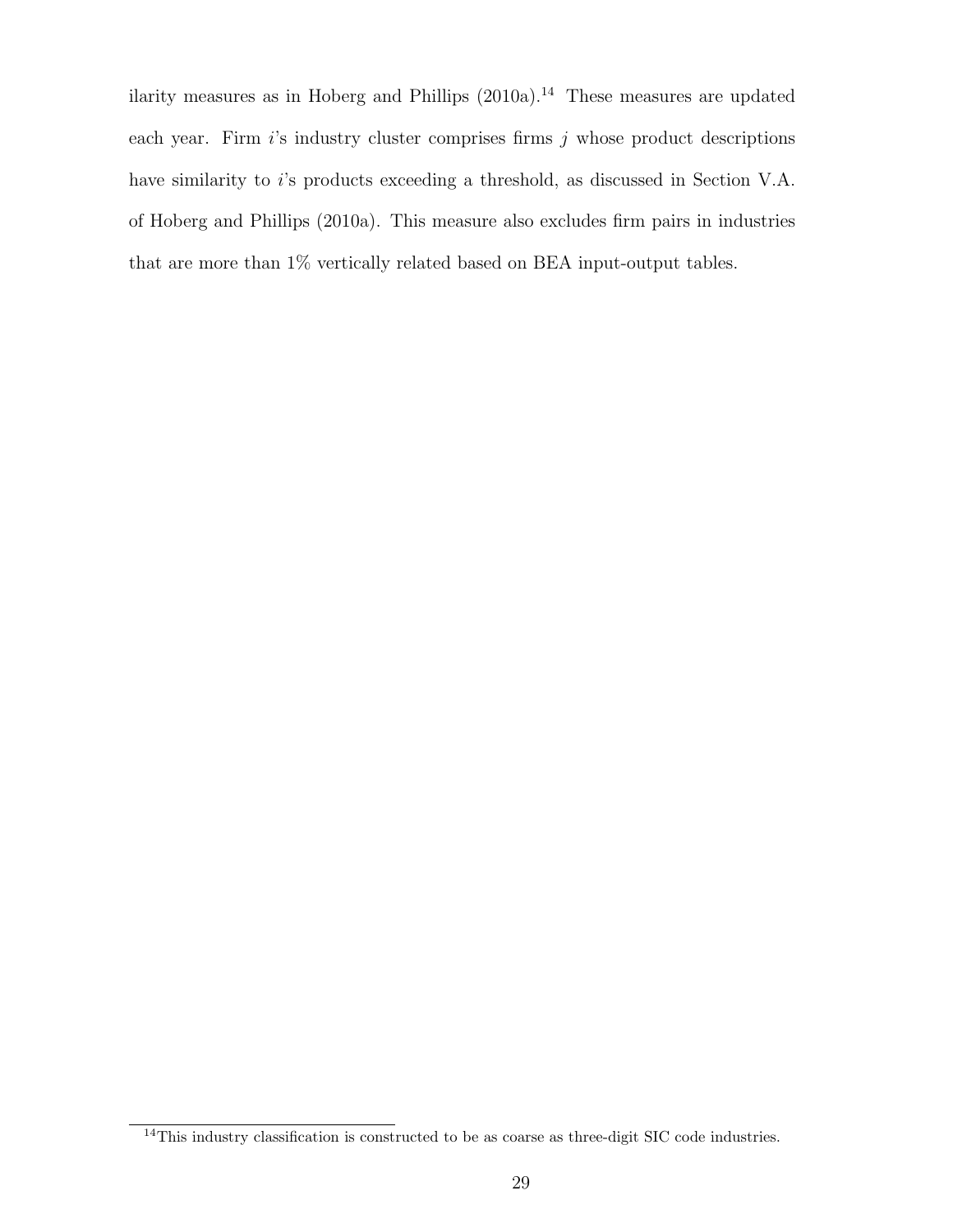### Appendix 2

In this section, we present an example regarding how self fluidity and product market fluidity are computed. Consider an industry with three firms in the portable telephone product market. Suppose the product market vocabulary consists of the following words: telephone, cellular, digital, analog, internet, Iphone, and Android. Further suppose the three firms use the following subsets of this overall vocabulary in years  $t - 1$  and  $t$ , respectively:

|           | Firm 1    | Firm 1               | Firm 2     | Firm 2         | Firm 3         | Firm 3         |
|-----------|-----------|----------------------|------------|----------------|----------------|----------------|
| Word      | $Year -1$ | Year 0-              | Year $t-1$ | Year $t$       | Year $t-1$     | Year $t$       |
|           |           |                      |            |                |                |                |
| Telephone | Yes       | $\operatorname{Yes}$ | Yes        | Yes            | Yes            | Yes            |
| Cellular  | Yes       | Yes                  | Yes        | Yes            | Yes            | Yes            |
| Digital   | No        | N <sub>o</sub>       | Yes        | Yes            | N <sub>0</sub> | No             |
| Analog    | Yes       | Yes                  | No         | N <sub>0</sub> | Yes            | Yes            |
| Internet  | Yes       | Yes                  | No         | Yes            | No             | Yes            |
| Iphone    | No        | No                   | No         | Yes            | Yes            | Yes            |
| Android   | Yes       | Yes                  | No         | Yes            | N <sub>0</sub> | N <sub>o</sub> |

To compute firm 1's "self fluidity" in year  $t$ , we simply take one minus the cosine similarity of Firm 1's year  $t - 1$  and year t normalized word vectors. This is equal to  $[1 - (.447, .447, 0, .447, .447, 0, .447) \cdot (.447, .447, 0, .447, .447, 0, .447)]$ , which is zero. This example is interesting because we observe that Firm 1 did not change its own products and has zero self fluidity, yet we will soon see that Firm 1's surrounding product market (accounting for the changes of its rivals) has nontrivial fluidity levels. For Firm 2, self fluidity is  $[1 - (.577, .577, .577, 0, 0, 0, 0)$ . (.408, .408, .408, 0, .408, .408, .408)], which is 0.293. Hence, Firm 2 has a non-trivial self fluidity.

To compute firm 1's product market fluidity, we first need to compute the overall change of usage vector  $D_{t-1,t}$  as in equation (3), as the difference in sums of the non-normalized word vectors. This is a property of all firms in the economy and is: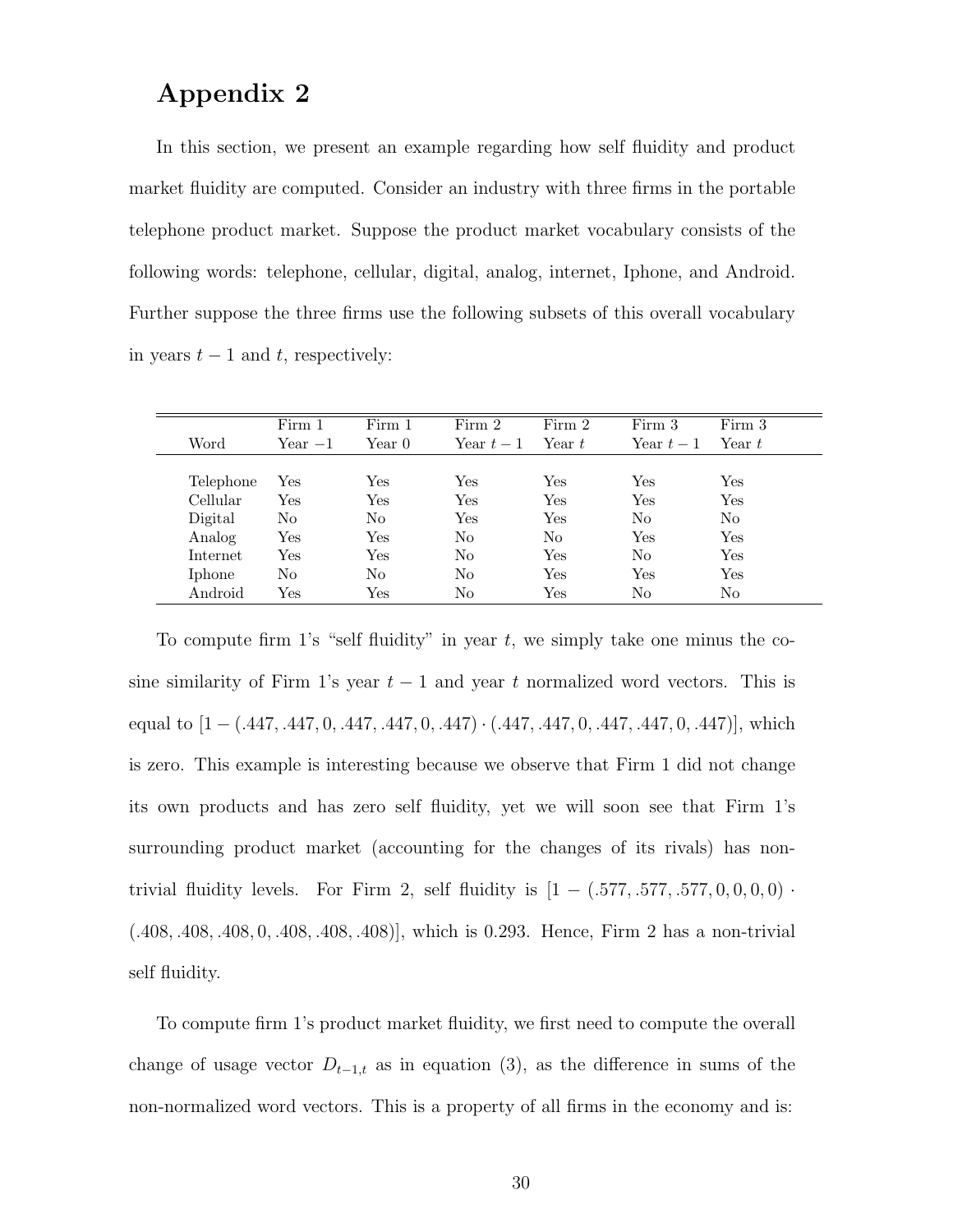$$
D_{t-1,t} \equiv | \quad (3,3,1,2,1,1,1) - (3,3,1,2,3,2,2) \quad | = (0,0,0,0,2,1,1) \tag{3}
$$

From equation (4), Firm 1's product market fluidity is thus (where 2.449 is the normalizing content for  $D_{t-1,t}$ ):

Product Market Fluidity<sub>i</sub> 
$$
\equiv
$$
 (.447, .447, 0, .447, .447, 0, .447)  $\cdot$   $\frac{(0, 0, 0, 0, 2, 1, 1)}{2.449} = 0.547$  (4)

We conclude that Firm 1 faces a substantial amount of product market fluidity despite the fact that Firm 1 has not changed any of its own products. The main idea is that the changes in the smart phone vocabulary terms (Internet, Iphone, and Android) generates exposure to rival movements for Firm 1 and the ability of Firm 1's rivals to move in this space can be viewed as a competitive threat to Firm 1.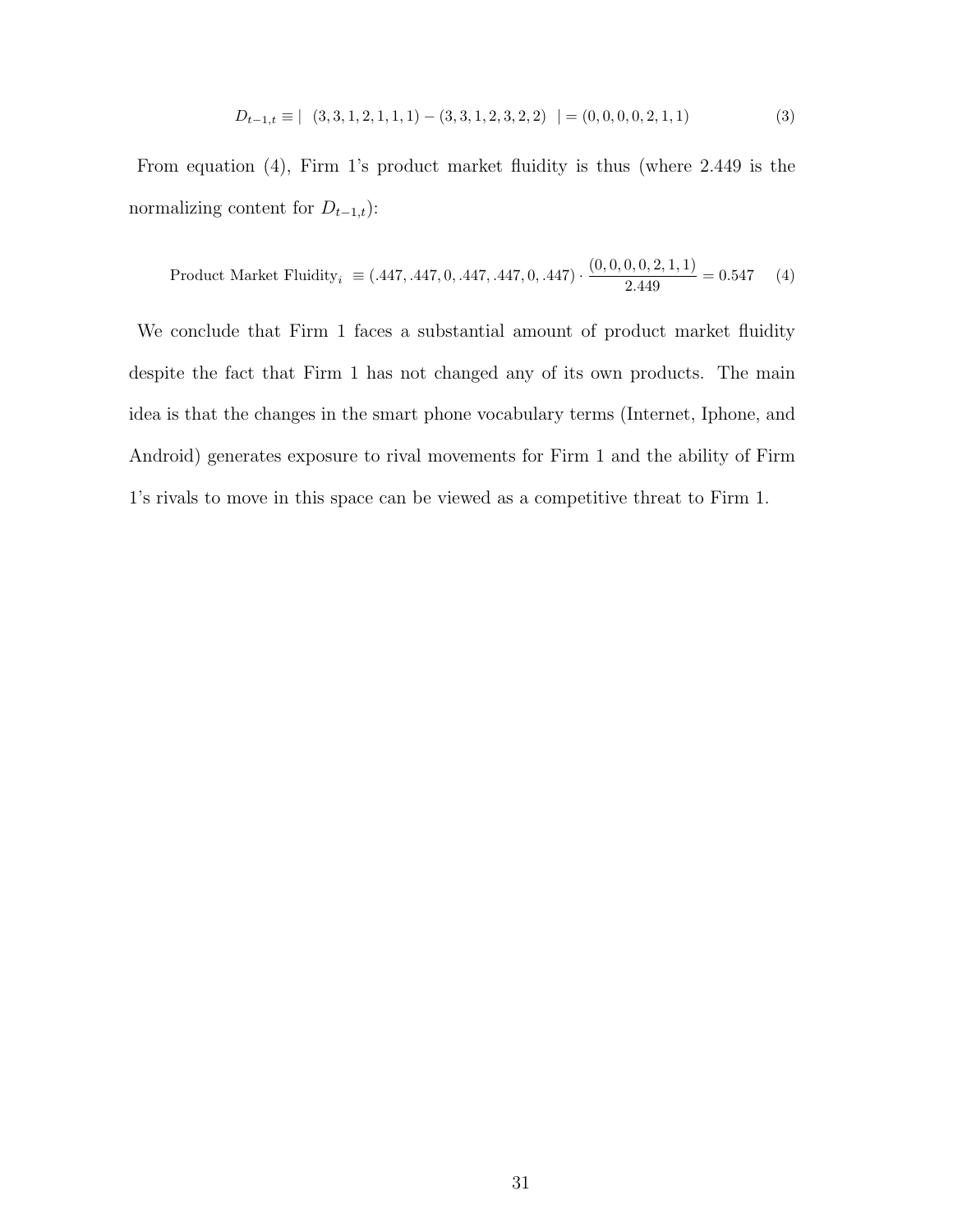### References

- Abernathy, William J., and James M. Utterback, 1978, Patterns of industrial innovation, Technology Review 80, 41–47.
- Antweiler, Werner, and Murray Frank, 2004, Is all that talk just noise? the information content of internet stock message boards, Journal of Finance 52, 1259–1294.
- Banyi, Monica, Ed Dyl, and Kathleen Kahle, 2008, Errors in estimating share repurchases, Journal of Corporate Finance 14, 460–474.
- Bates, Thomas W., Kathleen M. Kahle, and Rene M. Stulz, 2009, Why do u.s. firms hold so much more cash than they used to?, Journal of Finance 64, 1985–2020.
- Bolton, Patrick, and David S. Scharfstein, 1990, A theory of predation based on agency problems in financial contracting, jle 80, 93–106.
- Boukus, Ellyn, and Joshua Rosenberg, 2006, The information content of fomc minutes, Yale University working paper.
- Brav, Alon, John R. Graham, Campbell R. Harvey, and Roni Michaely, 2005, Payout policy in the 21st century, Journal of Financial Economics 77, 483–527.
- Chava, Sudheer, and Michael Roberts, 2008, How does financing impact investment? the role of debt covenants, Journal of Finance 63, 2085–2121.
- Chay, J. B., and Jungwon Suh, 2009, Payout policy and cash flow uncertainty, Journal of Financial Economics 93, 88–107.
- DeAngelo, Harry, Linda DeAngelo, and Douglas Skinner, 1992, Dividends and losses, Journal of Finance 47, 1837–1863.
- , 2004, Are dividends disappearing? dividend concentration and the consolidation of earnings, Journal of Financial Economics 72, 425–456.
- DeAngelo, Harry, Linda DeAngelo, and Douglas J. Skinner, 2008, Corporate payout policy, Foundations and Trends in Finance 3, 95–287.
- $-$ , 2009, Corporate payout policy, USC working paper.
- DeAngelo, Harry, Linda DeAngelo, and Rene M. Stulz, 2006, Dividend policy and the earned/contributed capital mix: A test of the lifecycle theory, *Journal of Financial Economics* 81, 227–254.
- Dittmar, Amy, and Jan Mahrt-Smith, 2007, Corporate governance and the value of cash holdings, Journal of Financial Economics 83, 599–634.
- Fama, Eugene, and Kenneth French, 2001, Disappearing dividends: Changing firm characteristics or lower propensity to pay?, Journal of Financial Economics 60, 3–44.
- Faulkender, Michael, and Rong Wang, 2006, Corporate financial policy and the value of cash, Journal of Finance 61, 1957–1990.
- Fink, Jason, Kristin Fink, Gustavo Grullon, and James Weston, 2010, What drove the increase in idiosyncratic volatility during the internet boom, Journal of Financial and Quantitative Analysis 45, 1253–1278.
- Foley, Fritz, Jay Hartzell, Sheridan Titman, and Garry Twite, 2007, Why do firms hold so much cash? a tax-based explanation, Journal of Financial Economics 86, 579–607.
- Fresard, Laurent, 2010, Financial strength and product market behavior: The real effects of corporate cash holdings,  $j\bar{f}$  65, 1097–1122.
- Gamba, Andrea, and Alexander Triantis, 2008, The value of financial flexibility, Journal of Finance 63, 2263–2296.
- Gaspar, José-Miguel, and Massimo Massa, 2006, Idiosyncratic volatility and product market competition, Journal of Business 79, 3125–3152.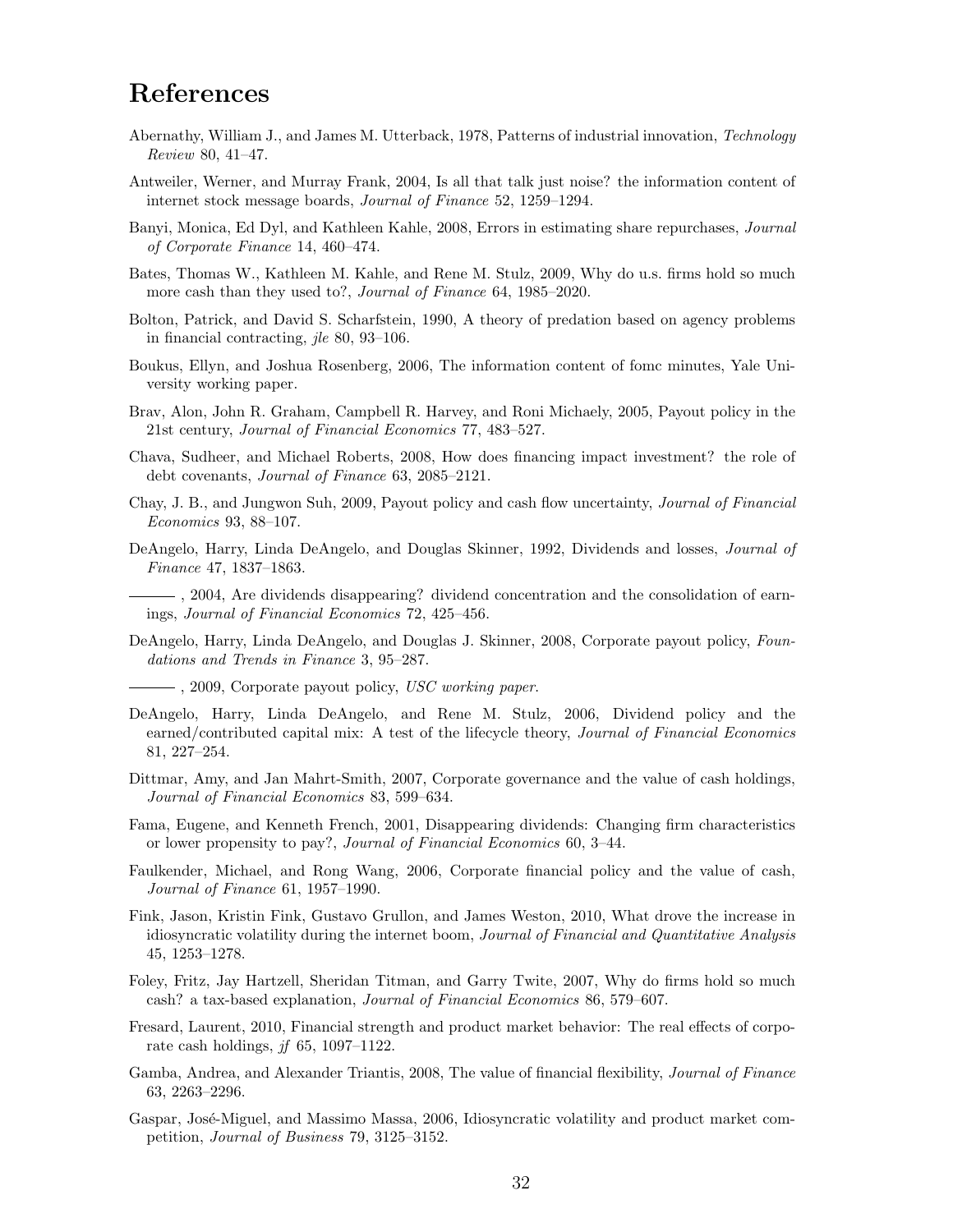- Graham, John R., Campbell R. Harvey, and Shivaram Rajgopal, 2005, The economic implications of corporate financial reporting, Journal of Accounting and Economics 40, 3–73.
- Grullon, Gustavo, and Roni Michaely, 2002, Dividends, share repurchases, and the substitution hypothesis, Journal of Finance 57, 1649–84.
	- , 2007, Corporate payout policy and product market competition, working paper, Rice University and Cornell University.
- $\rightarrow$ , and Bhaskaran Swaminathan, 2002, Are dividend changes a sign of firm maturity?, *Journal* of Business 75, 378–424.
- Han, Seungji, and Jiaping Qiu, 2007, Corporate precautionary cash holdings, Journal of Corporate Finance 13, 43–57.
- Hanley, Kathleen, and Gerard Hoberg, 2010, The information content of ipo prospectuses, Review of Financial Studies 23, 2821–2864.
- Haushalter, David, Sandy Klasa, and William F. Maxwell, 2007, The influence of product market dynamics on a firm's cash holdings and hedging behavior, jfe 84, 797–825.
- Hoberg, Gerard, and Gordon Phillips, 2010a, New dynamic product based industry classifications and endogenous product differentiation, University of Maryland Working Paper.
- , 2010b, Product market synergies in mergers and acquisitions: A text based analysis, Review of Financial Studies 23, 3773–3811.
- Hoberg, Gerard, and Nagpurnanand Prabhala, 2009, Disappearing dividends, catering, and risk, Review of Financial Studies 22, 79–116.
- Hou, Kewei, and David Robinson, 2006, Industry concentration and average stock returns, Journal of Finance 61, 1927–1956.
- Keynes, John Maynard, 1936, The General theory of employment, interest and money (Macmillan).
- Klepper, Steven, 1996, Entry, exit, growth, and innovation over the product life cycle, American Economic Review 86, 562–583.
- Li, Feng, 2006, Do stock market investors understand the risk sentiment of corporate annual reports?, University of Michigan Working Paper.
- Lins, Karl, Henri Servaes, and Peter Tufano, 2010, What drives corporate liquidity? an international survey of cash holdings and lines of credit, Journal of Financial Economics 98, 160-176.
- Loughran, Tim, and Bill McDonald, 2011, When is a liability not a liability? textual analysis, dictionaries, and 10-ks, Journal of Finance 66, 35–65.
- Opler, Tim, Lee Pinkowitz, Rene Stulz, and Rohan Williamson, 1999, The determinants and implications of corporate cash holdings, Journal of Financial Economics 52, 3–46.
- Peress, Joel, 2010, Product market competition, insider trading, and stock market efficiency, Journal of Finance 65, 1–43.
- Phillips, Gordon M., 1995, Increased debt and industry product markets: An empirical analysis, Journal of Financial Economics 37, 189–238.
- Riddick, Leigh, and Toni Whited, 2009, The corporate propensity to save, Journal of Finance 64, 1729–1766.
- Sebastiani, Fabrizio, 2002, Machine learning in automated text categorization, acmcs.
- Skinner, Douglas, 2008, The evolving relation between earnings, dividends, and stock repurchases, Journal of Financial Economics 87, 582–609.
- Telser, L.G., 1966, Cutthroat competition and the long purse, *jle* 9, 259–77.
- Tetlock, Paul, Maytal Saar-Tsechanksy, and Sofus Macskassy, 2008, More than words: Quantifying language to measure firms' fundamentals, Journal of Finance 63, 1437–1467.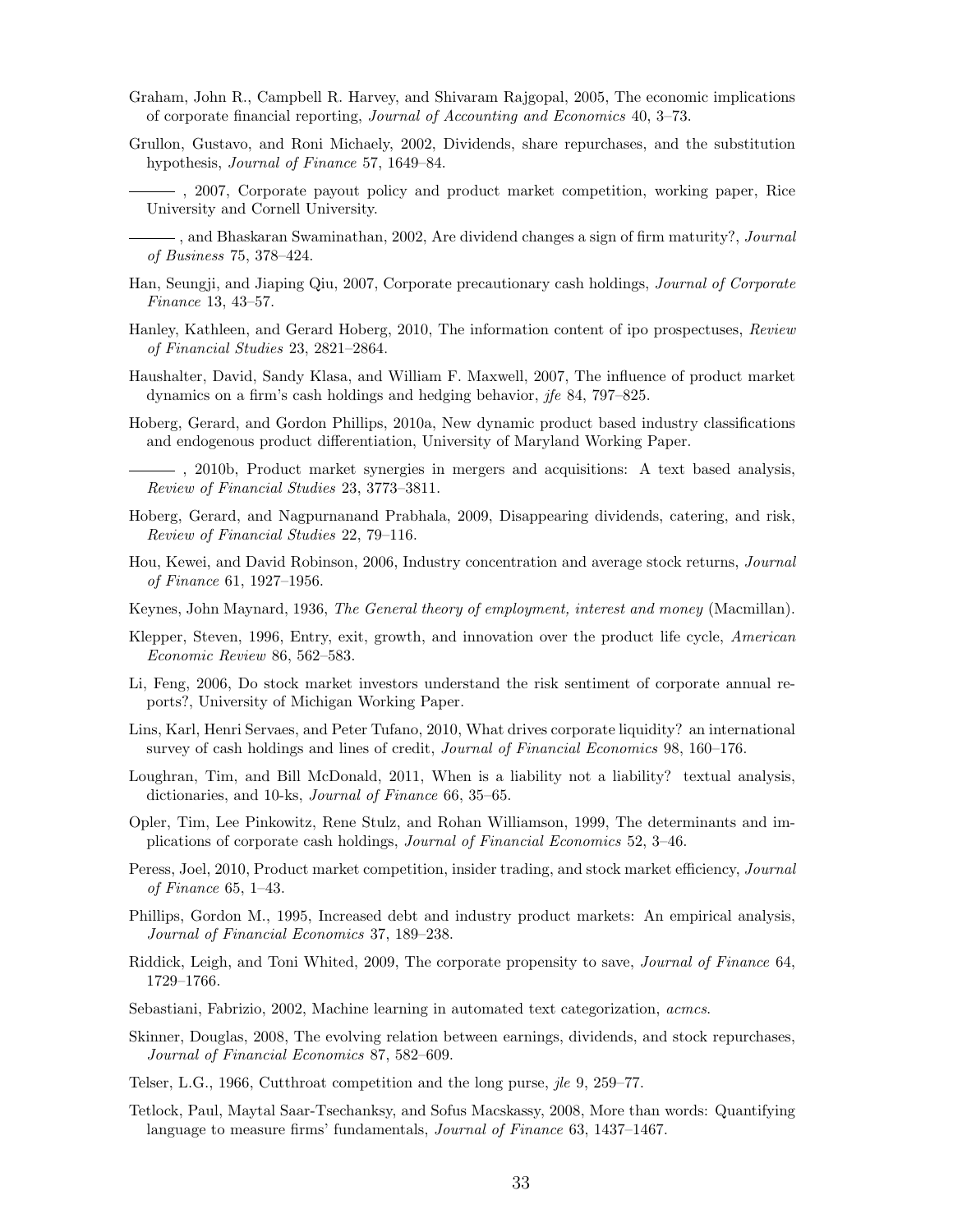- Tetlock, Paul C., 2007, Giving content to investor sentiment: The role of media in the stock market, Journal of Finance 62, 1139–1168.
- Venkatesh, P. C., 1989, The impact of dividend initiation on the information content of earnings announcements and returns volatility, Journal of Business 62, 175–197.

Worthen, Ben, 2011, H-p's handling of cash in spotlight, Wall Street Journal.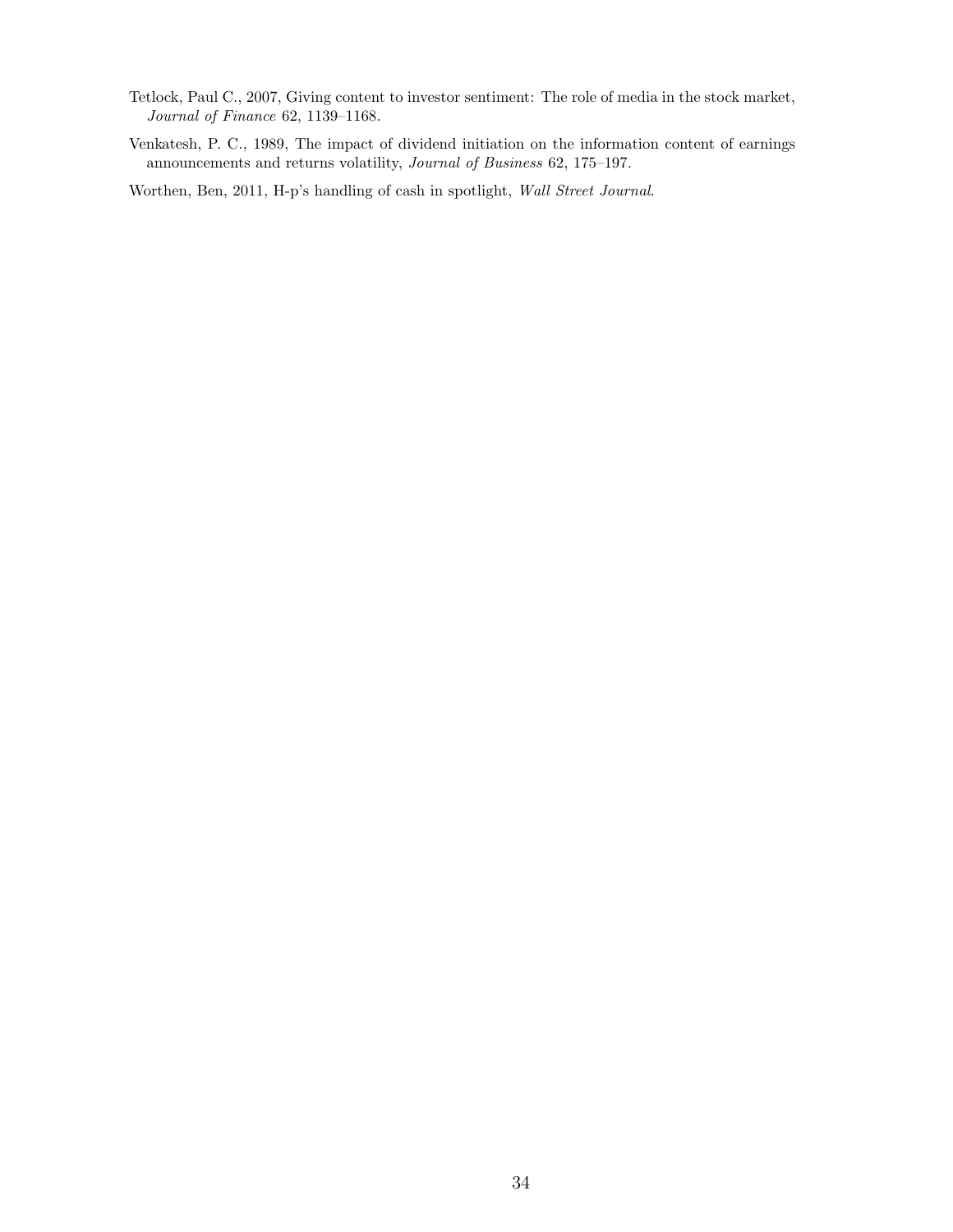### Table I:

In Panels A to D, we report firms that score in the lowest 25 or highest 25 based on their local product market fluidity in 1997 or 2008. In these panels, the firms are sorted from most extreme to least extreme. In Panel A, we report firms that have the lowest local product fluidity (firms with stable products) based on their fiscal year 1997 SEC filing. In Panel B, we report firms that have the highest local product fluidity (firms with stable products) based on their fiscal year 1997 SEC filing. In Panel C, we report firms that have the lowest local product fluidity (firms with stable products) based on their fiscal year 2008 SEC filing. In Panel D, we report firms that have the highest local product fluidity (firms with stable products) based on their fiscal year 2008 SEC filing.

### **Panel A: Firms in 1997 with Low Product Market Fluidity (Stable Products)**

WEIS MARKETS, GENLYTE GROUP, ACME ELECTRIC, ALBERTO CULVER, SWANK, PHOENIX FOOTWEAR GROUP, BURKE MILLS, BALDOR ELECTRIC, FRANKLIN ELECTRIC, BUTLER MANUFACTURING, ROYAL APPLIANCE MFG, WYANT, WOLOHAN LUMBER, EASTMAN KODAK, MACYS, GOLD STANDARD, O SULLIVAN, LUFKIN INDUSTRIES, INTERNATIONAL ALUMINUM, MAY DEPARTMENT STORES, HARLAND JOHN H, ILLINOIS TOOL WORKS, NATIONAL SERVICE INDUSTRIES, GENESIS WORLDWIDE, SUPERIOR UNIFORM GROUP

### **Panel B: Firms in 1997 with High Product Market Fluidity (Fluid Products)**

BOYD GAMING, COX COMMUNICATIONS, SHOWBOAT, COMCAST, TRUMP HOTELS & CASINO RESRTS, NEXTEL COMMUNICATIONS, P D L BIOPHARMA, MILLENNIUM PHARMACEUTICALS, ONYX PHARMACEUTICALS, HORIZON C M S HEALTHCARE, HARRAHS ENTERTAINMENT, LIGAND PHARMACEUTICALS, AMERISTAR CASINOS, TRIANGLE PHARMACEUTICALS, I D T, IMMUNE RESPONSE, SUN HEALTHCARE GROUP, HILTON HOTELS, MAGELLAN HEALTH SERVICES, NEXSTAR PHARMACEUTICALS, PLAYERS INTERNATIONAL, NEUREX, AZTAR, CORVAS INTERNATIONAL, **MCLEODUSA** 

### **Panel C: Firms in 2008 with Low Product Market Fluidity (Stable Products)**

SHERWIN WILLIAMS, ALBERTO CULVER, AMPCO PITTSBURGH, SUPERIOR UNIFORM GROUP, CINTAS, U S DATAWORKS, COLGATE PALMOLIVE, LIBERTY GLOBAL, COMPUTER SCIENCES, LAWSON PRODUCTS, VALHI, LIMITED BRANDS, PEPSIAMERICAS, ANIXTER INTERNATIONAL, E D A C TECHNOLOGIES, LANCE, FRIEDMAN INDUSTRIES, DECORATOR INDUSTRIES, MCCORMICK, FLEXSTEEL INDUSTRIES, STEPAN, PACCAR, CASS INFORMATION SYSTEMS, BLYTH, MOD PAC

### **Panel D: Firms in 2008 with High Product Market Fluidity (Fluid Products)**

VICAL, ALTUS PHARMACEUTICALS, ALNYLAM PHARMACEUTICALS, ENZO BIOCHEM, ZYMOGENETICS, CYTOKINETICS, THRESHOLD PHARMACEUTICALS, ICAGEN, ANADYS PHARMACEUTICALS, INHIBITEX, ABRAXIS BIOSCIENCE, EMERGENT BIOSOLUTIONS, RIGEL PHARMACEUTICALS, G T X, OREXIGEN THERAPEUTICS, O S I PHARMACEUTICALS, AMGEN, UNITED THERAPEUTICS, ISIS PHARMACEUTICALS, IVIVI TECHNOLOGIES, BIOCRYST PHARMACEUTICALS, VERTEX PHARMACEUTICALS, ENZON PHARMACEUTICALS, NEUROGESX, I D M PHARMA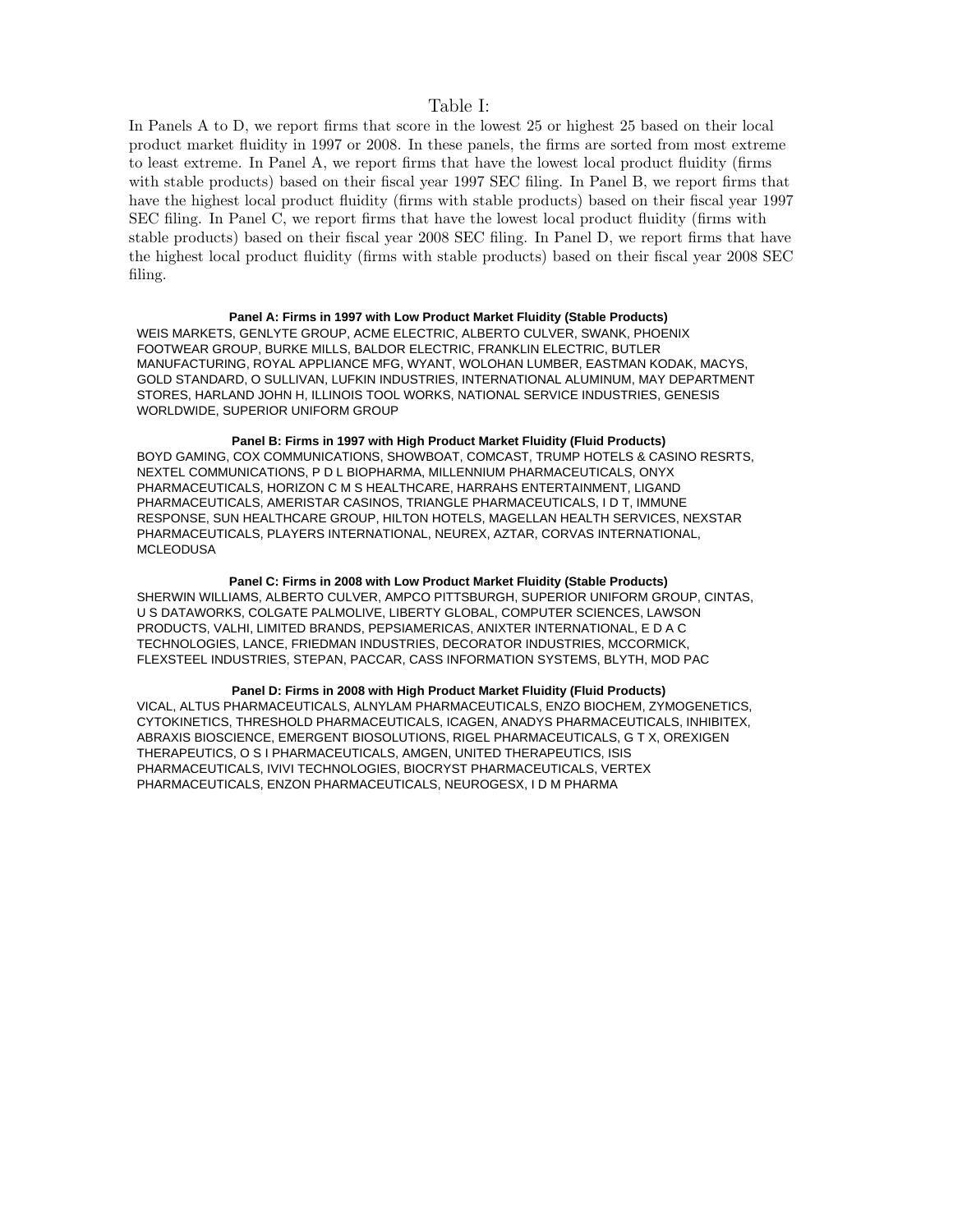### Table II: Dividends, Repurchases and Product Market Fluidity

Summary statistics showing how dividends vary with local product market fluidity. Panel A displays summary payout statistics for the firms in each quintile based on local product market fluidity. Panels B to D present transition matrices examining ex post local product market fluidity for firms with varying levels of initial local product market fluidity. In panels B to D, we limit our sample for firms with a track record of at least 3 years as of a given year t (although this condition does not materially affect results). In Panel B, we then examine the distribution of one year transition probabilities. In Panel C and D, we then examine three and six year transition probabilities, respectively. For the three year test, we divide our twelve year sample into four non-overlapping three year intervals. We then examine how product market fluidity changes for firms from one interval to the next. For the six year test, we divide our twelve year sample into two six year non-overlapping intervals and repeat the same test. In each case, we assign firms to quintiles in each ex-ante interval based on the level of ex-ante product market fluidity. Holding breakpoints fixed for each interval, we then group observations into quintiles based on their ex-post product market fluidity. The result is a 5x5 grid, in which we can compute the empirical distribution of transitions.  $=$ 

| sample                      | Most<br>Stable                                      | Quintile<br>$\overline{2}$ | Quintile<br>3 | Quintile<br>4 | Most<br>Fluid | Obs.   |
|-----------------------------|-----------------------------------------------------|----------------------------|---------------|---------------|---------------|--------|
|                             |                                                     |                            |               |               |               |        |
|                             |                                                     | Panel A: Payout Statistics |               |               |               |        |
| % Dividend Payer            | 0.487                                               | 0.317                      | 0.210         | 0.145         | 0.091         | 42,999 |
| Dividend Yield              | 0.012                                               | 0.006                      | 0.004         | 0.003         | 0.002         | 42,999 |
| Dividend/Assets             | 0.011                                               | 0.006                      | 0.004         | 0.003         | 0.002         | 42,999 |
| % Repurchasers              | 0.505                                               | 0.456                      | 0.415         | 0.392         | 0.310         | 42,999 |
| $Cash + Equiv/Assets$       | 0.102                                               | 0.139                      | 0.191         | 0.248         | 0.375         | 42,999 |
|                             | Panel B: One-Year Transition Probabilities          |                            |               |               |               |        |
| Most Stable Product Markets | 0.778                                               | 0.168                      | 0.040         | 0.010         | 0.005         | 4691   |
| Quintile 2                  | 0.236                                               | 0.506                      | 0.191         | 0.055         | 0.013         | 4698   |
| Quintile 3                  | 0.034                                               | 0.268                      | 0.460         | 0.188         | 0.050         | 4697   |
| Quintile 4                  | 0.010                                               | 0.050                      | 0.272         | 0.473         | 0.194         | 4698   |
| Most Fluid Product Markets  | 0.004                                               | 0.009                      | 0.039         | 0.237         | 0.711         | 4693   |
|                             | <b>Panel C: Three-Year Transition Probabilities</b> |                            |               |               |               |        |
| Most Stable Product Markets | 0.779                                               | 0.177                      | 0.032         | 0.010         | 0.003         | 1597   |
| Quintile 2                  | 0.197                                               | 0.560                      | 0.205         | 0.033         | 0.005         | 1598   |
| Quintile 3                  | 0.031                                               | 0.240                      | 0.506         | 0.202         | 0.022         | 1599   |
| Quintile 4                  | 0.010                                               | 0.043                      | 0.258         | 0.514         | 0.175         | 1598   |
| Most Fluid Product Markets  | 0.001                                               | 0.004                      | 0.051         | 0.223         | 0.721         | 1598   |
|                             | Panel D: Six-Year Transition Probabilities          |                            |               |               |               |        |
| Most Stable Product Markets | 0.745                                               | 0.197                      | 0.051         | 0.005         | 0.002         | 589    |
| Quintile 2                  | 0.222                                               | 0.503                      | 0.200         | 0.063         | 0.012         | 590    |
| Quintile 3                  | 0.048                                               | 0.284                      | 0.448         | 0.178         | 0.042         | 589    |
| Quintile 4                  | 0.005                                               | 0.064                      | 0.319         | 0.429         | 0.183         | 590    |
| Most Fluid Product Markets  | 0.002                                               | 0.015                      | 0.075         | 0.284         | 0.625         | 589    |
|                             |                                                     |                            |               |               |               |        |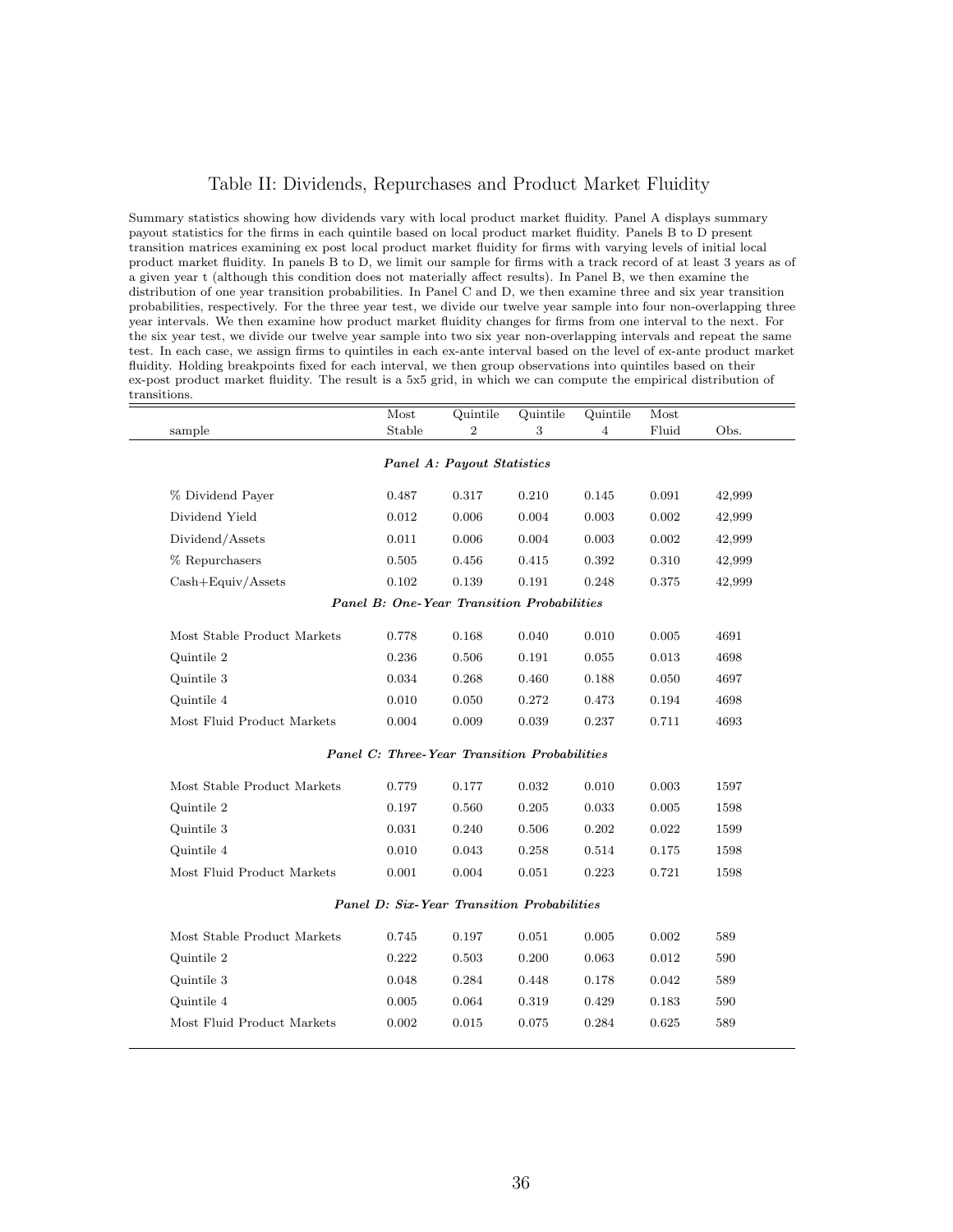### Table III: Fluidity and IPO/Venture Capital Product Descriptions

This table examines the effect of fluidity on the relation between a firm's product and the products of subsequent venture capital financed firms and IPO firms. The dependent variable is IPOscore in columns 1 and 2 and VCscore in columns 3 and 4. IPOscore (VCscore) is equal to the average textual similarity between the given firm's 10-K business description in the given year, and the vocabulary of business descriptions extracted from SDC Platinum for firms going public (funded by venture capitalists) in the given year. The independent variables are all lagged and include lagged local product fluidity, total firm risk, the text-based industry Herfindahl, the NYSE size percentile, and log firm age. Please see Table IV for a description of these variables. All independent variables are standardized prior to fitting regressions to permit more intuitive comparisons across variables. Observations are required to be in CRSP, COMPUSTAT, and our 10-K database. All specifications are estimated via OLS with year fixed effects. Specifications 2 and 4 include FIC-300 industry fixed effects. Robust standard errors are adjusted for heteroskedasticity and are clustered by firm. t-statistics are in parentheses.

|                            | <b>IPOscore</b> | <b>IPOscore</b> | VCscore    | VCscore    |
|----------------------------|-----------------|-----------------|------------|------------|
|                            | (1)             | (2)             | (3)        | (4)        |
| Total Risk                 | $-0.001$        | 0.002           | 0.048      | 0.013      |
|                            | $(-1.249)$      | (0.224)         | (4.506)    | (1.520)    |
| Local Product Fluidity     | 0.200           | 0.228           | 0.382      | 0.432      |
|                            | (28.715)        | (27.583)        | (32.998)   | (37.516)   |
| R&D/Sales                  | 0.007           | 0.003           | 0.097      | 0.037      |
|                            | (0.773)         | (0.341)         | (6.949)    | (2.995)    |
| Local Fluidity X R&D/Sales | $-0.009$        | $-0.012$        | $-0.029$   | $-0.022$   |
|                            | $(-2.227)$      | $(-3.132)$      | $(-4.634)$ | $(-3.991)$ |
| NYSE Size %ile             | 0.066           | 0.069           | 0.075      | 0.083      |
|                            | (8.769)         | (10.253)        | (6.159)    | (8.564)    |
| Log Firm Age               | 0.023           | 0.018           | 0.020      | 0.011      |
|                            | (3.229)         | (2.871)         | (1.726)    | (1.146)    |
| HHI (TNIC)                 | $-0.033$        | $-0.001$        | $-0.033$   | $-0.033$   |
|                            | $(-5.121)$      | $(-1.469)$      | $(-3.394)$ | $(-3.791)$ |
| Constant                   | 0.380           | 0.736           | 0.078      | 0.076      |
|                            | (10.380)        | (14.251)        | (2.000)    | (1.173)    |
| Ind. Fixed Effects         | No              | Yes             | $\rm No$   | Yes        |
| $\mathbb{R}^2$             | 0.204           | 0.262           | 0.195      | 0.405      |
| Ν                          | 35,489          | 35,489          | 35,489     | 35,489     |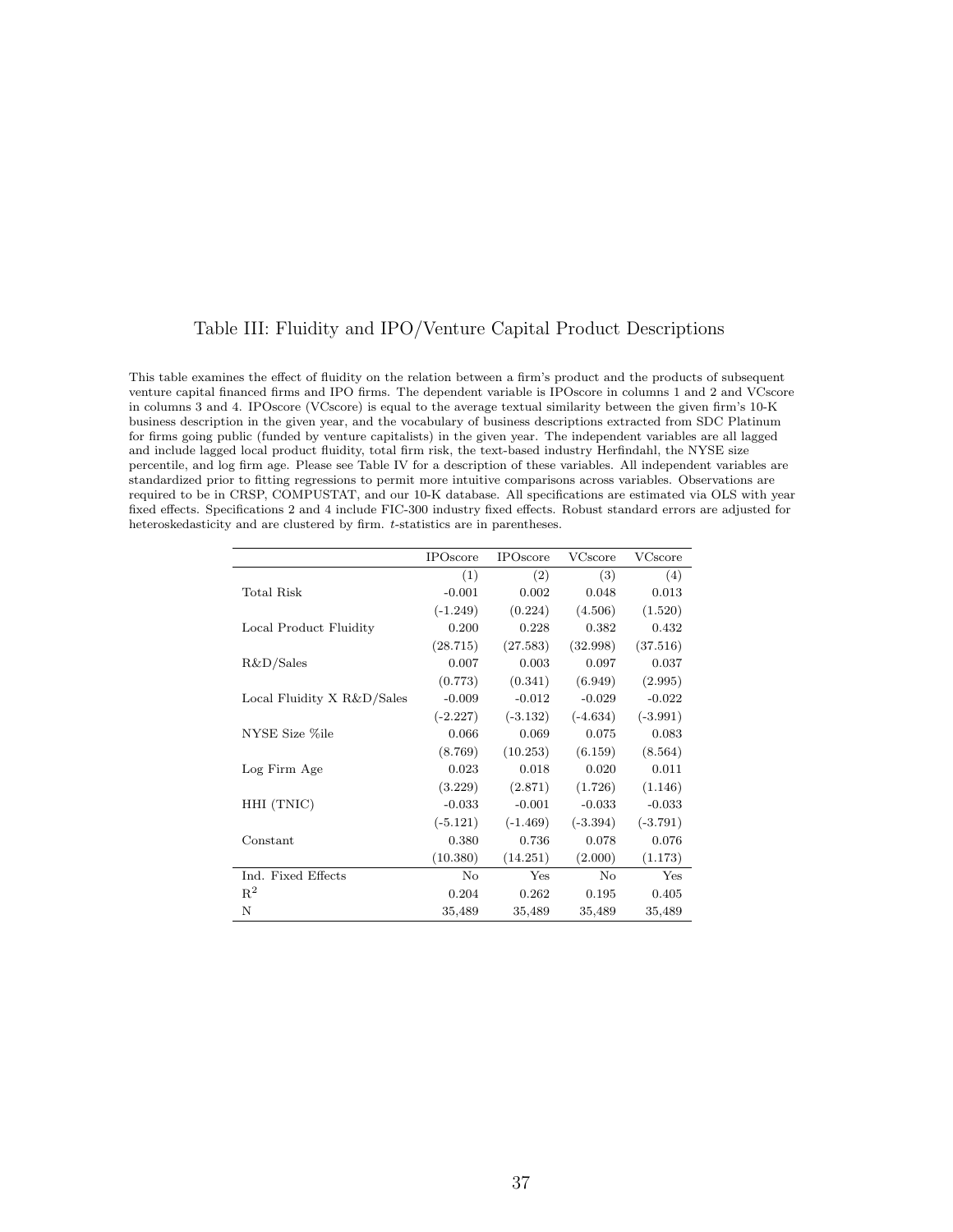### Table IV: Payout Summary Statistics

Summary statistics are reported for our sample of 42,999 observations based on annual firm observations from 1997 to 2008. Observations are required to be in CRSP, COMPUSTAT, and our 10-K database. We apply the same screens as Hoberg and Prabhala (2009), and the Payout Status variables are also analogously defined. To compute local product market fluidity, we first define the vector of aggregate absolute change in usage of each word in the product market universe from year t-1 to year t  $(D_{t-1,t})$ . Based on Hoberg and Phillips (2010b), we base this calculation only on the words in the local product market dictionary. A firm's local product market fluidity is then the cosine similarity between the given firm's normalized word usage vector in year t and  $D_{t-1,t}$  (see the data section for more details). This measures the extent to which product market words used by firm i are being adopted and dropped by other firms at a high rate. Self Fluidity is simply one minus the cosine similarity between firm i's year t product description and its year t-1 product description (higher values indicate that the firm is changing its own product composition. The HHI is the sales-weighted Herfindahl-Hirschman Index of firms in a firm's industry. The variables in Panel C include other variables known to explain payer status as discussed in the Appendix 1.

 $\overline{C}$ 

|                               |          | wuu.                                  |                                                  |        |         |
|-------------------------------|----------|---------------------------------------|--------------------------------------------------|--------|---------|
| Variable                      | Mean     | Dev.                                  | Minimum                                          | Median | Maximum |
|                               |          |                                       |                                                  |        |         |
|                               |          |                                       | Panel A: Data on Payout Status and Cash Holdings |        |         |
| Dividend Payer                | 0.245    | 0.430                                 | 0.000                                            | 0.000  | 1.000   |
| Equity Repurchaser            | 0.412    | 0.492                                 | 0.000                                            | 0.000  | 1.000   |
| Both Payer & Repurchaser      | 0.157    | 0.364                                 | 0.000                                            | 0.000  | 1.000   |
| Dividend Yield                | 0.005    | 0.014                                 | 0.000                                            | 0.000  | 0.237   |
| Dividend/Assets               | 0.005    | 0.014                                 | 0.000                                            | 0.000  | 0.168   |
| Dividend Initiator            | 0.014    | 0.119                                 | 0.000                                            | 0.000  | 1.000   |
| Dividend Increaser            | 0.089    | 0.285                                 | 0.000                                            | 0.000  | 1.000   |
| Dividend Decreaser            | 0.007    | 0.082                                 | 0.000                                            | 0.000  | 1.000   |
| $Cash + Equiv/Assets$         | 0.209    | 0.236                                 | 0.000                                            | 0.108  | 0.961   |
|                               |          | Panel B: Data from 10-K Text Analysis |                                                  |        |         |
| Local Product Market Fluidity | 6.932    | 3.362                                 | 1.374                                            | 6.379  | 20.628  |
| Self Product Fluidity         | 21.043   | 14.920                                | 1.457                                            | 17.154 | 78.464  |
| <b>HHI</b>                    | 0.221    | 0.231                                 | 0.019                                            | 0.127  | 1.000   |
|                               |          |                                       | Panel C: Data from the Existing Literature       |        |         |
| <b>Total Risk</b>             | 0.043    | 0.025                                 | 0.010                                            | 0.037  | 0.168   |
| Market to Book                | 2.094    | 1.928                                 | 0.358                                            | 1.479  | 25.424  |
| Asset Growth                  | 0.035    | 0.329                                 | $-3.196$                                         | 0.055  | 0.875   |
| Income/Assets                 | $-0.028$ | 0.298                                 | $-3.001$                                         | 0.061  | 0.325   |
| NYSE Size %ile                | 0.260    | 0.284                                 | 0.000                                            | 0.138  | 1.000   |
| Log Firm Age                  | 2.946    | 0.988                                 | 0.621                                            | 2.944  | 4.974   |
| Negative Earnings Dummy       | 0.341    | 0.474                                 | 0.000                                            | 0.000  | 1.000   |
| $R+D/Sales$                   | 0.329    | 1.676                                 | 0.000                                            | 0.002  | 23.816  |
| Retained Earnings/Assets      | $-0.451$ | 1.776                                 | $-15.439$                                        | 0.080  | 0.914   |
| Credit Line Dummy             | 0.612    | 0.487                                 | 0.000                                            | 1.000  | 1.000   |
| Cash flow Risk                | 0.337    | 0.053                                 | 0.211                                            | 0.329  | 0.615   |
| 3-Year Sales Growth           | 0.418    | 0.797                                 | $-2.497$                                         | 0.306  | 5.324   |
| Text+Applied Patents          | 0.698    | 0.459                                 | 0.000                                            | 1.000  | 1.000   |
|                               |          |                                       |                                                  |        |         |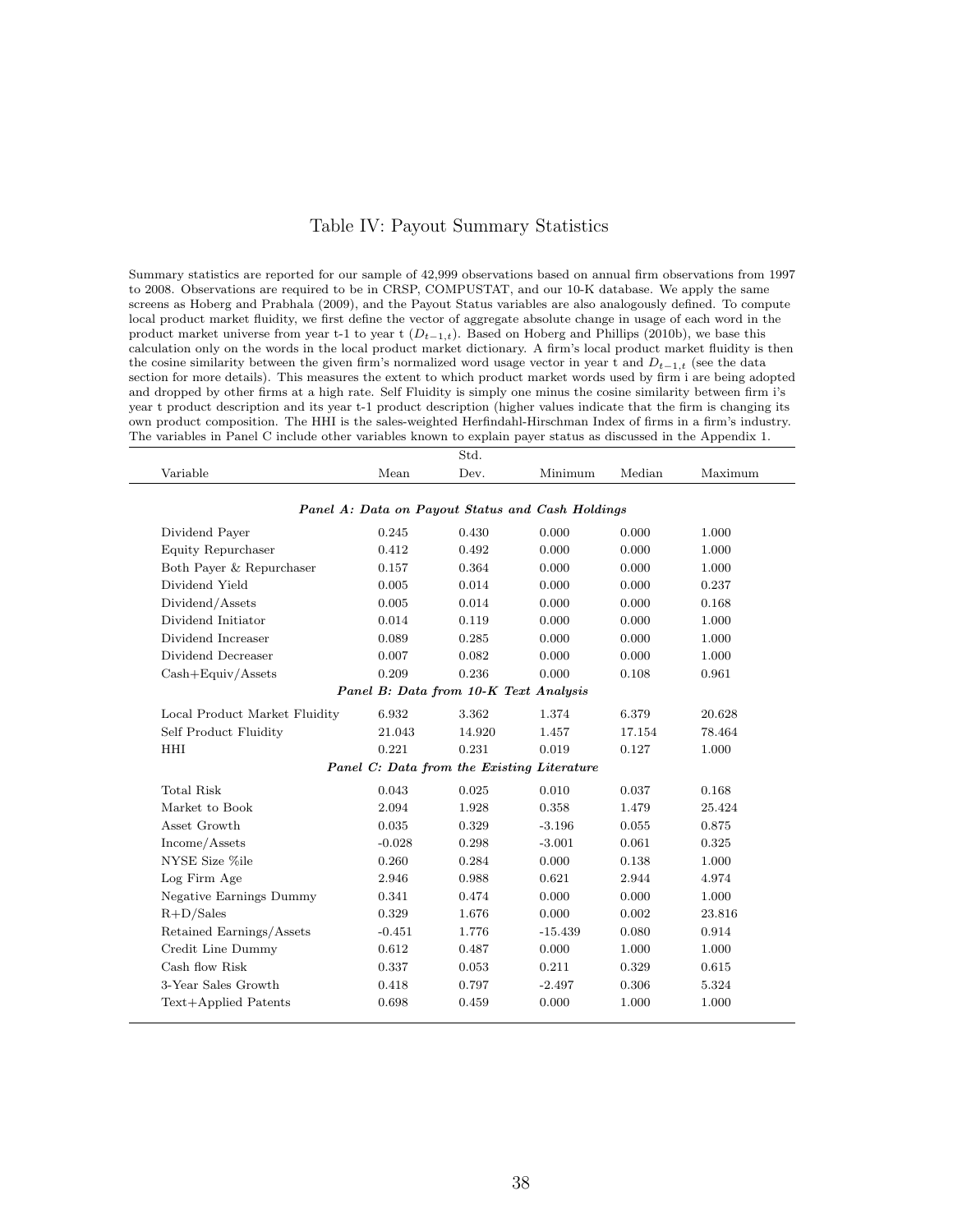| Pearson Correlation Coefficients are reported for our sample of<br>COMPUSTAT, and our 10-K database. Please see Table IV for |                |          |          | a description of the variables. |                          |          |          |             |                                                                                                                                                                                                                                                                                                                                                                                                                                                                                                                                                                                           | $42,999$ observations based on annual firm observations from 1997 to 2008. Observations are required to be in CRSP, |
|------------------------------------------------------------------------------------------------------------------------------|----------------|----------|----------|---------------------------------|--------------------------|----------|----------|-------------|-------------------------------------------------------------------------------------------------------------------------------------------------------------------------------------------------------------------------------------------------------------------------------------------------------------------------------------------------------------------------------------------------------------------------------------------------------------------------------------------------------------------------------------------------------------------------------------------|---------------------------------------------------------------------------------------------------------------------|
|                                                                                                                              | $_{\rm Local}$ |          |          |                                 |                          |          |          |             |                                                                                                                                                                                                                                                                                                                                                                                                                                                                                                                                                                                           |                                                                                                                     |
|                                                                                                                              | Product        | Self     |          |                                 | Market                   |          |          |             | Log                                                                                                                                                                                                                                                                                                                                                                                                                                                                                                                                                                                       |                                                                                                                     |
|                                                                                                                              | Market         | Product  |          | Total                           | $\overline{c}$           | Asset    | Incone/  | <b>NYSE</b> | $\operatorname*{Firm}% \left( X\right) \equiv\operatorname*{Firm}% \left( X\right) \equiv\operatorname*{Fern}% \left( X\right) \equiv\operatorname*{Fern}% \left( X\right) \equiv\operatorname*{Fern}% \left( X\right) \equiv\operatorname*{Fern}% \left( X\right) \equiv\operatorname*{Fern}% \left( X\right) \equiv\operatorname*{Fern}% \left( X\right) \equiv\operatorname*{Fern}% \left( X\right) \equiv\operatorname*{Fern}% \left( X\right) \equiv\operatorname*{Fern}% \left( X\right) \equiv\operatorname*{Fern}% \left( X\right) \equiv\operatorname*{Fern}% \left( X\right) \$ | $R + D/$                                                                                                            |
| Row Variable                                                                                                                 | Fluidity       | Fluidity | 臣        | Risk                            | <b>Book</b>              | Growth   | Assets   | $%$ ile     | Age                                                                                                                                                                                                                                                                                                                                                                                                                                                                                                                                                                                       | Sales                                                                                                               |
|                                                                                                                              |                |          |          |                                 |                          |          |          |             |                                                                                                                                                                                                                                                                                                                                                                                                                                                                                                                                                                                           |                                                                                                                     |
|                                                                                                                              |                |          |          |                                 | Correlation Coefficients |          |          |             |                                                                                                                                                                                                                                                                                                                                                                                                                                                                                                                                                                                           |                                                                                                                     |
| Self Fluidity                                                                                                                | 0.200          |          |          |                                 |                          |          |          |             |                                                                                                                                                                                                                                                                                                                                                                                                                                                                                                                                                                                           |                                                                                                                     |
| 三                                                                                                                            | $-0.302$       | $-0.021$ |          |                                 |                          |          |          |             |                                                                                                                                                                                                                                                                                                                                                                                                                                                                                                                                                                                           |                                                                                                                     |
| Total Risk<br>ධි                                                                                                             | 0.177          | 0.191    | 0.045    |                                 |                          |          |          |             |                                                                                                                                                                                                                                                                                                                                                                                                                                                                                                                                                                                           |                                                                                                                     |
| Market to Book                                                                                                               | 0.245          | 0.104    | $-0.078$ | 0.040                           |                          |          |          |             |                                                                                                                                                                                                                                                                                                                                                                                                                                                                                                                                                                                           |                                                                                                                     |
| Asset Growth<br>$\widehat{5}$                                                                                                | $-0.029$       | $-0.018$ | $-0.023$ | $-0.262$                        | 0.120                    |          |          |             |                                                                                                                                                                                                                                                                                                                                                                                                                                                                                                                                                                                           |                                                                                                                     |
| Income/Assets<br>$\widehat{\circ}$                                                                                           | $-0.312$       | $-0.204$ | 0.029    | $-0.470$                        | $-0.154$                 | 0.559    |          |             |                                                                                                                                                                                                                                                                                                                                                                                                                                                                                                                                                                                           |                                                                                                                     |
| NYSE Size %ile                                                                                                               | 0.25           | 0.028    | $-0.191$ | $-0.410$                        | 0.202                    | 0.207    | 0.288    |             |                                                                                                                                                                                                                                                                                                                                                                                                                                                                                                                                                                                           |                                                                                                                     |
| Log Firm Age<br>$\circledast$                                                                                                | $-0.347$       | $-0.136$ | 0.031    | $-0.327$                        | $-0.130$                 | 0.025    | 0.267    | 0.279       |                                                                                                                                                                                                                                                                                                                                                                                                                                                                                                                                                                                           |                                                                                                                     |
| $R+D/Sales$<br>$\widehat{e}$                                                                                                 | 0.294          | 0.053    | $-0.076$ | 0.109                           | 0.174                    | $-0.099$ | $-0.342$ | $-0.081$    | $-0.126$                                                                                                                                                                                                                                                                                                                                                                                                                                                                                                                                                                                  |                                                                                                                     |
| (10) Neg. Earn. Dummy                                                                                                        | 0.306          | 0.194    | $-0.013$ | 0.485                           | 0.068                    | $-0.334$ | $-0.620$ | $-0.341$    | $-0.274$                                                                                                                                                                                                                                                                                                                                                                                                                                                                                                                                                                                  | 0.237                                                                                                               |
|                                                                                                                              |                |          |          |                                 |                          |          |          |             |                                                                                                                                                                                                                                                                                                                                                                                                                                                                                                                                                                                           |                                                                                                                     |

## Table V: Pearson Correlation Coefficients Table V: Pearson Correlation Coefficients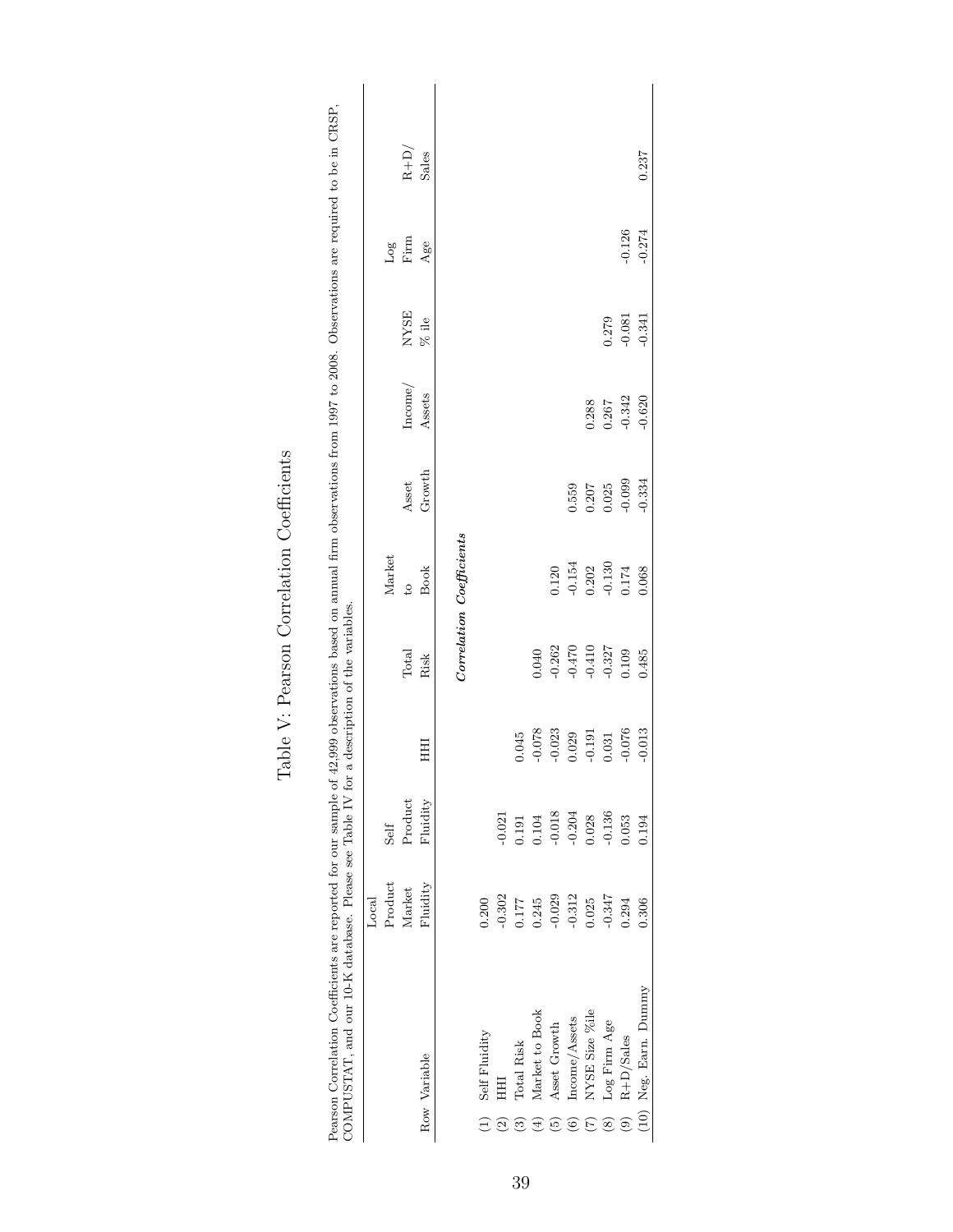|                                                                                                                                                                                                                                                                                                                                                                                                                                                                                                                                                                                                                                                                                                                                                                                                                                                                                                                                                                                                                                                                                                                                                                                                                                        | Num.<br>Obs/<br>$\mathbb{R}^2$                                                                                                                                                                                                                                                                                                                                                                                                                                                                                                                                                                          |                                      |                                                           | 42,999<br>0.360        | 39,768                         | 0.379      | 39,768<br>0.419            |                                                 | 42,999                  | 39,768<br>0.347                      | 0.354              | 39,768<br>0.420                   |                          |                                    | 10,343<br>0.330                                                      |                                     | 10,343<br>0.363                        |
|----------------------------------------------------------------------------------------------------------------------------------------------------------------------------------------------------------------------------------------------------------------------------------------------------------------------------------------------------------------------------------------------------------------------------------------------------------------------------------------------------------------------------------------------------------------------------------------------------------------------------------------------------------------------------------------------------------------------------------------------------------------------------------------------------------------------------------------------------------------------------------------------------------------------------------------------------------------------------------------------------------------------------------------------------------------------------------------------------------------------------------------------------------------------------------------------------------------------------------------|---------------------------------------------------------------------------------------------------------------------------------------------------------------------------------------------------------------------------------------------------------------------------------------------------------------------------------------------------------------------------------------------------------------------------------------------------------------------------------------------------------------------------------------------------------------------------------------------------------|--------------------------------------|-----------------------------------------------------------|------------------------|--------------------------------|------------|----------------------------|-------------------------------------------------|-------------------------|--------------------------------------|--------------------|-----------------------------------|--------------------------|------------------------------------|----------------------------------------------------------------------|-------------------------------------|----------------------------------------|
|                                                                                                                                                                                                                                                                                                                                                                                                                                                                                                                                                                                                                                                                                                                                                                                                                                                                                                                                                                                                                                                                                                                                                                                                                                        | Controls+<br>Industry<br>Extra                                                                                                                                                                                                                                                                                                                                                                                                                                                                                                                                                                          |                                      |                                                           | $\overline{z}$         | Cntrls                         | Only       | Both                       |                                                 | $\overline{\mathsf{S}}$ | Ctls                                 | $\mathrm{Only}$    | <b>Both</b>                       |                          |                                    | <b>Both</b>                                                          |                                     | Both                                   |
|                                                                                                                                                                                                                                                                                                                                                                                                                                                                                                                                                                                                                                                                                                                                                                                                                                                                                                                                                                                                                                                                                                                                                                                                                                        | Growth<br>$3-Year$<br>Sales                                                                                                                                                                                                                                                                                                                                                                                                                                                                                                                                                                             |                                      |                                                           |                        | $-0.482$                       | $(-10.25)$ | $(-10.20)$<br>$-0.503$     |                                                 |                         | $-0.018$                             | $(-8.25)$          | $(-10.04)$<br>$-0.021$            |                          |                                    | $(-6.42)$<br>$-0.472$                                                |                                     | $(-6.04)$<br>$-0.465$                  |
|                                                                                                                                                                                                                                                                                                                                                                                                                                                                                                                                                                                                                                                                                                                                                                                                                                                                                                                                                                                                                                                                                                                                                                                                                                        | Earnings<br>Assets<br>Ret                                                                                                                                                                                                                                                                                                                                                                                                                                                                                                                                                                               |                                      |                                                           |                        | $2.174\,$                      | (7.61)     | (7.92)<br>2.559            |                                                 |                         | $0.010\,$                            | (3.33)             | (5.17)<br>0.015                   |                          |                                    | $(-4.06)$<br>$\textbf{-1.174}$                                       |                                     | $(-2.23)$<br>$-0.480$                  |
|                                                                                                                                                                                                                                                                                                                                                                                                                                                                                                                                                                                                                                                                                                                                                                                                                                                                                                                                                                                                                                                                                                                                                                                                                                        | Dunnny<br>Earn.<br>Neg.                                                                                                                                                                                                                                                                                                                                                                                                                                                                                                                                                                                 |                                      |                                                           |                        | $-0.032$                       | $(-0.36)$  | $(-1.77)$<br>$-0.156$      |                                                 |                         | $-0.058$                             | $(-9.65)$          | $(-8.93)$<br>$-0.024$             |                          |                                    | (3.30)<br>0.504                                                      |                                     | (1.274)<br>0.159                       |
|                                                                                                                                                                                                                                                                                                                                                                                                                                                                                                                                                                                                                                                                                                                                                                                                                                                                                                                                                                                                                                                                                                                                                                                                                                        | $R + D$<br>Sales                                                                                                                                                                                                                                                                                                                                                                                                                                                                                                                                                                                        |                                      |                                                           |                        | $-8.036$                       | $(-4.55)$  | $(-0.95)$<br>$-1.125$      | Dividend Payer Dummy (Linear Probability Model) |                         | 0.016                                | (8.47)             | (4.26)<br>0.009                   |                          |                                    | $(-0.80)$<br>$-1.052$                                                |                                     | (1.13)<br>1.588                        |
|                                                                                                                                                                                                                                                                                                                                                                                                                                                                                                                                                                                                                                                                                                                                                                                                                                                                                                                                                                                                                                                                                                                                                                                                                                        | <b>NYSE</b><br>$\%$ ile<br>Size                                                                                                                                                                                                                                                                                                                                                                                                                                                                                                                                                                         | Panel A: Dividend Payer vs Non-Payer |                                                           | (14.12)<br>0.602       | 0.652                          | (14.46)    | (14.55)<br>0.704           |                                                 | 0.124                   | (22.14)<br>0.125                     | (21.09)            | (21.35)<br>0.123                  |                          |                                    | $(-6.560)$<br>$-0.243$                                               | Dependent Variable: Dividend/Assets | $(-3.54)$<br>$-0.141$                  |
|                                                                                                                                                                                                                                                                                                                                                                                                                                                                                                                                                                                                                                                                                                                                                                                                                                                                                                                                                                                                                                                                                                                                                                                                                                        | Income<br>Assets                                                                                                                                                                                                                                                                                                                                                                                                                                                                                                                                                                                        |                                      |                                                           | (12.85)<br>1.306       | 0.826                          | (5.60)     | (3.36)<br>0.473            |                                                 | $-0.003$                | $(-1.03)$<br>$-0.012$                | $(-3.37)$          | $-0.0133$<br>$(-4.05)$            | Panel B: Dividend Levels |                                    | $(-0.94)$<br>$-0.209$                                                |                                     | (4.28)<br>0.920                        |
|                                                                                                                                                                                                                                                                                                                                                                                                                                                                                                                                                                                                                                                                                                                                                                                                                                                                                                                                                                                                                                                                                                                                                                                                                                        | Growth<br>Asset                                                                                                                                                                                                                                                                                                                                                                                                                                                                                                                                                                                         |                                      |                                                           | $(-16.27)$<br>$-0.554$ | $-0.377$                       | $(-10.60)$ | $(-10.21)$<br>$-0.395$     |                                                 | $-0.035$                | $(-15.19)$<br>$-0.036$               | $(-14.92)$         | $(-15.36)$<br>$-0.036$            |                          | Dependent Variable: Dividend Yield | $(-10.04)$<br>$-0.710$                                               |                                     | $(-11.04)$<br>$-0.659$                 |
|                                                                                                                                                                                                                                                                                                                                                                                                                                                                                                                                                                                                                                                                                                                                                                                                                                                                                                                                                                                                                                                                                                                                                                                                                                        | Market<br><b>Book</b><br>$\overline{c}$                                                                                                                                                                                                                                                                                                                                                                                                                                                                                                                                                                 |                                      | Dependent Variable: Dividend Payer Dummy (Logistic Model) | $(-5.99)$<br>$-0.374$  | $-0.322$                       | $(-4.46)$  | $(-2.37)$<br>$-0.161$      | Dependent Variable:                             | $-0.022$                | $(-7.45)$<br>$-0.022$                | $(-6.44)$          | $(-4.31)$<br>$-0.014$             |                          |                                    | $(-3.43)$<br>$-0.217$                                                |                                     | (14.16)<br>1.209                       |
|                                                                                                                                                                                                                                                                                                                                                                                                                                                                                                                                                                                                                                                                                                                                                                                                                                                                                                                                                                                                                                                                                                                                                                                                                                        | $\operatorname*{Firm}% \left( X\right) \equiv\operatorname*{Firm}% \left( X\right) \equiv\operatorname*{Fern}% \left( X\right) \equiv\operatorname*{Fern}% \left( X\right) \equiv\operatorname*{Fern}% \left( X\right) \equiv\operatorname*{Fern}% \left( X\right) \equiv\operatorname*{Fern}% \left( X\right) \equiv\operatorname*{Fern}% \left( X\right) \equiv\operatorname*{Fern}% \left( X\right) \equiv\operatorname*{Fern}% \left( X\right) \equiv\operatorname*{Fern}% \left( X\right) \equiv\operatorname*{Fern}% \left( X\right) \equiv\operatorname*{Fern}% \left( X\right) \$<br>Log<br>Age |                                      |                                                           | (15.54)<br>0.664       | 0.566                          | (12.62)    | (11.54)<br>0.538           |                                                 | 0.101                   | (20.76)<br>0.104                     | (19.03)            | (17.23)<br>0.091                  |                          |                                    | (1.98)<br>0.081                                                      |                                     | (0.37)<br>$0.01\,$                     |
|                                                                                                                                                                                                                                                                                                                                                                                                                                                                                                                                                                                                                                                                                                                                                                                                                                                                                                                                                                                                                                                                                                                                                                                                                                        | Total<br>Risk                                                                                                                                                                                                                                                                                                                                                                                                                                                                                                                                                                                           |                                      |                                                           | $(-18.83)$<br>$-1.359$ | $-1.117$                       | $(-15.07)$ | $(-13.75)$<br>$-1.038$     |                                                 | $-0.079$                | $(-21.79)$<br>$-0.078$               | $(-20.06)$         | $(-17.76)$<br>0.064               |                          |                                    | (1.31)<br>$0.127\,$                                                  |                                     | $(-5.61)$<br>$-0.40$                   |
|                                                                                                                                                                                                                                                                                                                                                                                                                                                                                                                                                                                                                                                                                                                                                                                                                                                                                                                                                                                                                                                                                                                                                                                                                                        | HН                                                                                                                                                                                                                                                                                                                                                                                                                                                                                                                                                                                                      |                                      |                                                           | 0.068                  | (2.00)<br>$0.071\,$            | (2.00)     | (0.55)<br>0.021            |                                                 | 0.008                   | (1.94)<br>0.010                      | $(2.30)$<br>-0.006 | $(-1.41)$                         |                          |                                    | $(-0.20)$<br>$-0.007$                                                |                                     | (0.82)<br>0.027                        |
|                                                                                                                                                                                                                                                                                                                                                                                                                                                                                                                                                                                                                                                                                                                                                                                                                                                                                                                                                                                                                                                                                                                                                                                                                                        | Product<br>Fluidity<br>Self                                                                                                                                                                                                                                                                                                                                                                                                                                                                                                                                                                             |                                      |                                                           | $(-1.96)$<br>$-0.051$  | $-0.021$                       | $(-0.78)$  | (0.82)<br>0.023            |                                                 | $-0.013$                | $(-5.03)$<br>$-0.011$                | $(-4.03)$          | $(-0.68)$<br>$-0.002$             |                          |                                    | (1.25)<br>0.032                                                      |                                     | (1.19)<br>0.032                        |
| and we only consider the specification with all controls to conserve space. For both panels, when the Extra Controls+Industry column is "Both," we add FIC-300 industry fixed effects<br>and three additional variables (text+applied patents, the credit line dummy, and cash flow risk) but do not report coefficients to conserve space. All regressions are estimated with year<br>subsample of dividend paying firms, and the dependent variable is the percentage dividend yield or Dividends/Assets. Because these are continuous variables, we use OLS regressions,<br>description of the variables. All independent variables are standardized prior to fitting regressions to permit more intuitive comparisons across variables. In Panel B, we consider the<br>Panel A reports logit estimates for our sample of 42,999 observations based on annual firm observations from 1997 to 2008. An observation is one firm in one year. The dependent<br>variable is one if the firm is a dividend payer and zero otherwise. Observations are required to be in CRSP, COMPUSTAT, and our 10-K database. Please see Table IV for a<br>fixed effects and standard errors are clustered by firm. $t$ -statistics are in parentheses | Product<br>Row Fluidity<br>Local                                                                                                                                                                                                                                                                                                                                                                                                                                                                                                                                                                        |                                      |                                                           | $(-12.98)$<br>$-0.610$ | $-0.416$<br>$\widehat{\Omega}$ | $(-8.23)$  | $(-6.31)$<br>$-0.363$<br>ි |                                                 | $-0.076$<br>$\bigoplus$ | (57.71)<br>$-0.072$<br>$\widehat{5}$ | $(-14.25)$         | $(-10.44)$<br>$-0.055$<br>$\odot$ |                          |                                    | $\begin{array}{cc} (7) & -0.206 \\ \text{OLS} & (-3.73) \end{array}$ |                                     | (61.4.79)<br>$-0.272$<br>$\circledast$ |

# Table VI: Dividend Policy and Product Fluidity Table VI: Dividend Policy and Product Fluidity

40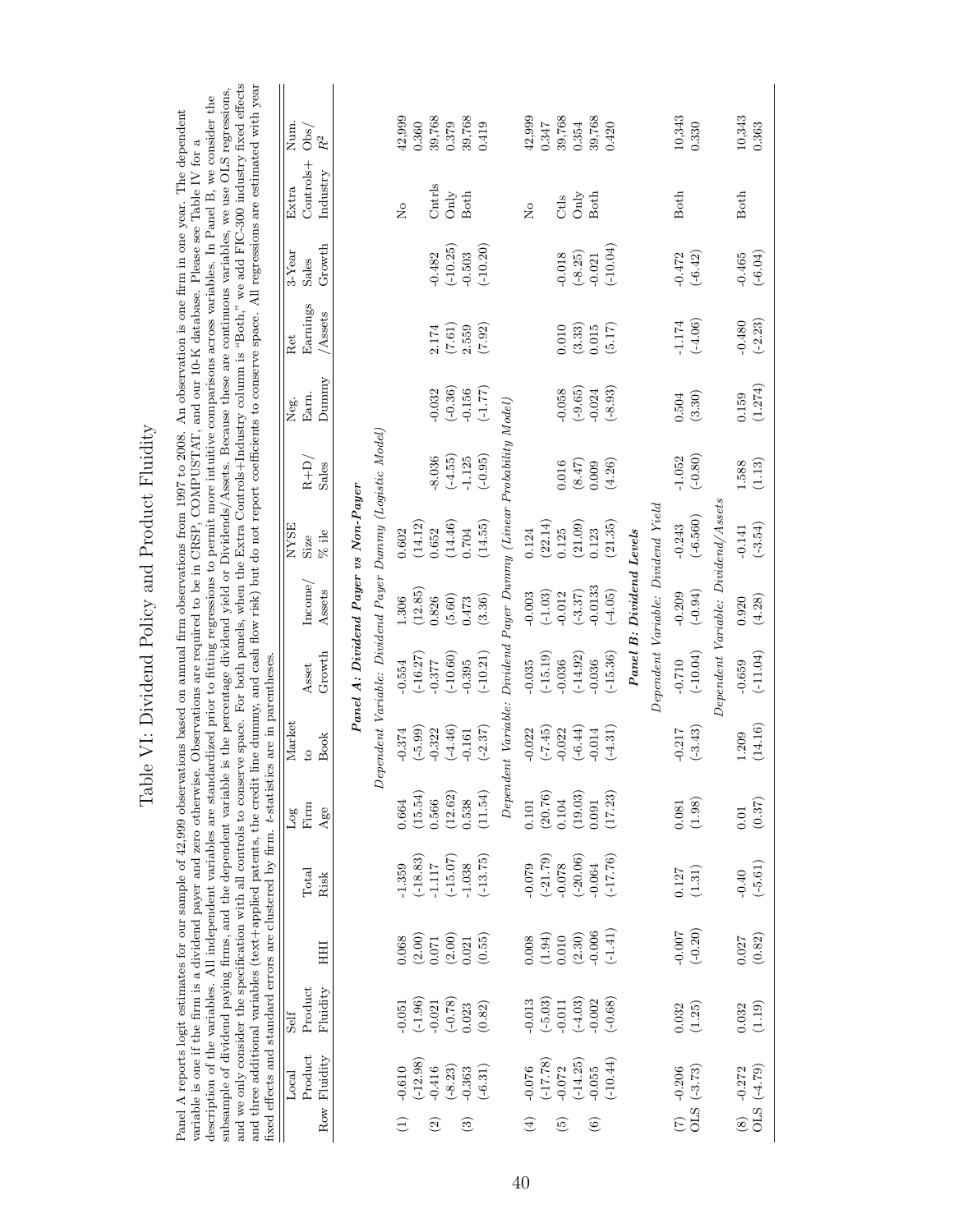### Table VII: Text Characteristics for Propensity Matched Firms

We estimate a pooled logit explaining whether firms pay dividends or not using a panel from 1997 to 2008. Explanatory variables include non-text variables: total risk log firm age, firm size, M/B, asset growth, R&D/Sales, negative earnings dummy and year fixed effects. We group firms into four quartiles based on the predicted propensity to pay. The table reports the mean (first row) and median (second row) of three text-based product characteristics for payers and non-payers for each quartile of the predicted propensity. We also the significance of test for differences between payers and non-payers within each quartile. Superscripts a, b, c indicate significance at 1%, 5%, and 10%, respectively, for the significance of these differences using t-tests or signed rank tests.

| Variable          |                 | Quartile 1  |             | Quartile 2  |            | Quartile 3  |           | Quartile 4  |
|-------------------|-----------------|-------------|-------------|-------------|------------|-------------|-----------|-------------|
|                   | Payer           | $Non-payer$ | Payer       | $Non-payer$ | Payer      | $Non-payer$ | Payer     | $Non-payer$ |
| Local Fluidity    | $6.695^{\rm a}$ | 9.097       | $5.696^a$   | 7.157       | $5.493^a$  | 6.478       | $4.967^a$ | 6.101       |
|                   | $6.234^{\circ}$ | 8.776       | $5.250^a$   | 6.818       | $4.996^a$  | 5.998       | $4.393^a$ | 5.515       |
| Self-Fluidity     | 24.501          | 26.652      | $18.035^a$  | 21.616      | $17.212^a$ | 18.825      | 17.776    | 17.544      |
|                   | $18.622^c$      | 22.565      | $14.107^a$  | 17.884      | $13.542^a$ | 15.480      | 14.219    | 14.469      |
| <b>HHI</b>        | $0.300^{a}$     | 0.205       | $0.286^a$   | 0.224       | $0.264^a$  | 0.211       | 0.211     | 0.211       |
|                   | $0.176^{a}$     | 0.102       | $0.189^{a}$ | 0.132       | $0.172^a$  | 0.133       | $0.132^c$ | 0.127       |
| $\#$ Observations | 83              | 10.673      | 710         | 10.045      | 2.479      | 8.276       | 7.276     | 3.479       |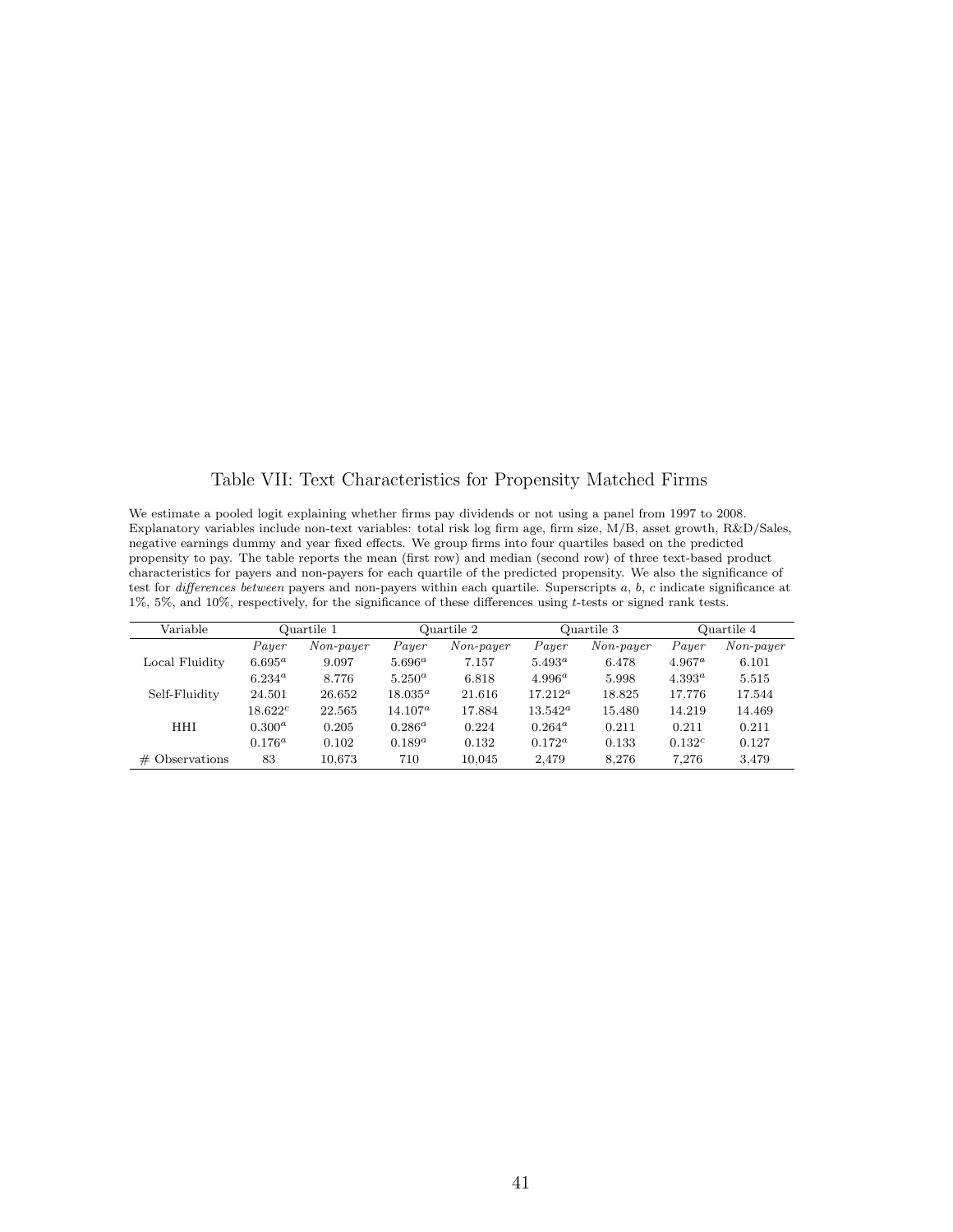| Panels A and B display the economic effects for the propensity to pay dividends based on logit coefficient estimates from Table 6, specifications $(2)$ and $(3)$ . The dependent variable is<br>one if the firm is a dividend payer and zero otherwise. Each column gives the propensity to pay at the 10th, 25th, 50th, 75th, and 90th percentile of a variable holding the other<br>be in CRSP, COMPUSTAT, and our 10-K database. Please see Table 3 for a description of the variables. | Growth<br>Sales<br>Cash flow<br>Risk<br>Earnings<br>Ret.<br>Propensity to Pay Dividends: Full Model, No FIC Fixed Effects<br>$R + D/$<br>Sales<br>Firm<br>Age<br>Por<br>Total<br>Risk | 0.199<br>0.170<br>0.146<br>0.147<br>0.015<br>0.092<br>0.150<br>0.150<br>0.075<br>0.108<br>0.283<br>0.227 | 0.149<br>0.122<br>0.090<br>0.149<br>0.150<br>0.153<br>0.149<br>0.189<br>0.232<br>0.149<br>0.039<br>0.100<br>0.280<br>0.149<br>0.202<br>0.149<br>0.074<br>0.029 | 0.200<br>0.146<br>0.020<br>Panel B: Propensity to Pay Dividends $+$ FIC Fixed Effects<br>0.149<br>0.083<br>0.286 | 0.149<br>0.171<br>0.147<br>0.149<br>0.149<br>0.100<br>0.149<br>0.149<br>0.114<br>0.149<br>0.232<br>0.149 | 0.123<br>0.091<br>0.154<br>0.151<br>0.235<br>0.192<br>0.102<br>0.207<br>0.080 |
|---------------------------------------------------------------------------------------------------------------------------------------------------------------------------------------------------------------------------------------------------------------------------------------------------------------------------------------------------------------------------------------------------------------------------------------------------------------------------------------------|---------------------------------------------------------------------------------------------------------------------------------------------------------------------------------------|----------------------------------------------------------------------------------------------------------|----------------------------------------------------------------------------------------------------------------------------------------------------------------|------------------------------------------------------------------------------------------------------------------|----------------------------------------------------------------------------------------------------------|-------------------------------------------------------------------------------|
|                                                                                                                                                                                                                                                                                                                                                                                                                                                                                             |                                                                                                                                                                                       |                                                                                                          |                                                                                                                                                                |                                                                                                                  |                                                                                                          | 0.045                                                                         |
|                                                                                                                                                                                                                                                                                                                                                                                                                                                                                             |                                                                                                                                                                                       |                                                                                                          |                                                                                                                                                                |                                                                                                                  |                                                                                                          | 0.285                                                                         |
|                                                                                                                                                                                                                                                                                                                                                                                                                                                                                             |                                                                                                                                                                                       |                                                                                                          |                                                                                                                                                                |                                                                                                                  |                                                                                                          | 0.033                                                                         |
|                                                                                                                                                                                                                                                                                                                                                                                                                                                                                             | Panel A:<br>HН                                                                                                                                                                        | 0.145<br>0.146                                                                                           | 0.149<br>0.155<br>0.165                                                                                                                                        | 0.146                                                                                                            | 0.149<br>0.147                                                                                           | 0.155<br>0.166                                                                |
| variables at their median values. Observations are required to                                                                                                                                                                                                                                                                                                                                                                                                                              | Product<br>Fluidity<br>Self                                                                                                                                                           | 0.150<br>0.151                                                                                           | 0.149<br>0.147<br>0.144                                                                                                                                        | 0.151                                                                                                            | 0.149<br>0.150                                                                                           | 0.147<br>0.145                                                                |
|                                                                                                                                                                                                                                                                                                                                                                                                                                                                                             | Product<br>%ile Fluidity<br>Local                                                                                                                                                     | 0.209<br>1.182                                                                                           | 1.13<br>1.149<br>0.083<br>57<br>$\mathbf{S}$                                                                                                                   | 0.210                                                                                                            | 1.84<br>1.149<br>S                                                                                       | 1117<br>0.087<br>75<br>8                                                      |

### Table VIII: Economic Significance Table VIII: Economic Significance

42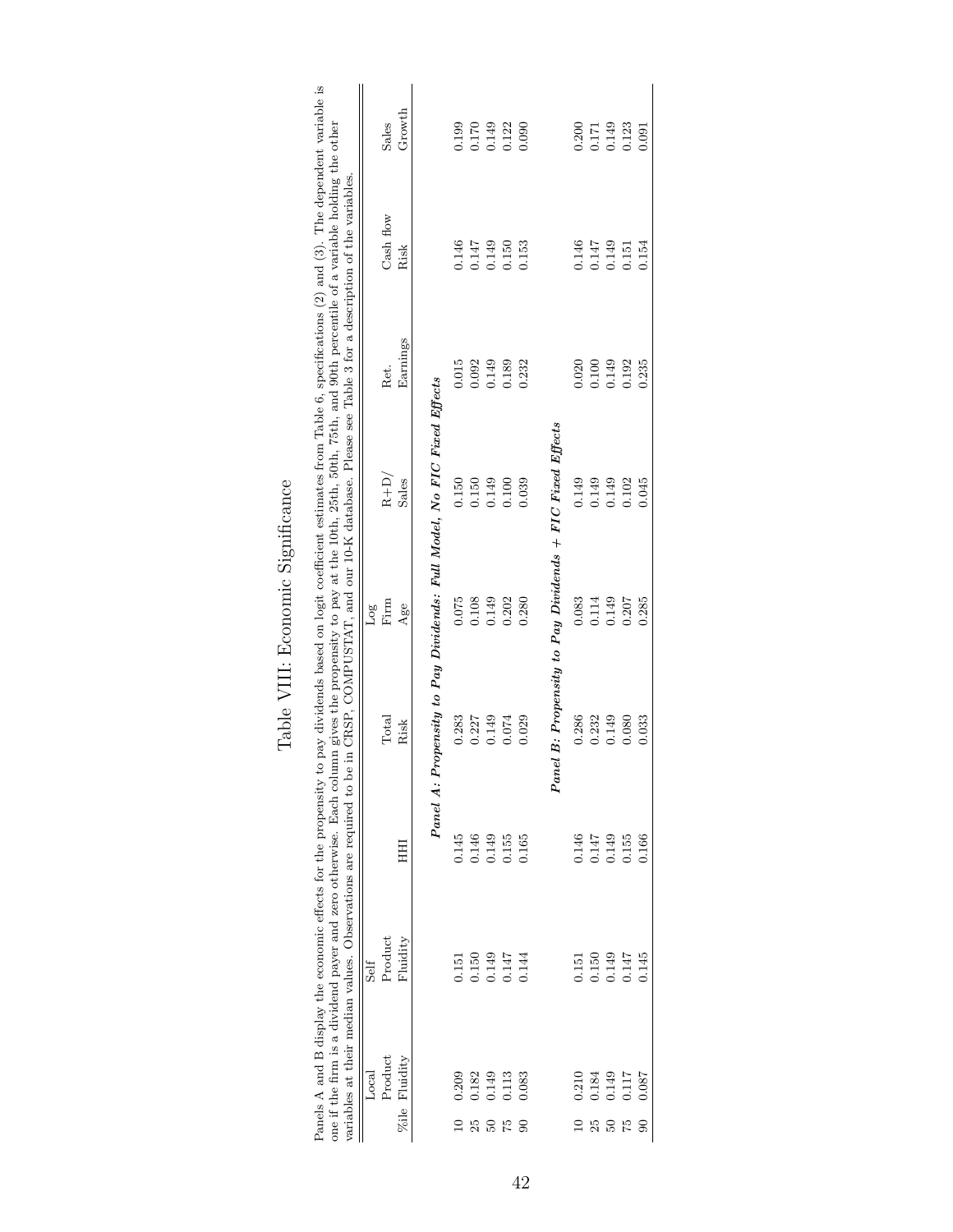|                                                                                                                                                                                                                                                                                                                                                                                                                                                                                                                                                                                                                                                                                                                                                                                                                                                                                                                                                                                                                                                                                                                                                                                                                                                                                       | Pseudo<br>Obs./<br>$\mathbb{R}^2$              |                                  | 32,658<br>0.028        | 29,620<br>0.039                                          |                       | 10,341<br>0.075       | 10,148<br>0.104                                  |                             | 10,341<br>0.172        | 10,148<br>0.241                                                   |                             | 10,341        | 10,148<br>0.022                                                   | 0.047     |
|---------------------------------------------------------------------------------------------------------------------------------------------------------------------------------------------------------------------------------------------------------------------------------------------------------------------------------------------------------------------------------------------------------------------------------------------------------------------------------------------------------------------------------------------------------------------------------------------------------------------------------------------------------------------------------------------------------------------------------------------------------------------------------------------------------------------------------------------------------------------------------------------------------------------------------------------------------------------------------------------------------------------------------------------------------------------------------------------------------------------------------------------------------------------------------------------------------------------------------------------------------------------------------------|------------------------------------------------|----------------------------------|------------------------|----------------------------------------------------------|-----------------------|-----------------------|--------------------------------------------------|-----------------------------|------------------------|-------------------------------------------------------------------|-----------------------------|---------------|-------------------------------------------------------------------|-----------|
| Logistic regressions for our sample based on annual firm observations from 1997 to 2008. An observation is one firm in one year. In Panel A, the dependent variable is one if the firm is<br>or FIC-300 as noted) in addition to two additional variables (text+applied patents, BKS cash flow risk, and the credit line dummy) are included in the regression but not displayed to<br>variable is one if the firm is a dividend omitter and zero otherwise. In Panel C and D, the dependent variable is one if the firm is a dividend increaser and decreaser, respectively. The<br>of the variables. When the Extra Controls+Industry Effects column is "Yes", then industry fixed effects (based on SIC-3<br>conserve space. All independent variables are standardized prior to fitting regressions to permit more intuitive comparisons across variables. Panel regressions are estimated with year<br>sample in Panels B, C, and D is limited to those firms that were paying positive dividends in year t-1 (10,341 observations). Observations are required to be in CRSP, COMPUSTAT,<br>a dividend initiator and zero otherwise. In Panel A, the sample is limited to those firms that were paying no dividends in year t-1 (32,658 observations). In Panel B, the dependent | $Controls+$<br>Industry<br>Effects<br>Extra    |                                  | Neither                | Both                                                     |                       | Neither               | Both                                             |                             | Neither                | Both                                                              |                             | Neither       | Both                                                              |           |
|                                                                                                                                                                                                                                                                                                                                                                                                                                                                                                                                                                                                                                                                                                                                                                                                                                                                                                                                                                                                                                                                                                                                                                                                                                                                                       | Growth<br>$3-Year$<br>Sales                    |                                  |                        | $(-4.28)$<br>$-0.385$                                    |                       |                       | $(-3.55)$<br>$-0.220$                            |                             |                        | (2.58)<br>0.094                                                   |                             |               | $-0.299$                                                          | $(-4.31)$ |
|                                                                                                                                                                                                                                                                                                                                                                                                                                                                                                                                                                                                                                                                                                                                                                                                                                                                                                                                                                                                                                                                                                                                                                                                                                                                                       | Retained<br>Earnings<br>Assets                 |                                  |                        | (1.26)<br>0.161                                          |                       |                       | $(-3.82)$<br>$-0.486$                            |                             |                        | (5.30)<br>0.336                                                   |                             |               | $-0.114$                                                          | $(-1.47)$ |
|                                                                                                                                                                                                                                                                                                                                                                                                                                                                                                                                                                                                                                                                                                                                                                                                                                                                                                                                                                                                                                                                                                                                                                                                                                                                                       | $\mathop{\rm Dummy}\nolimits$<br>Earn.<br>Neg. |                                  |                        | $(-2.67)$<br>$-0.269$                                    |                       |                       | 0.135<br>(2.27)                                  |                             |                        | $(-3.45)$<br>$-0.149$                                             |                             |               | 0.326                                                             | (4.96)    |
|                                                                                                                                                                                                                                                                                                                                                                                                                                                                                                                                                                                                                                                                                                                                                                                                                                                                                                                                                                                                                                                                                                                                                                                                                                                                                       | $R + D$<br>Sales                               |                                  |                        | $(-0.35)$<br>$-0.046$                                    |                       |                       | (1.63)<br>0.202                                  |                             |                        | $(-3.53)$<br>$-0.280$                                             |                             |               | $-0.199$                                                          | $(-1.66)$ |
|                                                                                                                                                                                                                                                                                                                                                                                                                                                                                                                                                                                                                                                                                                                                                                                                                                                                                                                                                                                                                                                                                                                                                                                                                                                                                       | <b>NYSE</b><br>$%$ ile<br>Size                 |                                  | (3.90)<br>0.181        | (4.97)<br>0.258                                          |                       | $-0.766$              | (0.87)<br>$(67.7-)$                              |                             | (8.31)<br>0.383        | (9.56)<br>0.520                                                   |                             | $-0.223$      | $(-2.27)$<br>$-0.152$                                             | $(-1.49)$ |
|                                                                                                                                                                                                                                                                                                                                                                                                                                                                                                                                                                                                                                                                                                                                                                                                                                                                                                                                                                                                                                                                                                                                                                                                                                                                                       | Income,<br>Assets                              | $P$ anel $A: Dividend\ Initions$ | (8.32)<br>1.660        | (3.91)<br>1.098                                          | $Dividend\ Omissions$ | $(-3.54)$<br>$-0.195$ | (0.65)<br>0.052                                  | Panel C: Dividend Increases | (5.69)<br>0.284        | (3.15)<br>0.208                                                   | Panel D: Dividend Decreases | $-0.107$      | $(-1.54)$<br>$-0.012$                                             | $(-0.16)$ |
|                                                                                                                                                                                                                                                                                                                                                                                                                                                                                                                                                                                                                                                                                                                                                                                                                                                                                                                                                                                                                                                                                                                                                                                                                                                                                       | Growth<br>Asset                                |                                  | $(-12.62)$<br>$-0.777$ | $(-9.13)$<br>$-0.717$                                    | Panel B:              | $(-1.26)$<br>$-0.067$ | $(-0.46)$<br>$-0.027$                            |                             | (4.85)<br>0.138        | (2.58)<br>0.081                                                   |                             | $-0.261$      | $(-3.72)$<br>$-0.151$                                             | $(-2.07)$ |
| fixed effects and standard errors are clustered by firm. t-statistics are in parentheses                                                                                                                                                                                                                                                                                                                                                                                                                                                                                                                                                                                                                                                                                                                                                                                                                                                                                                                                                                                                                                                                                                                                                                                              | Market<br><b>Book</b><br>$\overline{c}$        |                                  | $(-2.16)$<br>0.176     | $(-0.06)$<br>$-0.005$                                    |                       | $(-2.37)$<br>$-0.265$ | $-0.319$<br>$(-2.28)$                            |                             | (5.16)<br>0.223        | (3.78)<br>0.192                                                   |                             | $-0.167$      | $(-0.99)$<br>$-0.067$                                             | $(-0.53)$ |
|                                                                                                                                                                                                                                                                                                                                                                                                                                                                                                                                                                                                                                                                                                                                                                                                                                                                                                                                                                                                                                                                                                                                                                                                                                                                                       | Firm<br>Log<br>Age                             |                                  | 0.029                  | (0.70)<br>$\begin{array}{c} (0.65) \\ 0.032 \end{array}$ |                       | $(-3.03)$<br>$-0.170$ | $(-2.50)$<br>$-0.171$                            |                             |                        | $\begin{array}{c} 0.086 \\ (2.06) \\ 0.059 \\ (1.32) \end{array}$ |                             |               | $\begin{array}{c} 0.178 \\ (2.20) \\ 0.173 \\ (2.19) \end{array}$ |           |
| and our 10-K database. Please see Table IV for a description                                                                                                                                                                                                                                                                                                                                                                                                                                                                                                                                                                                                                                                                                                                                                                                                                                                                                                                                                                                                                                                                                                                                                                                                                          | Total<br>Risk                                  |                                  | $(-6.73)$<br>$-0.666$  | $(-5.33)$<br>$-0.559$                                    |                       | 0.543                 | $(9.36)$<br>0.493<br>(7.53)                      |                             | $-0.594$               | $(-9.55)$<br>-0.488<br>(58)                                       |                             | 0.141         | $(2.47)$<br>0.055                                                 | (0.81)    |
|                                                                                                                                                                                                                                                                                                                                                                                                                                                                                                                                                                                                                                                                                                                                                                                                                                                                                                                                                                                                                                                                                                                                                                                                                                                                                       | HHI                                            |                                  | 0.034                  | $(0.79)$<br>$0.022$<br>(0.41)                            |                       | $0.068\,$             | $(1.18)$<br>0.035<br>(0.51)                      |                             | $-0.033$               | $(-0.85)$<br>$-0.069$<br>$(-1.54)$                                |                             | $-0.099$      | $(-1.73)$<br>-0.161                                               | $(-2.00)$ |
|                                                                                                                                                                                                                                                                                                                                                                                                                                                                                                                                                                                                                                                                                                                                                                                                                                                                                                                                                                                                                                                                                                                                                                                                                                                                                       | Product<br>Fluidity<br>Self                    |                                  | $-0.014$               | $(-0.28)$<br>0.017<br>(0.30)                             |                       | 0.164                 | $\left(3.41\right)$ $\left(123\right)$<br>(2.18) |                             | $(-5.33)$<br>$-0.165$  | $(-4.68)$<br>$-0.147$                                             |                             | 0.193         | (3.73)<br>0.215                                                   | (3.51)    |
|                                                                                                                                                                                                                                                                                                                                                                                                                                                                                                                                                                                                                                                                                                                                                                                                                                                                                                                                                                                                                                                                                                                                                                                                                                                                                       | Product<br>Row Fluidity<br>Local               |                                  | $(-6.90)$<br>$-0.397$  | $(-3.19)$<br>$-0.240$                                    |                       | 0.314                 | (2.12)<br>$(5.19)$<br>0.190                      |                             | $(-4.33)$<br>$-0.208$  | $(-2.72)$<br>$-0.151$                                             |                             | $-0.100$      | $(-1.29)$<br>$-0.163$                                             | $(-1.59)$ |
|                                                                                                                                                                                                                                                                                                                                                                                                                                                                                                                                                                                                                                                                                                                                                                                                                                                                                                                                                                                                                                                                                                                                                                                                                                                                                       |                                                |                                  |                        | $\widehat{\mathfrak{D}}$                                 |                       | $\widehat{c}$         | $\bigoplus$                                      |                             | $\widehat{\mathbf{e}}$ | $\circledcirc$                                                    |                             | $\widehat{C}$ | $\circledast$                                                     |           |

Table IX: Dividend Initiations, Omissions, Increases, and Decreases Table IX: Dividend Initiations, Omissions, Increases, and Decreases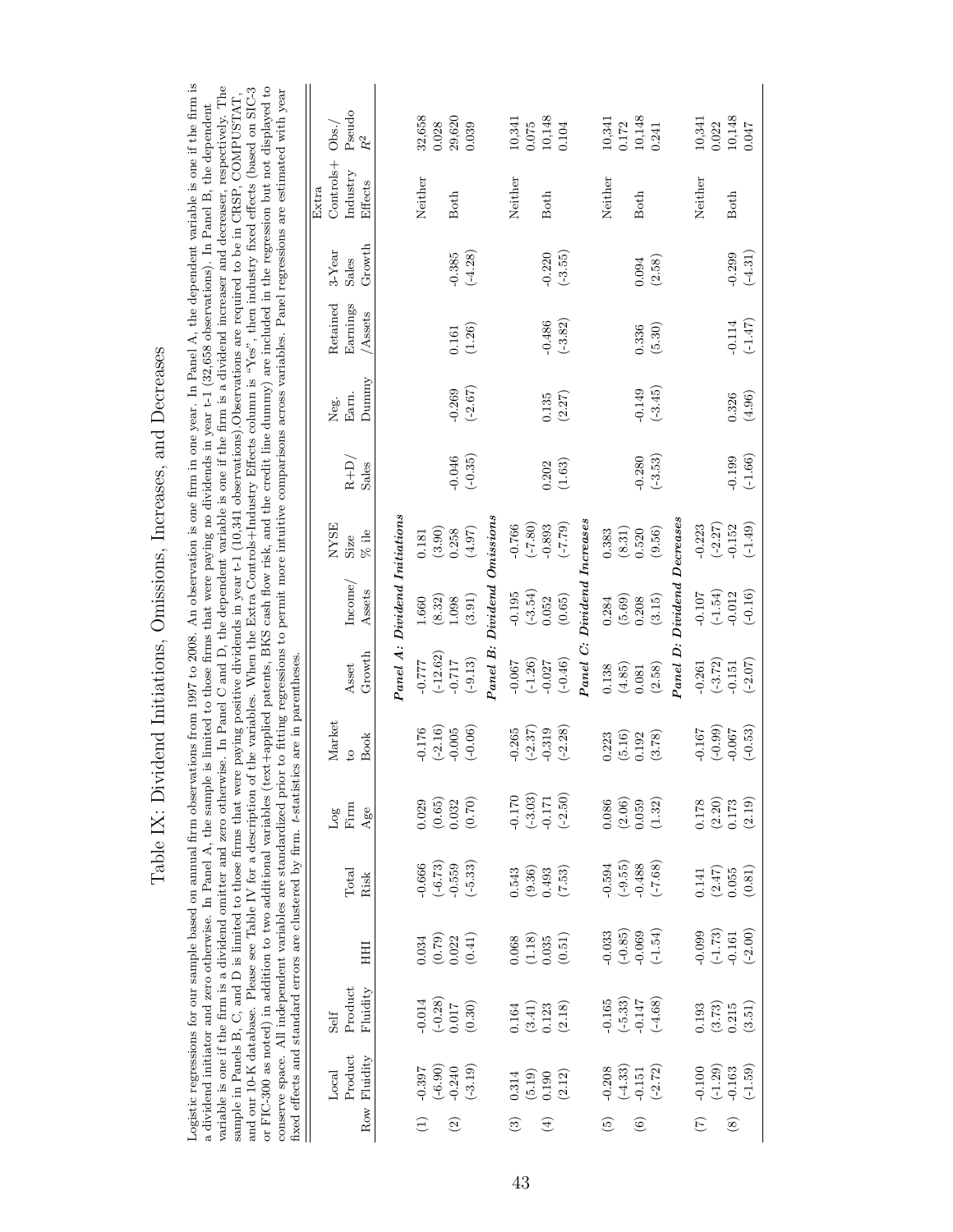|                                                                                                                                                                                                                                                                                                                                                                                                                                                                                                                                                                                                                                                                                                                                                                                                                                                                                                                                                                                                                                                                                                  | Pseudo<br>$R^2$                                       | 42,999<br>0.137        | 39,768<br>39,768<br>0.141                                         | 0.167                                                         | 42,999<br>39,768<br>0.124          | 39,768<br>0.134<br>0.162                                                   | 42,999<br>39,768<br>39,768<br>0.158<br>0.165<br>0.191                                             |
|--------------------------------------------------------------------------------------------------------------------------------------------------------------------------------------------------------------------------------------------------------------------------------------------------------------------------------------------------------------------------------------------------------------------------------------------------------------------------------------------------------------------------------------------------------------------------------------------------------------------------------------------------------------------------------------------------------------------------------------------------------------------------------------------------------------------------------------------------------------------------------------------------------------------------------------------------------------------------------------------------------------------------------------------------------------------------------------------------|-------------------------------------------------------|------------------------|-------------------------------------------------------------------|---------------------------------------------------------------|------------------------------------|----------------------------------------------------------------------------|---------------------------------------------------------------------------------------------------|
| on annual firm observations from 1997 to 2008. An observation is one firm in one year. The dependent variable is one if                                                                                                                                                                                                                                                                                                                                                                                                                                                                                                                                                                                                                                                                                                                                                                                                                                                                                                                                                                          | Controls+ Obs.,<br>Industry<br>Effects<br>Extra       | Neither                | Both<br>Only<br>$C$ tls                                           |                                                               | Neither<br>$C$ tls                 | $\rm{Only}$<br>Both                                                        | Neither<br>$\mathop{\mathrm{Only}}$<br>Both<br>Ctls                                               |
|                                                                                                                                                                                                                                                                                                                                                                                                                                                                                                                                                                                                                                                                                                                                                                                                                                                                                                                                                                                                                                                                                                  | Growth<br>$3-Year$<br>Sales                           |                        | $(-6.11)$<br>$-0.107$<br>$-0.111$                                 | $(-6.17)$                                                     | $-0.146$                           | $(-6.25)$<br>$(-6.87)$<br>$-0.140$                                         | $(-10.62)$<br>$(-10.53)$<br>$-0.270$<br>$-0.266$                                                  |
|                                                                                                                                                                                                                                                                                                                                                                                                                                                                                                                                                                                                                                                                                                                                                                                                                                                                                                                                                                                                                                                                                                  | Retained<br>Earnings<br>Assets                        |                        | 0.152<br>$(5.36)$<br>$0.153$                                      | (5.48)                                                        | 0.165                              | $(4.76)$<br>0.152<br>(4.58)                                                | (5.19)<br>0.248<br>(5.36)<br>0.256                                                                |
|                                                                                                                                                                                                                                                                                                                                                                                                                                                                                                                                                                                                                                                                                                                                                                                                                                                                                                                                                                                                                                                                                                  | Dunnny<br>Earn.<br>Neg.                               |                        | $(-9.29)$<br>$-0.162$<br>$-0.172$                                 | $(-8.69)$                                                     | $-0.219$                           | $(-10.18)$<br>$-0.210$<br>$(-9.62)$                                        | $(-8.09)$<br>$(-7.73)$<br>$-0.176$<br>$-0.183$                                                    |
|                                                                                                                                                                                                                                                                                                                                                                                                                                                                                                                                                                                                                                                                                                                                                                                                                                                                                                                                                                                                                                                                                                  | $R + D$<br>Sales                                      |                        | $(-2.14)$<br>$-0.060$<br>0.011                                    | (0.41)                                                        | $-0.056$                           | $(-1.58)$<br>0.019<br>(0.54)                                               | $\binom{-1.73}{0.001}$<br>$-0.081$<br>(0.01)                                                      |
|                                                                                                                                                                                                                                                                                                                                                                                                                                                                                                                                                                                                                                                                                                                                                                                                                                                                                                                                                                                                                                                                                                  | <b>NYSE</b><br>$\%$ ile<br>Size                       | (17.51)<br>0.386       | (16.36)<br>0.407<br>0.384                                         | (17.08)                                                       | (17.86)<br>0.394<br>$0.407$        | (18.50)<br>(17.39)<br>0.443                                                | (15.69)<br>(16.18)<br>(16.39)<br>0.440<br>0.411<br>0.403                                          |
|                                                                                                                                                                                                                                                                                                                                                                                                                                                                                                                                                                                                                                                                                                                                                                                                                                                                                                                                                                                                                                                                                                  | Income<br>Assets                                      | (14.50)<br>0.408       | (7.21)<br>0.234<br>0.242                                          | (7.43)                                                        | (15.06)<br>0.531<br>0.341          | (8.96)<br>(8.28)<br>0.380                                                  | (12.04)<br>(4.61)<br>(5.10)<br>0.452<br>0.198<br>0.217                                            |
|                                                                                                                                                                                                                                                                                                                                                                                                                                                                                                                                                                                                                                                                                                                                                                                                                                                                                                                                                                                                                                                                                                  | Panel A: Positive Repurchase Dummy<br>Growth<br>Asset | $(-21.77)$<br>$-0.430$ | $(-19.58)$<br>$-0.413$<br>$-0.420$                                | $(-18.96)$                                                    | $(-23.99)$<br>$-0.569$<br>$-0.568$ | Panel C: Two-Year Repurchase Dummy<br>$(-21.12)$<br>$(-21.61)$<br>$-0.580$ | $(-16.16)$<br>$(-15.69)$<br>$(-20.05)$<br>$-0.387$<br>$-0.382$<br>$-0.447$                        |
|                                                                                                                                                                                                                                                                                                                                                                                                                                                                                                                                                                                                                                                                                                                                                                                                                                                                                                                                                                                                                                                                                                  | Market<br><b>Book</b><br>$\overline{c}$               | $(-4.40)$<br>$-0.083$  | $(-3.71)$<br>$-0.108$<br>$-0.081$                                 | Panel B: Repurchase More than 1% of Assets Dummy<br>$(-4.74)$ | (5.02)<br>0.086<br>0.091           | (0.99)<br>(4.07)<br>0.022                                                  | $(-1.76)$<br>$(-0.49)$<br>$(-1.92)$<br>$-0.040$<br>$-0.012$<br>$-0.051$                           |
|                                                                                                                                                                                                                                                                                                                                                                                                                                                                                                                                                                                                                                                                                                                                                                                                                                                                                                                                                                                                                                                                                                  | Firm<br>Age<br>Log                                    | (3.27)<br>0.062        | $\begin{array}{c} (1.05) \\ 0.053 \\ (2.46) \end{array}$<br>0.022 |                                                               | (74.0)<br>$-0.009$                 | $(-2.90)$<br>$-0.019$<br>$(-0.87)$                                         | $\left( 6.72\right)$ $0.075$<br>$\begin{array}{c} (3.17) \\ 0.113 \end{array}$<br>(4.53)<br>0.146 |
|                                                                                                                                                                                                                                                                                                                                                                                                                                                                                                                                                                                                                                                                                                                                                                                                                                                                                                                                                                                                                                                                                                  | Total<br>Risk                                         | $-0.377$<br>$(-15.66)$ | $(-14.11)$<br>0.391<br>$-0.371$                                   | $(-14.40)$                                                    | $(-15.07)$<br>$-0.429$<br>$-0.411$ | $(-14.00)$<br>$(-13.51)$<br>$-0.458$                                       | $(-16.08)$<br>$(-14.47)$<br>$(-14.45)$<br>$-0.513$<br>0.539<br>$-0.535$                           |
|                                                                                                                                                                                                                                                                                                                                                                                                                                                                                                                                                                                                                                                                                                                                                                                                                                                                                                                                                                                                                                                                                                  | TNIC<br>HHI                                           | $(-1.50)$<br>$-0.026$  | $(-1.48)$<br>$-0.026$                                             | $-0.014$<br>$(-0.72)$                                         | $(-1.52)$<br>-0.041<br>$-0.029$    | $(-0.75)$<br>$(-2.09)$<br>-0.015                                           | $(-1.25)$<br>0.026<br>$(-1.48)$<br>$-0.025$<br>$(-1.08)$<br>$-0.031$                              |
| database. Please see Table IV for a description of the variables. When the Extra Controls+Industry Effects column is "Yes", then industry fixed effects (based on SIC-3 or FIC-300 as<br>All independent variables are standardized prior to fitting regressions to permit more intuitive comparisons across variables. Panel regressions are estimated with year fixed effects and<br>noted) in addition to two additional variables (text+applied patents, BKS cash flow risk, and the credit line dummy) are included in the regression but not displayed to conserve space.<br>the firm is a repurchaser and zero otherwise. In Panel B, the repurchaser dummy is further restricted to larger repurchases (at least 1% of assets) and in Panel C the repurchaser<br>dummy is further restricted to firms that repurchase both in the current year and in the previous year. Observations are required to be in CRSP, COMPUSTAT, and our 10-K<br>standard errors are clustered by firm. t-statistics are in parentheses.<br>Logistic regressions for our sample of 42,999 observations based | Product<br>Fluidity<br>Self                           | (1.84)<br>0.026        | (1.91)<br>0.028                                                   | $(-0.44)$                                                     | (1.13)<br>0.018<br>0.017           | $(-1.62)$<br>$-0.027$<br>(1.06)                                            | $(-0.31)$<br>$(-0.16)$<br>$-0.005$<br>$-0.038$<br>$(-2.15)$<br>$-0.003$                           |
|                                                                                                                                                                                                                                                                                                                                                                                                                                                                                                                                                                                                                                                                                                                                                                                                                                                                                                                                                                                                                                                                                                  | Product<br>Row Fluidity<br>Local                      | (62.7)<br>$-0.159$     | $(-5.06)$<br>$-0.115$<br>$-0.098$                                 | $(-3.65)$                                                     | $(-6.12)$<br>$-0.103$<br>$-0.131$  | $(-3.00)$<br>$(-4.32)$<br>$-0.084$                                         | $(-8.13)$<br>$(-5.29)$<br>$-0.145$<br>$-0.114$<br>$(-3.55)$<br>$-0.201$                           |
|                                                                                                                                                                                                                                                                                                                                                                                                                                                                                                                                                                                                                                                                                                                                                                                                                                                                                                                                                                                                                                                                                                  |                                                       |                        | ධි<br>$\widehat{\mathfrak{D}}$                                    |                                                               | စ                                  | ව                                                                          | $\odot$<br>$^{\circ}$                                                                             |

Table X: Repurchase Policy and Product Fluidity Table X: Repurchase Policy and Product Fluidity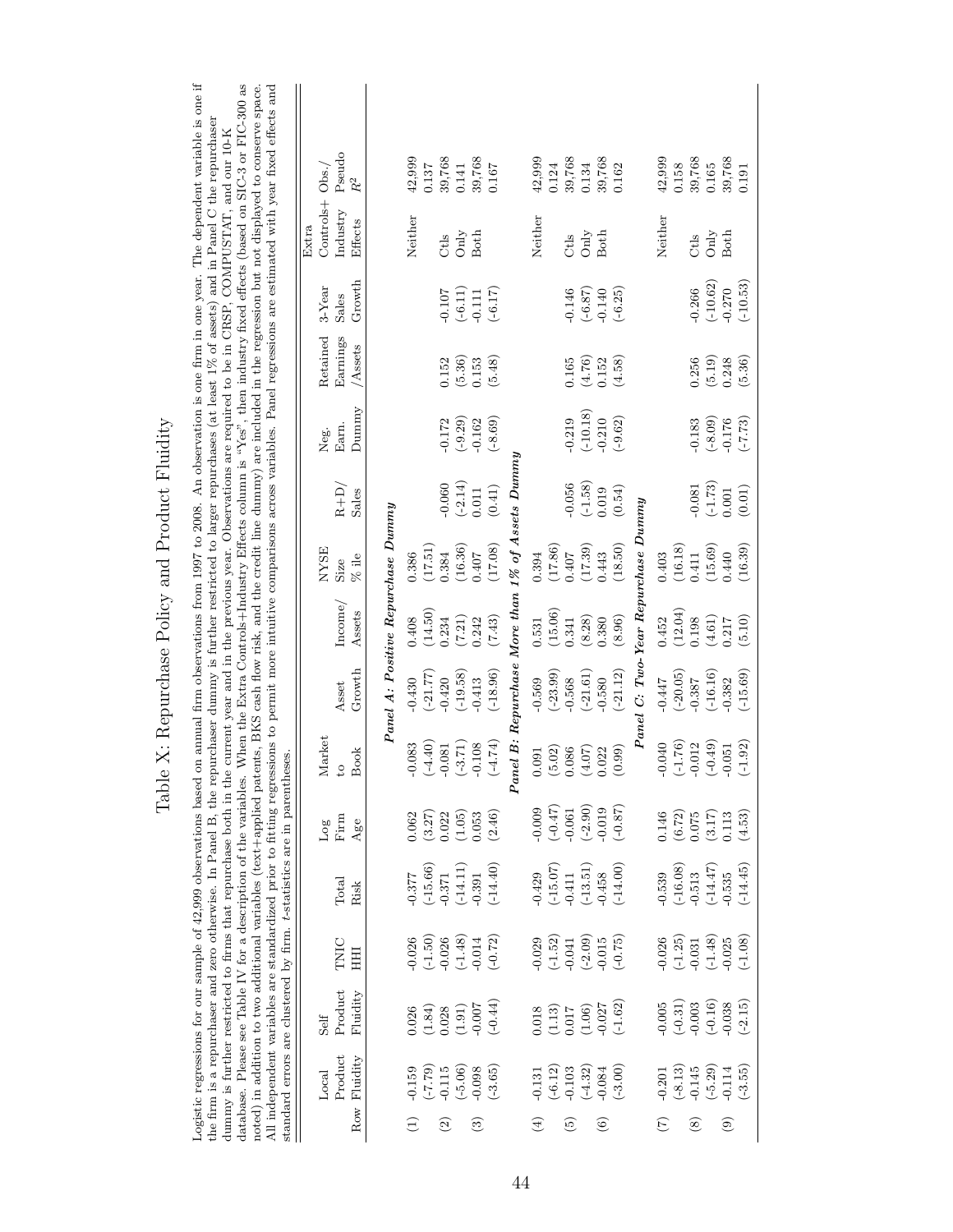### Table XI: Cash Holdings and Fluidity

This table examines the effect of fluidity on cash holdings. OLS regressions are based on annual firm observations from 1997 to 2008. An observation is one firm in one year. The dependent variable is equal to firm cash and cash equivalents divided by firm assets. Observations are required to be in CRSP, COMPUSTAT, and our 10-K database. In addition to the base variables defined in Table IV, we include an estimate of the foreign tax burden and industry acquisition intensity. Foreign tax burden equals the maximum of zero or foreign income times a firm's marginal effective tax rate computed as in Graham (1996) minus foreign taxes paid as in Foley et al. (2007). The industry acquisition intensity is the total number of acquisitions divided by the number of firms in a given industry. All independent variables are standardized prior to fitting regressions to permit more intuitive comparisons across variables. Column 1 has year fixed effects while column 2 includes both year and FIC-300 industry fixed effects. Standard errors are clustered by firm and correct for heteroskedasticity. t-statistics are in parentheses.

|                        | (1)         | (2)           |
|------------------------|-------------|---------------|
|                        |             | With Industry |
|                        |             | Controls      |
| Local Product Fluidity | 0.045       | 0.030         |
|                        | (20.378)    | (12.932)      |
| TNIC HHI               | $-0.023$    | $-0.011$      |
|                        | $(-12.445)$ | $(-5.589)$    |
| Log Firm Age           | $-0.011$    | $-0.009$      |
|                        | $(-5.650)$  | $(-5.499)$    |
| Market to Book         | 0.049       | 0.038         |
|                        | (27.237)    | (21.707)      |
| ln(Book Assets)        | $-0.047$    | $-0.042$      |
|                        | $(-23.282)$ | $(-20.729)$   |
| Earnings / Assets      | $-0.006$    | $-0.001$      |
|                        | $(-2.985)$  | $(-0.559)$    |
| Ind. Acq. Intensity    | 0.007       | $-0.001$      |
|                        | (4.715)     | $(-0.710)$    |
| Foreign Tax Burden     | 0.011       | 0.006         |
|                        | (7.115)     | (4.505)       |
| Cash Flow Risk         | 0.033       | 0.013         |
|                        | (14.531)    | (5.831)       |
| Capx / Assets          | $-0.034$    | $-0.024$      |
|                        | $(-25.583)$ | $(-17.377)$   |
| Neg. Earn. Dummy       | 0.023       | 0.006         |
|                        | (6.183)     | (1.666)       |
| $R&D/A$ ssets          | 0.056       | 0.043         |
|                        | (20.151)    | (13.785)      |
| Constant               | 0.170       | 0.182         |
|                        | (23.062)    | (12.172)      |
| $R^2$                  | 0.441       | 0.525         |
| N                      | 41,655      | 41,637        |